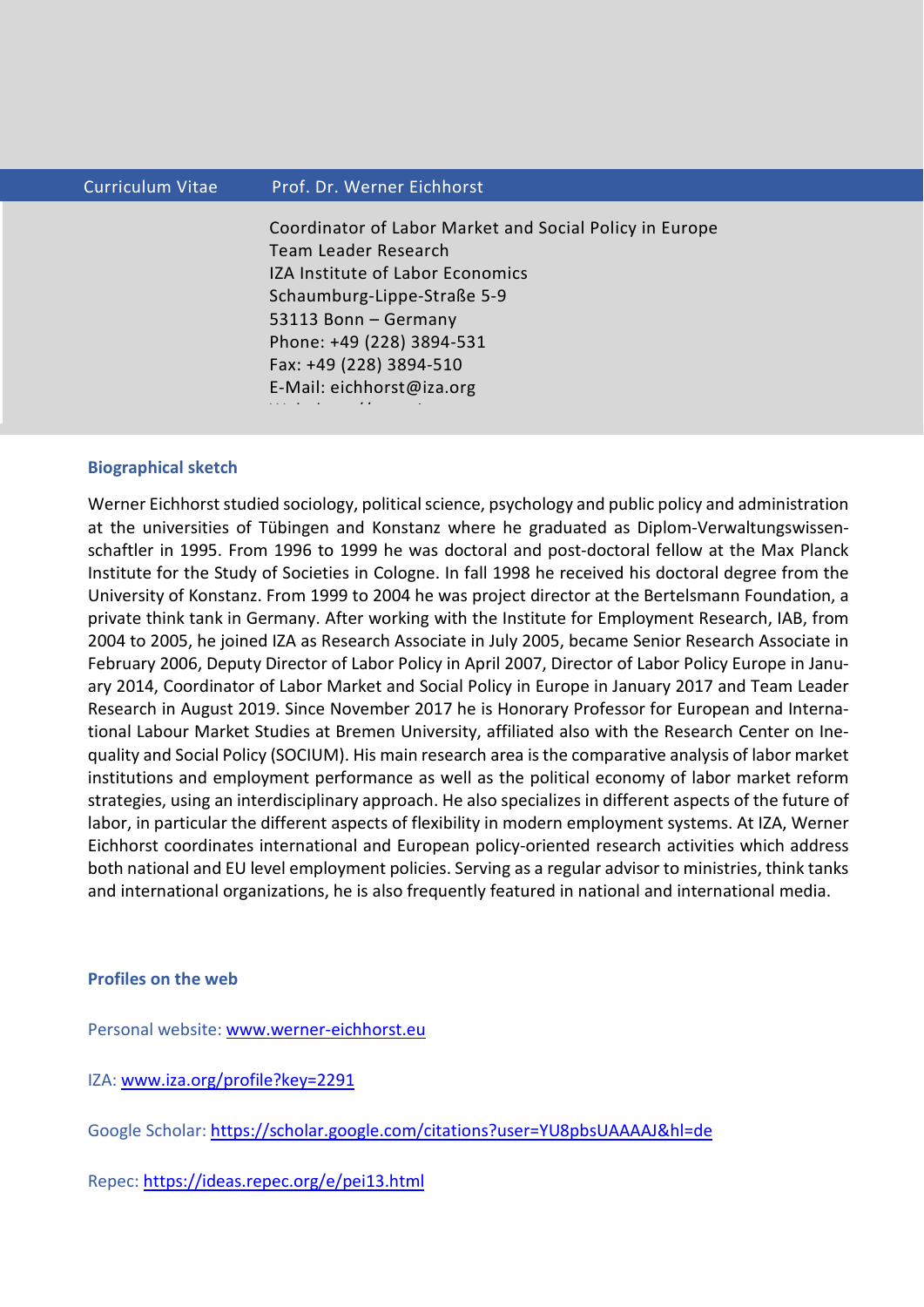# **Personal Data**

| Citizenship             | German                                                                                                                                                                                 |
|-------------------------|----------------------------------------------------------------------------------------------------------------------------------------------------------------------------------------|
| Date and Place of Birth | 25/04/1969 at Albstadt-Ebingen (Germany)                                                                                                                                               |
| Married                 | Silvia Tkotsch, one child (Friederike)                                                                                                                                                 |
| <b>Education</b>        |                                                                                                                                                                                        |
| 1998-1999               | Post-Doctoral Fellow at the Max Planck Institute for the Study of Societies                                                                                                            |
| 1998                    | Doctoral degree "sehr gut" in Political Science from the University of Konstanz<br>with a thesis on "European Social Policy Between Supranational Regulation<br>and National Autonomy" |
| 1996-1998               | Doctoral fellow at the Max Planck Institute for the Study of Societies at Co-<br>logne                                                                                                 |
| 1990-1995               | Public Policy and Administration at the University of Konstanz (Diploma "sehr<br>gut" with a thesis on "Employment Policies and Performance in Four Small<br>Open European Economies") |
| 1988-1990               | Sociology, Political Science and Psychology at the University of Tübingen                                                                                                              |
| 1985-1988               | Gymnasium at Albstadt-Ebingen, Abitur 1988                                                                                                                                             |
| 1980-1985               | Progymnasium at Albstadt-Tailfingen                                                                                                                                                    |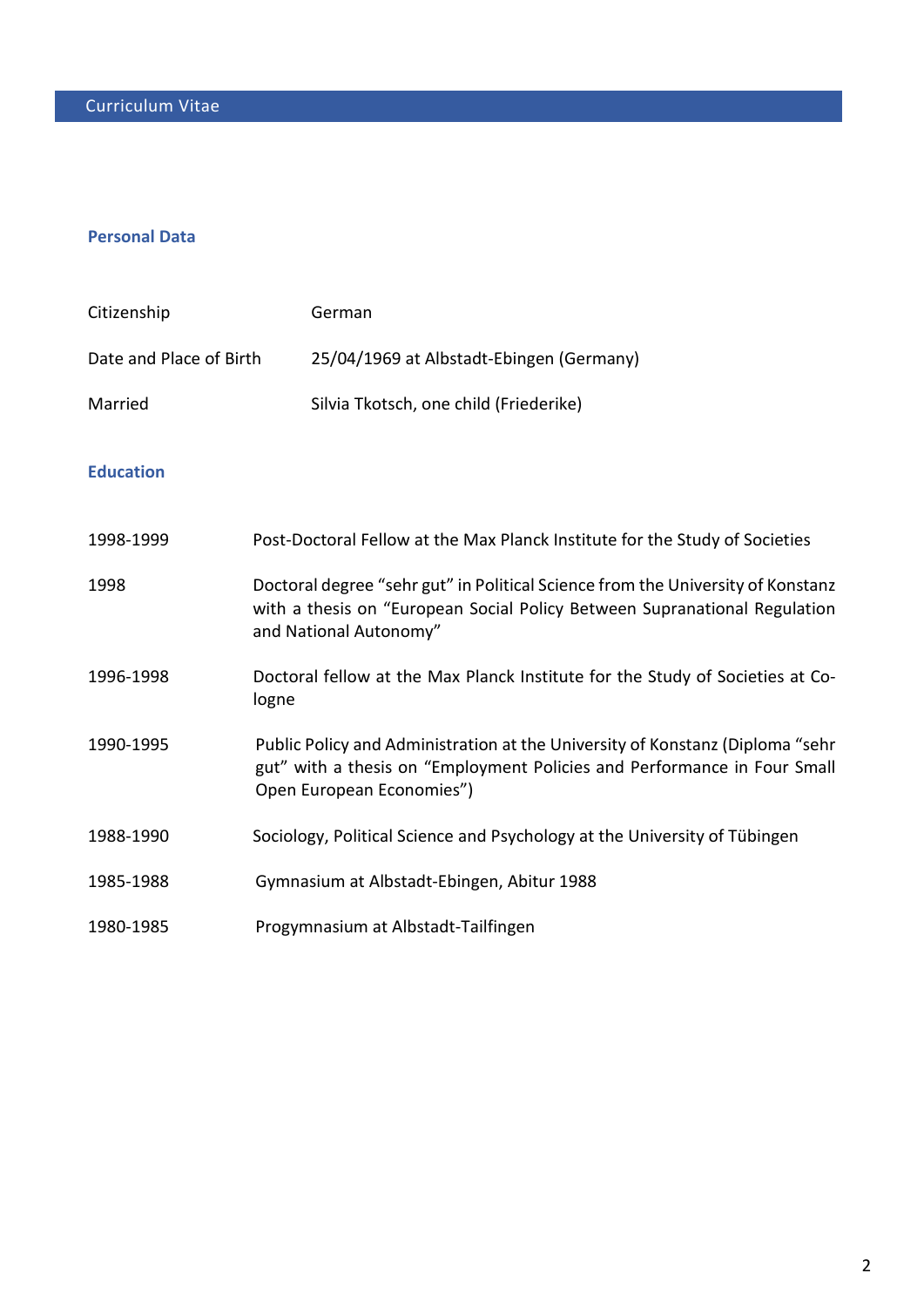## **Professional Positions**

| $8/2019 -$          | Team Leader Research, IZA, Bonn                                                                                                                                                                                                                                      |  |
|---------------------|----------------------------------------------------------------------------------------------------------------------------------------------------------------------------------------------------------------------------------------------------------------------|--|
| $11/2017 -$         | Honorary Professor of European and International Labor Market Studies,<br>University of Bremen, affiliated with the Research Center on Inequality and<br>Social Policy (Socium) and Member of the Faculty of BIGSSS.                                                 |  |
| $1/2017 -$          | Coordinator of Labor Market and Social Policy in Europe, IZA, Bonn                                                                                                                                                                                                   |  |
| $1/2014 - 12/2016$  | Director of Labor Policy Europe, IZA, Bonn                                                                                                                                                                                                                           |  |
| 3-4/2009 and 7/2009 | Visiting Scholar at International Institute for Labor Studies, ILO, Geneva                                                                                                                                                                                           |  |
| 4/2007 - 12/2013    | Deputy Director of Labor Policy, IZA, Bonn                                                                                                                                                                                                                           |  |
| $2/2006 - 3/2007$   | Senior Research Associate, IZA, Bonn                                                                                                                                                                                                                                 |  |
| $7/2005 - 1/2006$   | Research Associate at the Institute for the Study of Labor, IZA, Bonn                                                                                                                                                                                                |  |
| $3/2004 - 6/2005$   | Head of Research Unit on International Comparisons and European Inte-<br>gration and Coordinator of Comparative Labour Market Research at the<br>Institute for Employment Research (IAB) at Nuremberg                                                                |  |
| $6/1999 - 2/2004$   | Project Director in the Economics Department of the Bertelsmann Founda-<br>tion, Cologne and Gütersloh, 1999-2001 responsible for "Benchmarking<br>Germany" in cooperation with the Benchmarking Committee of the Alli-<br>ance for Jobs and the Federal Chancellery |  |

## **Fields of Expertise**

International Comparison of Labor Market Institutions and Reforms. Protection Against Employment Risks. Activating Labor Market Policy. Reconciliation of Work and Family Life. Future of Work. Political Economy of Labor Market Reforms.

## **Languages**

German, English, French and basic Italian

## **Membership in Scientific Associations**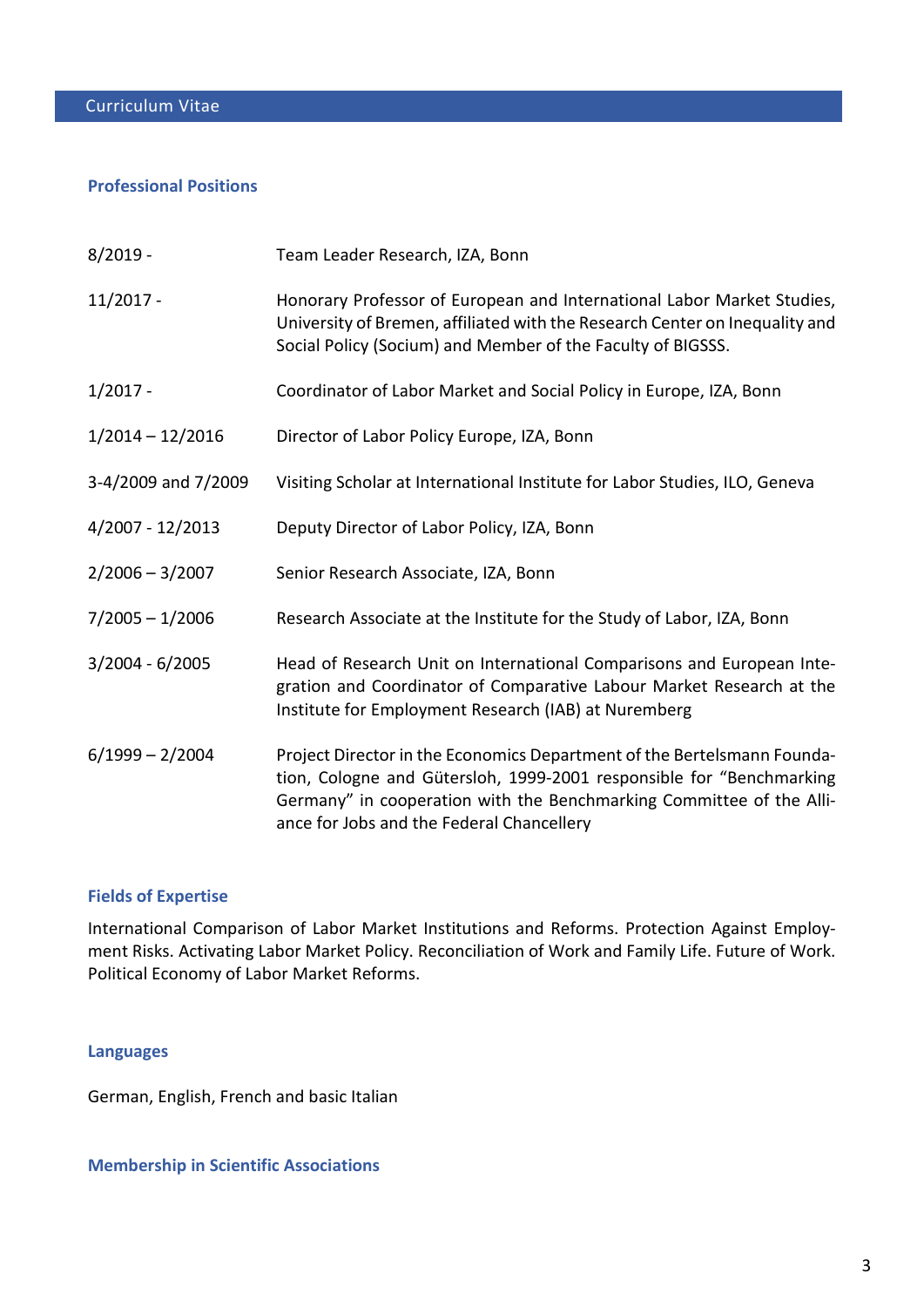Deutsche Vereinigung für Politische Wissenschaft (DVPW). Verein für Socialpolitik. Society for the Advancement of Socio-Economics (SASE). Network for European Social Policy Analysis (Espanet).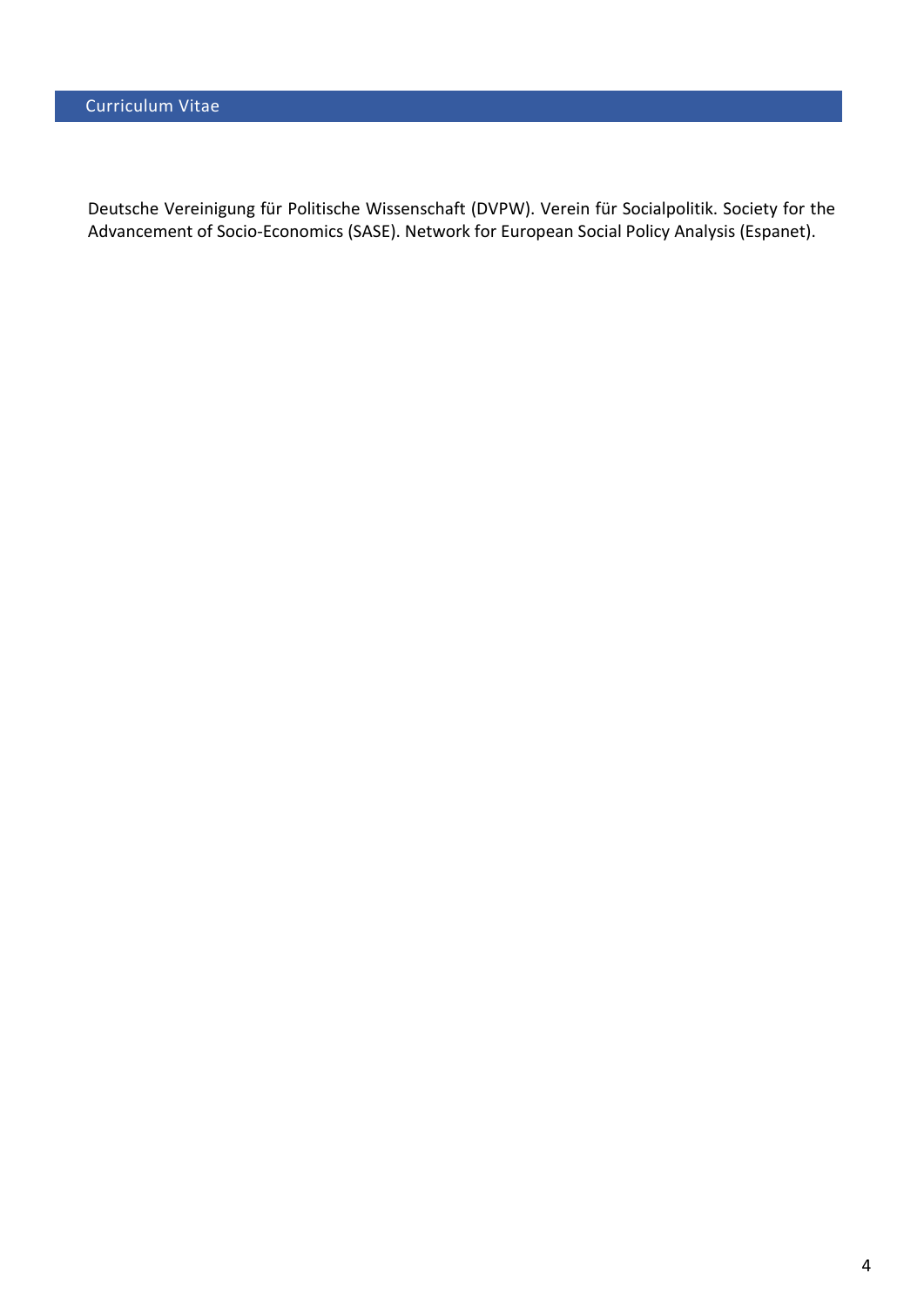# **Teaching**

| SS 2019    | Master Social Policy / European Labour Studies: European Labour Studies and Com-<br>parative Employment Relations. University of Bremen.        |
|------------|-------------------------------------------------------------------------------------------------------------------------------------------------|
| WS 2018/19 | Master Social Policy / European Labour Studies: Labour market reforms in Europe.<br>University of Bremen.                                       |
| SS 2018    | Master Social Policy / European Labour Studies: Non-standard employment. Uni-<br>versity of Bremen.                                             |
| FS 2015    | Master in Public Policy: The Policy Process: Employment and Labour (with Anke<br>Hassel), Hertie School of Governance, Berlin.                  |
| SS 2013    | Master course: Economic Aspects of Labor Relations. Europakolleg Hamburg.                                                                       |
| SS 2012    | Master course: Economic Aspects of Labor Relations. Europakolleg Hamburg.                                                                       |
| SS 2008    | Seminar: Protection Against Employment Risks in Europe. University of Mannheim.                                                                 |
| FS 2006    | Seminar: Labor Markets in Europe. University of Mannheim.                                                                                       |
| WS 2005/06 | Lecture: Research Methods, International University of Applied Science Bad Honnef<br>- Bonn.                                                    |
| SS 2005    | Seminar: Arbeitsmarktpolitik, Evangelische Fachhochschule Nürnberg.                                                                             |
| SS 2003    | (with Günther Schmid, Markus Gangl and Eric Thode): Projektkurs: Europäische Ar-<br>beitsmarkt- und Sozialpolitik II, Freie Universität Berlin. |
| WS 2002/03 | (with Günther Schmid, Markus Gangl and Eric Thode): Projektkurs: Europäische Ar-<br>beitsmarkt- und Sozialpolitik I", Freie Universität Berlin. |
| SS 1999    | Proseminar: Europäische Sozial- und Umweltpolitik im Vergleich, Universität zu<br>Köln.                                                         |

# **Fellowships**

| 2004-2005 | Research Fellowship by the Volkswagenstiftung ("Brückenprogramm zwi-<br>schen Wissenschaft und Praxis") (declined). |
|-----------|---------------------------------------------------------------------------------------------------------------------|
| 1999-2000 | Jean Monnet Fellowship, European University Institute, Florence (declined).                                         |
| 1998-1999 | Post-Doctoral Fellowship, Max Planck Society.                                                                       |
| 1996-1998 | Doctoral Fellowship, Max Planck Society.                                                                            |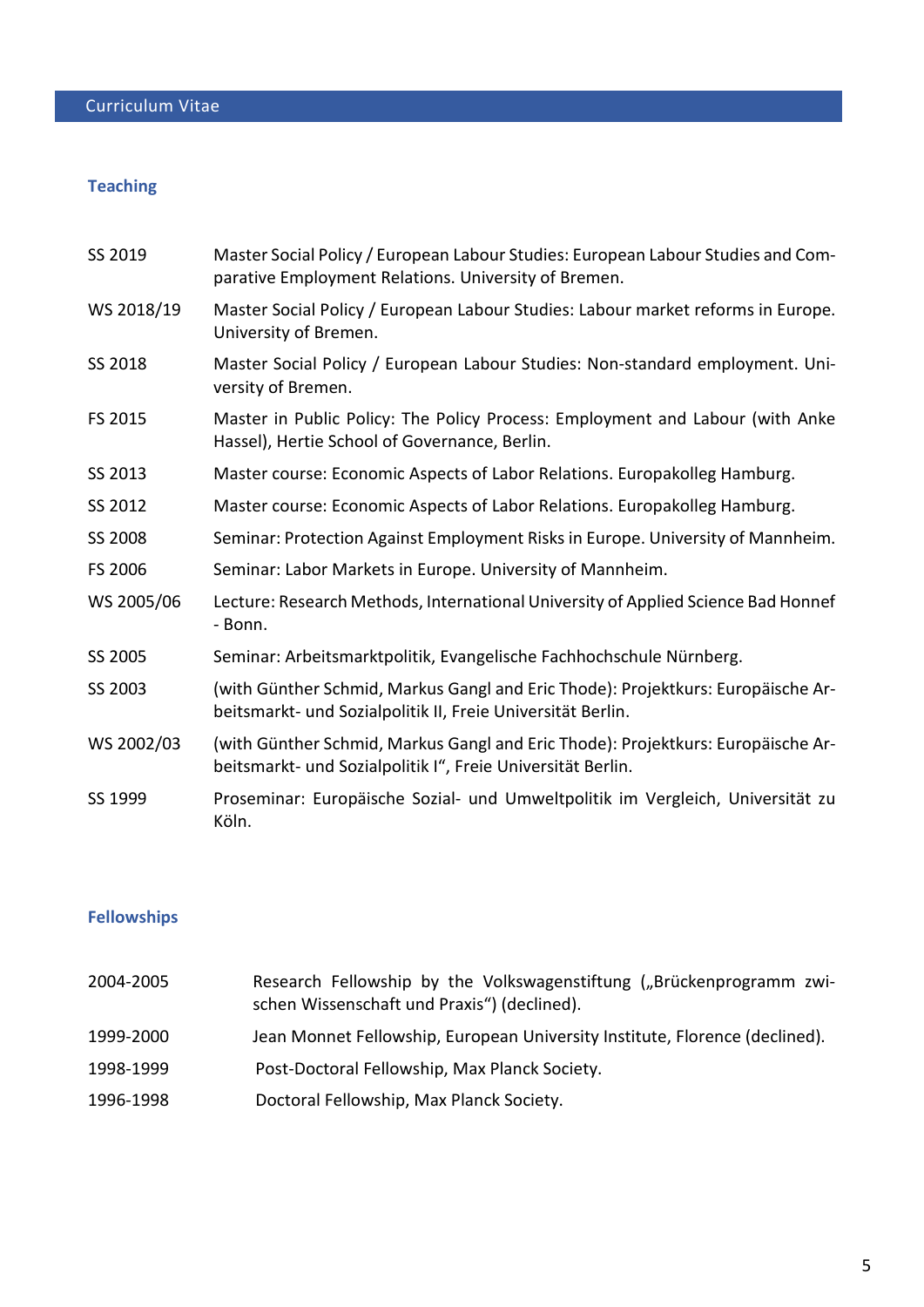# **Research Grants and Commissioned Papers**

| <b>Title</b>                                                                                                                                                             | <b>Principal</b>              |  |  |  |
|--------------------------------------------------------------------------------------------------------------------------------------------------------------------------|-------------------------------|--|--|--|
| Contributions to framework contract                                                                                                                                      | <b>German Government</b>      |  |  |  |
| Employer involvement in vocational training                                                                                                                              | <b>OECD</b>                   |  |  |  |
| Polarization of the German Labor Market                                                                                                                                  | <b>Bertelsmann Foundation</b> |  |  |  |
| STYLE (Strategic Transitions of Youth Labor in Eu-                                                                                                                       | <b>EU Commission</b>          |  |  |  |
| rope)                                                                                                                                                                    |                               |  |  |  |
| Cost of Unemployment                                                                                                                                                     | <b>IDEA Consult</b>           |  |  |  |
| Quality of Jobs                                                                                                                                                          | <b>ILO</b>                    |  |  |  |
| Flexible Arbeitsformen                                                                                                                                                   | <b>Bertelsmann Foundation</b> |  |  |  |
| Geringfügige Beschäftigung ("Minijobs")                                                                                                                                  | <b>Bertelsmann Foundation</b> |  |  |  |
| Aktivierung von Fachkräftepotenzialen Frauen                                                                                                                             | <b>German Government</b>      |  |  |  |
| Labor Market Institutions in Brazil and Germany                                                                                                                          | <b>BRADESCO</b>               |  |  |  |
| Reform des Kündigungsschutzes                                                                                                                                            | <b>DIHK</b>                   |  |  |  |
| Betreuung von Schulkindern in Deutschland                                                                                                                                | <b>German Government</b>      |  |  |  |
| Posting of Workers                                                                                                                                                       | EU                            |  |  |  |
| <b>Global Skills Mismatch</b>                                                                                                                                            | Randstad                      |  |  |  |
| Analysis of the Youth Employment Inventory                                                                                                                               | GIZ                           |  |  |  |
| Flexible Arbeitszeiten                                                                                                                                                   | <b>German Government</b>      |  |  |  |
| <b>NEUJOBS</b>                                                                                                                                                           | <b>EU Commission</b>          |  |  |  |
| World Development Report Background Paper on                                                                                                                             | Worldbank                     |  |  |  |
| <b>Vocational Training</b>                                                                                                                                               |                               |  |  |  |
| <b>Youth Activation</b>                                                                                                                                                  | <b>ILO</b>                    |  |  |  |
| Anforderungen durch den Wandel der Arbeitswelt                                                                                                                           | <b>German Government</b>      |  |  |  |
| Erwerbstätigkeit im Lebenszyklus                                                                                                                                         | <b>Bertelsmann Foundation</b> |  |  |  |
| Vereinbarkeit Familie und Beruf                                                                                                                                          | <b>Bertelsmann Foundation</b> |  |  |  |
| Traditionelle Beschäftigungsverhältnisse im Wan-                                                                                                                         | <b>Bertelsmann Foundation</b> |  |  |  |
| del                                                                                                                                                                      |                               |  |  |  |
| Arbeitsmarkt und Beschäftigung 2000-2009                                                                                                                                 | <b>Bertelsmann Foundation</b> |  |  |  |
| <b>Geographic Mobility</b>                                                                                                                                               | <b>EU Commission</b>          |  |  |  |
| <b>Workfare Ansatz</b>                                                                                                                                                   | <b>German Government</b>      |  |  |  |
| <b>External Expertise Framework Contract</b>                                                                                                                             | <b>EU Parliament</b>          |  |  |  |
| 1. The Role and Activities of Employment Agencies                                                                                                                        |                               |  |  |  |
| 2.                                                                                                                                                                       |                               |  |  |  |
| Combining the Entry of Young People in the Labor Market with the retention of Older<br>3.                                                                                |                               |  |  |  |
| Workers                                                                                                                                                                  |                               |  |  |  |
| Pension Systems in the EU<br>4.                                                                                                                                          |                               |  |  |  |
| The Integration of Migrants and its Effects on the Labor Market<br>5.                                                                                                    |                               |  |  |  |
| Cross-Border Collective Bargaining and Transnational Social Dialogue<br>6.                                                                                               |                               |  |  |  |
| The Role of Social Protection as an Economic Stabilizer<br>7.                                                                                                            |                               |  |  |  |
| The Mobility and Integration of People with Disabilities into the Labor Market<br>8.                                                                                     |                               |  |  |  |
| External Dimension of EU social Policy<br>9.                                                                                                                             |                               |  |  |  |
| 10. Analysis of Social Agendas                                                                                                                                           |                               |  |  |  |
|                                                                                                                                                                          |                               |  |  |  |
|                                                                                                                                                                          |                               |  |  |  |
| 13. Single Employment Contract                                                                                                                                           |                               |  |  |  |
| Social Protection Rights of Economically Dependent Self-Employed Workers<br>11. The Social and Employment Situation in Ireland<br>12. Precarious Employment incl. Update |                               |  |  |  |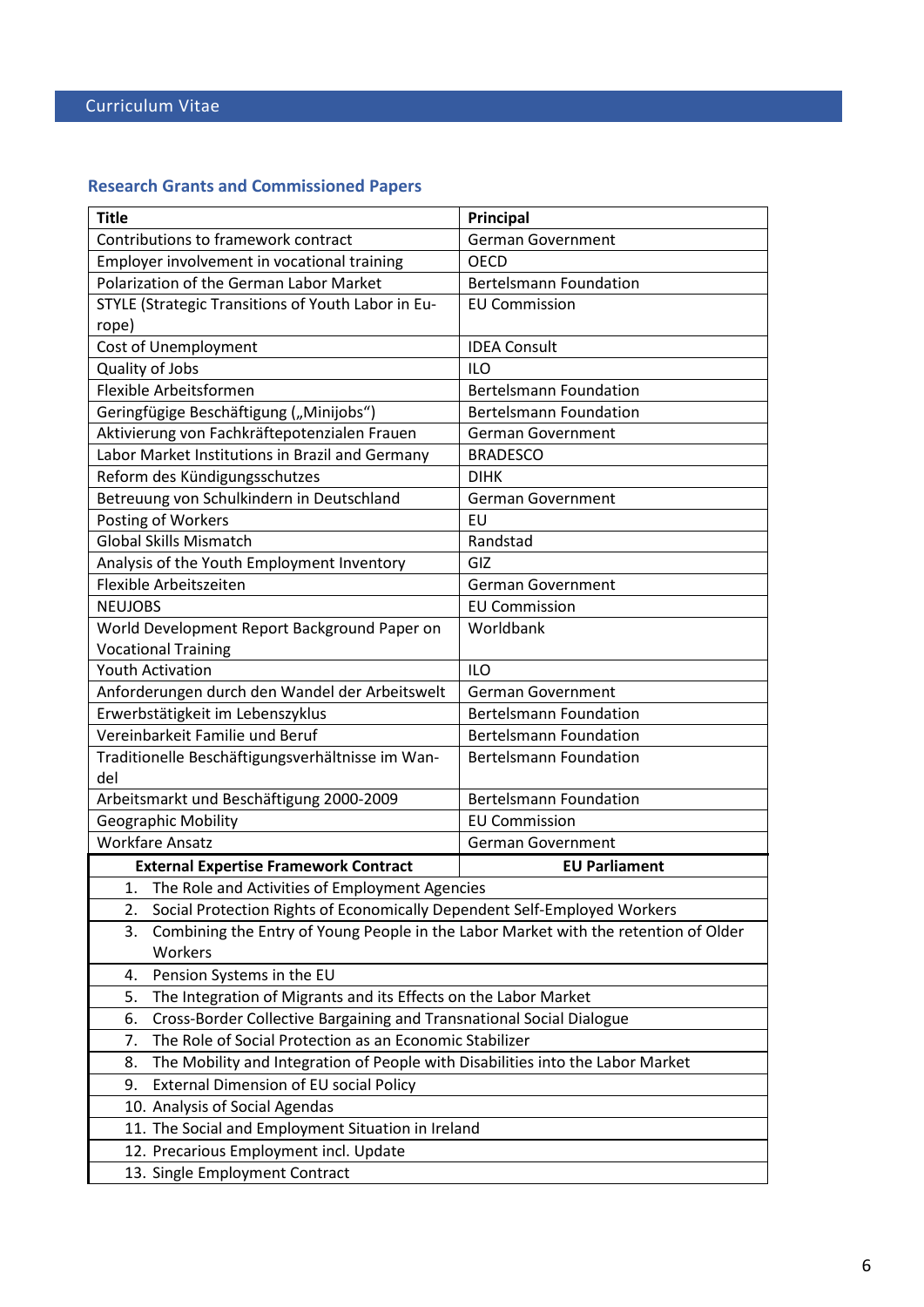## **Referee (recently)**

Zeitschrift für Sozialreform. European Sociological Review. Socio-Economic Review. International Journal of Manpower. British Journal of Industrial Relations. International Labour Review. Social Policy and Administration. ILR Review.

## **PhD Supervision**

Martin Lukac, KU Leuven (2017-2020)

Dung Le Thuy, BIGSSS (2018-2021)

## **Consulting and other Professional Activities**

European Commission, Directorate-General Employment and Social Affairs, 2000-01.

OECD Working Party on Employment, Department for Education, Employment, Labour and Social Affairs, 2004-05.

PHARE Short-term Twinning Expert, Latvian Ministry of Welfare, 2005.

Member of Jury for "Deichmann Förderpreis gegen Jugendarbeitslosigkeit", 2007-2012.

Guest Member of the European Network of Excellence "Recwowe", 2008-2011.

Member of an Expert Committee on the Evaluation of Family-oriented Policies, Berlin, 2009-2012.

Member of an Expert Committee on the ILO World of Work Report, Geneva, 2009-2013.

Member of an Expert Commission on the Future of Labor, Bertelsmann Foundation, 2012-2015.

Member of the Advisory Board of 'Zeitschrift für Sozialreform', 2013-2017.

Associate Editor of the IZA Journal of European Labor Studies, 2012-2016.

Member of an expert group on labor market policies, Hans Boeckler Foundation, 2015-2017.

Member of the Scientific Advisory Council of the "Progressives Zentrum", Berlin, 2008-

Co-Editor of IZA Policy Papers and Standpunkte, 2008-

Coordinator of IZA International Policy Fellow Network, 2008-

Chairman of the Association of Friends and Alumni of the Max Planck Institute for the Study of Societies, 2013-

Member of the Editorial Board of Flex Work Research Centre, 2014-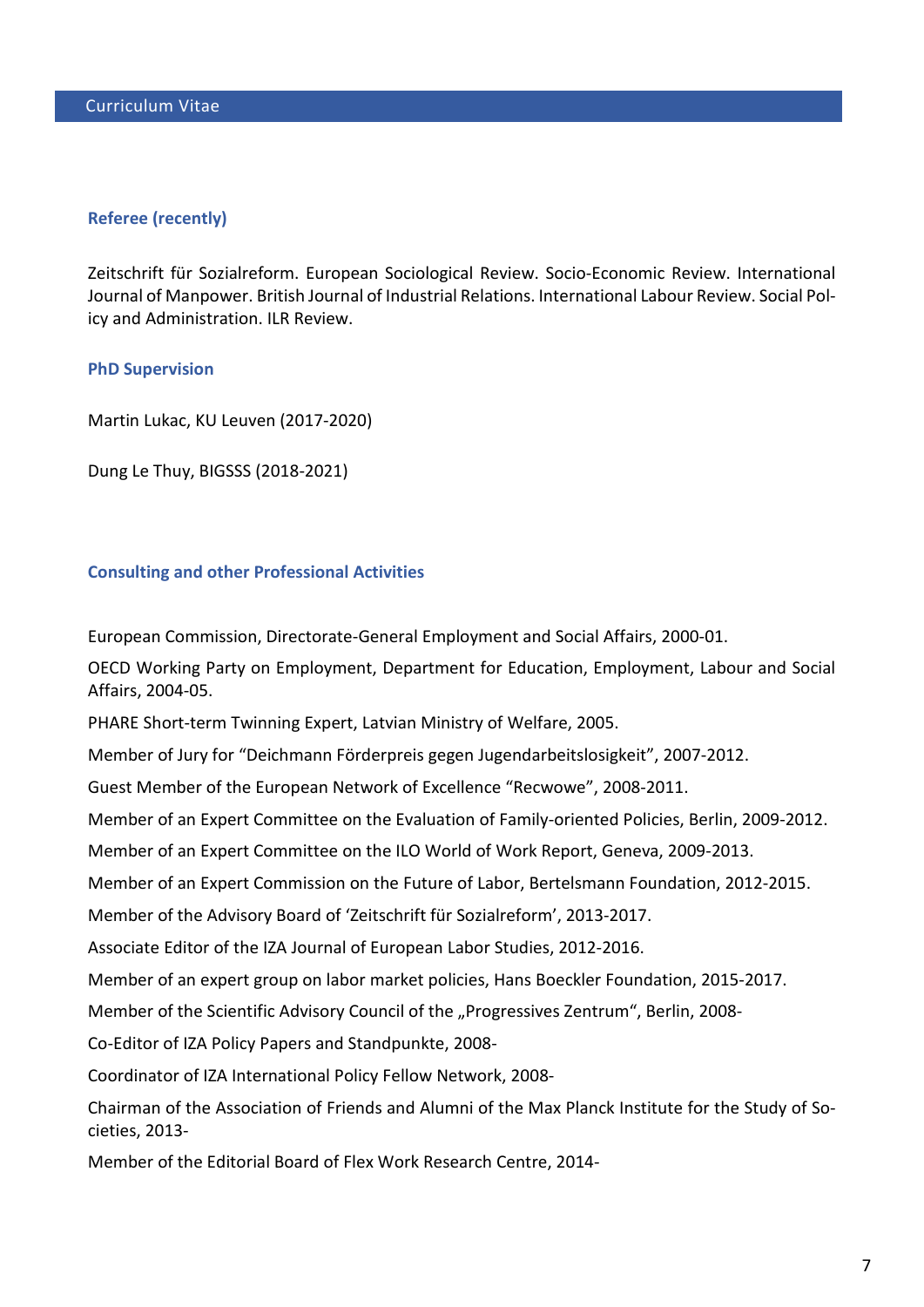Member of the Editorial Board of the International Labour Review, 2015- Honorary Fellow of the Institute for Employment Studies, 2015- Academic Committee on Employment, Hans Boeckler Foundation, 2016- Co-Leader of the employment chapter, International Panel on Social Progress (IPSP), 2015-2018 Managing Editor, Journal of Social Policy Research ("Zeitschrift für Sozialreform"), 2017- External Expert, Labour Market Change and Industrial Relations, Eurofound, 2017-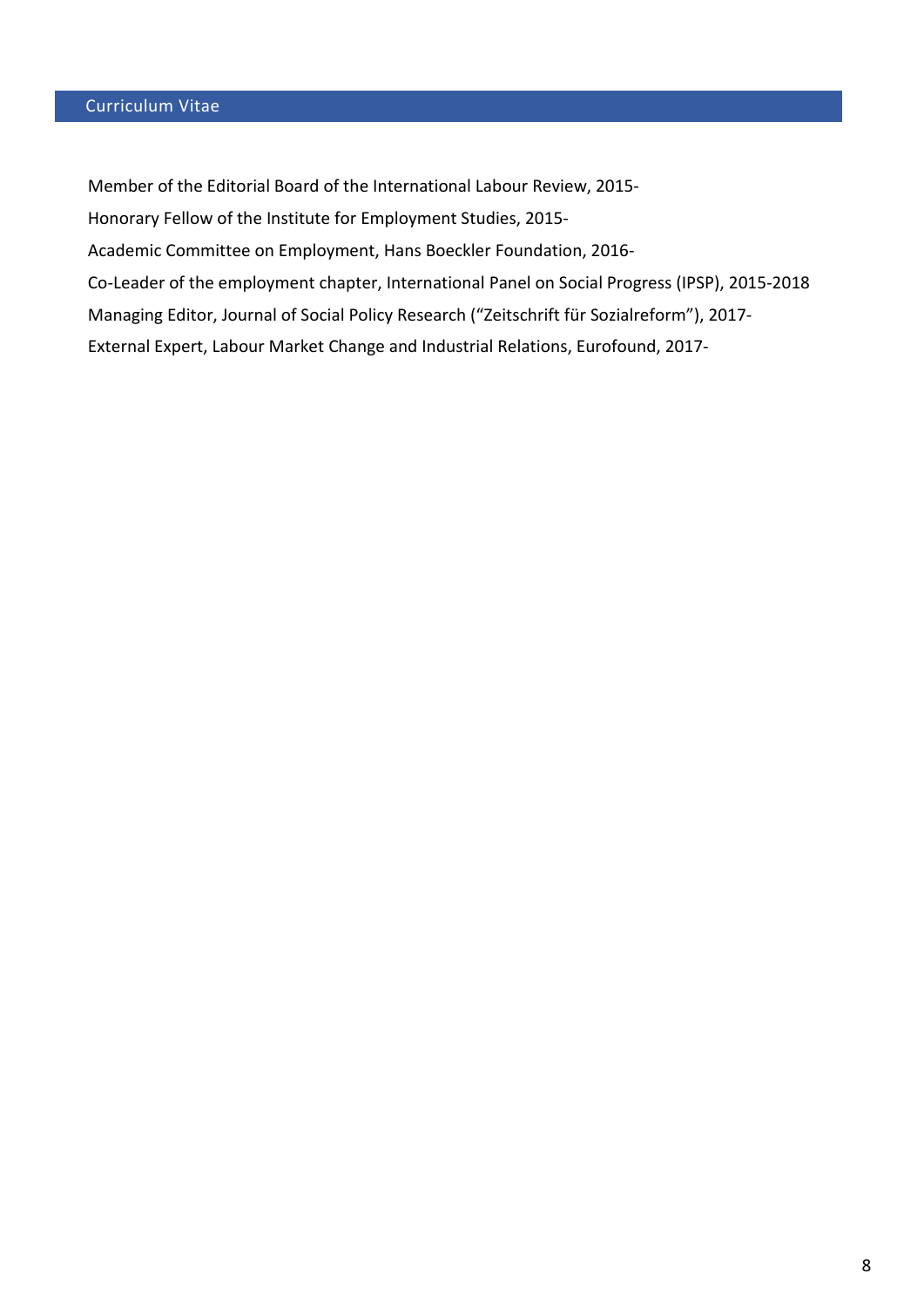## **Conference Organization**

Benchmarking Conference, Bertelsmann Foundation, Berlin, 26 October 2001.

Workshop on "Labor Market Regulation" at ESPAnet Conference, Bremen, September 2006.

IZA / Fondazione Rudolfo Debenedetti Workshop on "Measurement of Labor Market Institutions", July 2007 (with Tito Boeri, Pierre Cahuc and Winfried Koeniger).

Workshop on "Protection Against Labor Market Risks in Europe" at ESPAnet Conference, Vienna, September 2007 (with Daniel Clegg).

IZA / Bertelsmann Foundation Workshop on "The Reconciliation of Work and Family Life" (with Lutz C. Kaiser and Eric Thode), Bonn, November 2007.

IZA Employment Seminar, Brussels, November 2008 (with Klaus F. Zimmermann).

IZA / Fondazione Rodolfo Debenedetti Workshop "Tracking Structural Reforms", Milan, March 2009 (with Paola Monti).

Workshop on ["Working-age benefits and activation: Comparative perspectives on policies and outcomes"](http://www.espanet-italia.net/conference2009/call-for-abstracts/16.php) at ESPAnet Conference, Urbino, September 2009 (with Daniel Clegg).

IZA Employment Seminar, Brussels, November 2009 (with Klaus F. Zimmermann).

Workshop on "European Welfare States and Labor Markets in Situations of Crises" at ESPAnet Conference, Budapest, September 2010 (with Minna van Gerven).

IZA / OECD Employment Seminar, Paris, 2011 (with Klaus F. Zimmermann, IZA, and Stefano Scarpetta, OECD).

Workshop on ["Developments in Non-Standard Employment: Theoretical and Empirical Perspectives"](http://www.espanet2012.info/stream_list/developments_in_non-standard_employment_theoretical_and_empirical_perspectives) at ES-PAnet Conference, Edinburgh, September 2012 (with Janine Leschke).

IZA / OECD Employment Seminar, Paris, 2013 (with Klaus F. Zimmermann, IZA, and Stefano Scarpetta, OECD).

Workshop on "Eldercare services in Europe" at ESPAnet Conference, Poznan, September 2013 (with Annette Angermann).

IZA Minimum wage conference, Berlin, 2014 (with Klaus F. Zimmermann).

Mini-conference on youth unemployment, SASE, London, 2015.

IZA / OECD Employment Seminar, Paris, 2015 (with Mark Keese).

IZA / ILO Conference on Assessing Labor Market Reforms, Geneva, 2016 (with Uma Rani).

ILO / IZA / Mastercard Foundation: W4Y Global Research Symposium, Geneva, 2016 (with Sara Elder).

IZA / AIEL Special Session at AIEL Annual Conference, Trento, 2016.

IZA / OECD Employment Seminar, Paris, 2016 (with Mark Keese and Alexander Hijzen).

IZA / OECD / CREST Workshop on Recent Advances in the Economics of Discrimination (with Pierre Cahuc, Stephane Carcillo and Marie-Anne Valfort), Paris, 2017.

Workshop on "Labour Market Segmentation and Labour Market Mobility: New Approaches, New Insights" at ESPAnet Conference, Vilnius, September 2018 (with Valeria Pulignano and Wim van Oorschot).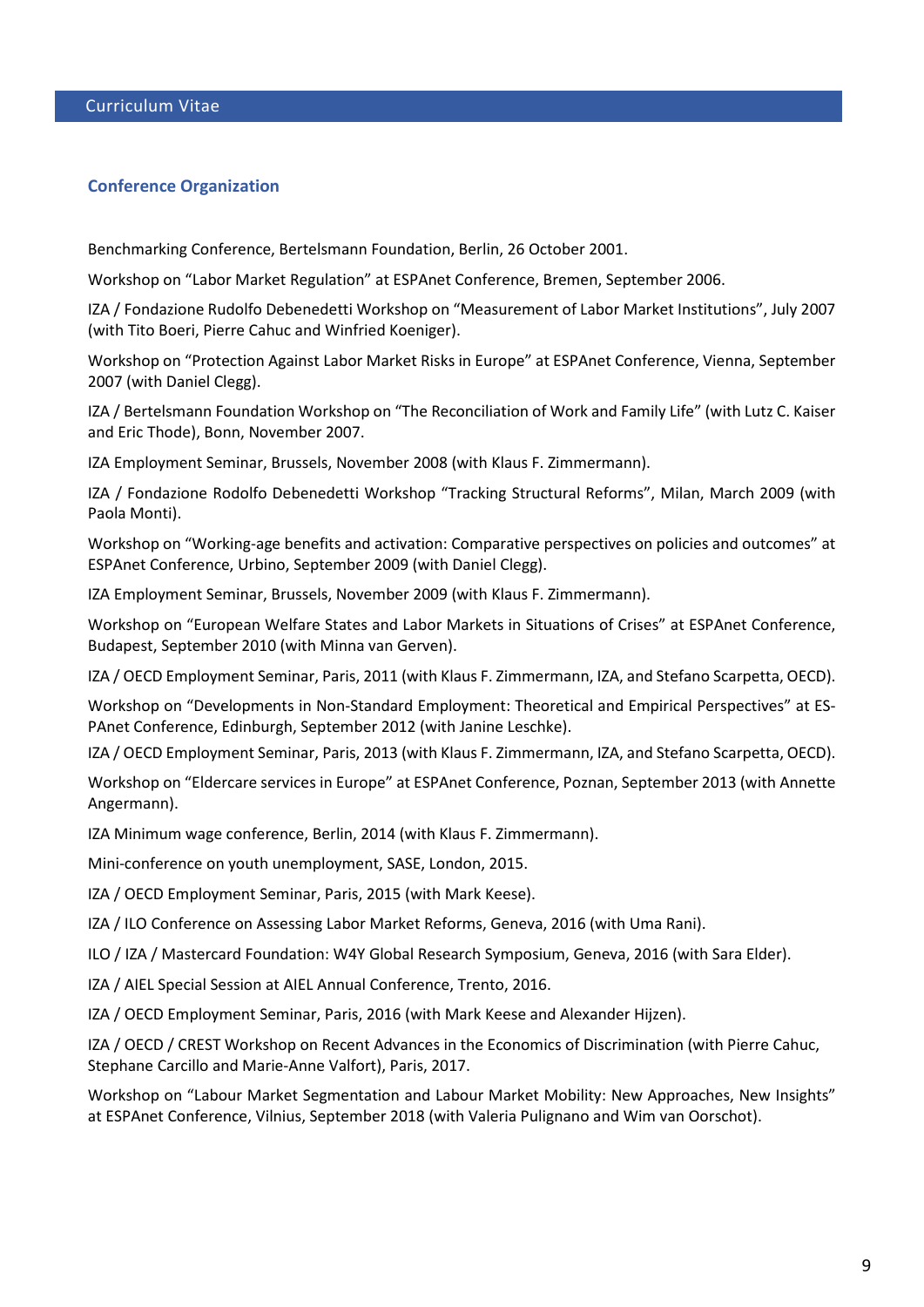#### **Work in Progress**

(with Paul Marx): Non-standard work and labour market segmentation: The German case.

(with Anton Hemerijck): Welfare States, Labour Markets and the Digital Transformation.

(with Paul Marx, Tanja Schmidt, Verena Tobsch, Florian Wozny and Carolin Linckh): Geringqualifizierte in Deutschland 1985-2016. Study on behalf of the Bertelsmann Foundation.

## **Publications**

(\* peer reviewed)

### **Journal Articles**

- (2019, with [Ulrich Walwei,](https://archiv.wirtschaftsdienst.eu/autor/ulrich-walwei/) [Ulf Rinne,](https://archiv.wirtschaftsdienst.eu/autor/ulf-rinne/) [Maximilian Blömer,](https://archiv.wirtschaftsdienst.eu/autor/maximilian-bloemer/) [Clemens Fuest,](https://archiv.wirtschaftsdienst.eu/autor/clemens-fuest/) [Andreas Peichl,](https://archiv.wirtschaftsdienst.eu/autor/andreas-peichl/) [Jürgen Schupp,](https://archiv.wirtschaftsdienst.eu/autor/juergen-schupp/) [Gerhard Bäcker\)](https://archiv.wirtschaftsdienst.eu/autor/gerhard-baecker/): Hartz IV – Reform einer politisch umstrittenen Maßnahme. Zeitgespräch. Wirtschaftsdienst 99 (4), 235.255.
- (2018): Rückblick auf die Arbeitsmarktpolitik im Jahr 2017. Zeitschrift für Sozialreform 64 (2), 111-119.
- (2017, with Ulf Rinne): Digital Challenges for the Welfare State. CESIfo Forum 18 (4), 3-8.
- \*(2017, with Holger Hinte, Ulf Rinne and Verena Tobsch): [How Big is the Gig? Assessing the Preliminary Evi](http://www.iza.org/en/webcontent/publications/policypapers/viewAbstract?policypaper_id=117)[dence on the Effects of Digitalization on the Labor Market.](http://www.iza.org/en/webcontent/publications/policypapers/viewAbstract?policypaper_id=117) Management Revue, 28 (3), 298-318.
- \*(2017, with Paul Marx and Caroline Wehner): Labor market reforms in Europe: Towards more flexicure labor markets? Journal for Labour Market Research, 51 (1).
- (2017, with Benedikt Fahrenholtz und Carolin Linckh): Persönliche Entwicklungskonten Internationale Erfahrungen. BMAS Werkheft 04, 158-163.
- (2017, with Ulf Rinne): [The European Youth Guarantee: A Preliminary Assessment and Broader Conceptual](http://legacy.iza.org/en/webcontent/publications/policypapers/viewAbstract?policypaper_id=128)  [Implications.](http://legacy.iza.org/en/webcontent/publications/policypapers/viewAbstract?policypaper_id=128) CESIfo Forum 18 (2), 34-38.
- (2017, with Ulf Rinne): Der digitale Gestaltungsauftrag. Ifo Schnelldienst 70 (7), 16-18.
- (2017): Rückblick auf die Arbeitsmarktpolitik im Jahr 2016. Zeitschrift für Sozialreform 63 (1), 15-25.
- \*(2017, with Verena Tobsch): Atypische Beschäftigung in Europa. WSI Mitteilungen 70 (1), 62-69.
- \*(2016, with Holger Hinte, Ulf Rinne and Verena Tobsch): Digitalisierung und Arbeitsmarkt: Aktuelle Entwicklungen und sozialpolitische Herausforderungen. Zeitschrift für Sozialreform 62 (4), 383-409. (also included in: Joachim Lange and Ursula Rust (eds.): Alterssicherung für Soloselbstständige in Zeiten der Digitalisierung, Loccumer Protokoll 32/2017, 141-170.
- \*(2016, with Michael Kendzia): Workforce Segmentation in Germany: From the Founding Era to the Present Time. Journal for Labour Market Research, 49 (4), 297-315.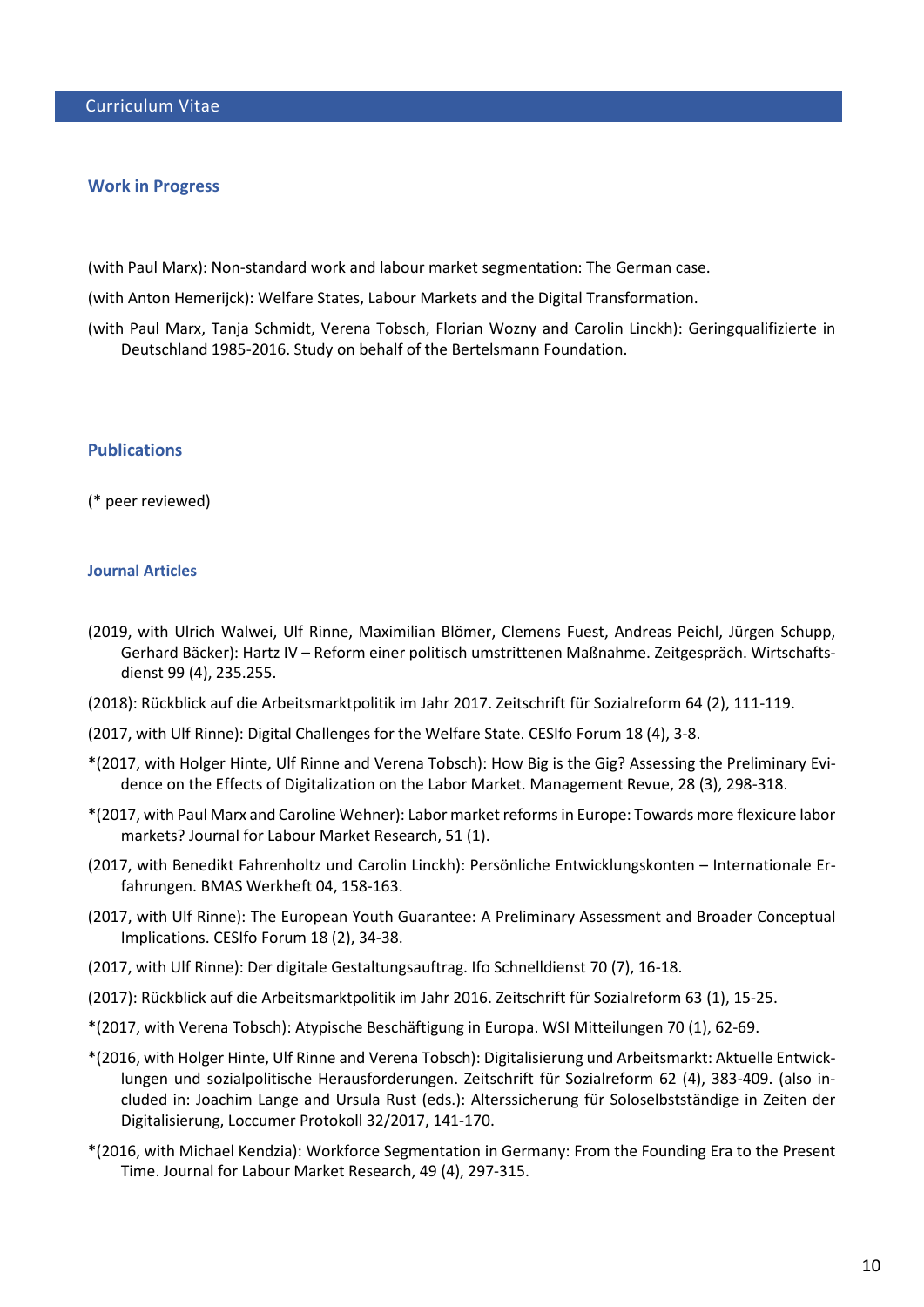- (2016, with Alexander Spermann): Sharing Economy: Mehr Chancen als Risiken? Wirtschaftsdienst 96 (6), 433-439.
- (2016): Rückblick auf die Arbeitsmarktpolitik im Jahr 2015. Zeitschrift für Sozialreform 62 (1), 15-24.
- \*(2015, with Verena Tobsch): Not so standard anymore? Employment duality in Germany. Journal for Labour Market Research 48(2), 81-95.
- (2015): Der Wandel der Erwerbsformen in Deutschland. Gesundheits- und Sozialpolitik 69(1), 15-22.
- (2015, with Florian Buhlmann): Die Zukunft der Arbeit und der Wandel der Arbeitswelt. Wirtschaftspolitische Blätter 62(1), 131-148.
- (2015, with Gerhard Bäcker, Irene Gerlach and Thomas Gerlinger): Rückblick auf die Entwicklung der Sozialpolitik im Jahr 2014. Zeitschrift für Sozialreform 61 (1), 3-42.
- \*(2015, with Jacqueline O'Reilly, András Gábos, [Kari Hadjivassiliou,](http://www.researchgate.net/researcher/22078781_Kari_Hadjivassiliou) [David Lain,](http://www.researchgate.net/researcher/2044686060_David_Lain) [Lucia Mýtna Kurekova,](http://www.researchgate.net/researcher/2068638177_Lucia_Mytna_Kurakova) [Tiziana](http://www.researchgate.net/researcher/2068477506_Tiziana_Nazio)  [Nazio,](http://www.researchgate.net/researcher/2068477506_Tiziana_Nazio) [Renate Ortlieb,](http://www.researchgate.net/researcher/2068632183_Renate_Ortlieb) [Helen Russell](http://www.researchgate.net/researcher/2068695925_Helen_Russell) and [Paola Villa\)](http://www.researchgate.net/researcher/2068624759_Paola_Villa): [Five Characteristics of Youth Unemployment in](http://www.researchgate.net/publication/273202296_Five_Characteristics_of_Youth_Unemployment_in_Europe_Flexibility_education_migration_family_legacies_and_EU_policy)  [Europe: Flexibility, education, migration, family legacies and EU policy,](http://www.researchgate.net/publication/273202296_Five_Characteristics_of_Youth_Unemployment_in_Europe_Flexibility_education_migration_family_legacies_and_EU_policy) SAGE Open January – March 2015, 1-19.
- \*(2015, with Núria Rodríguez-Planas, Ricarda Schmidl and Klaus F. Zimmermann): A Road Map to Vocational Education and Training in Industrialized Countries. Industrial and Labor Relations Review 68 (2), 314-337.
- \*(2015): The Unexpected Appearance of a New German Model. British Journal of Industrial Relations, 2015, 53 (1), 49-59.
- \*(2014, with Patrick Arni, Nico Pestel, Alexander Spermann and Klaus F. Zimmermann): Der gesetzliche Mindestlohn in Deutschland: Einsichten und Handlungsempfehlungen aus der Evaluationsforschung. Schmollers Jahrbuch 134 (2), 149-182.
- \*(2014, with Tito Boeri, An de Coen, Vincenzo Galasso, Michael J. Kendzia and Nadia Steiber): How to Combine the Entry of Young People in the Labour Market with the Retention of Older Workers? IZA Journal of European Labour Studies, 2014, 3:19 (DOI: 10.1186/2193-9012-3-19).
- (2014, with Patrick Arni, Alexander Spermann and Klaus F. Zimmermann): Mindestlohnevaluation jetzt und nicht erst 2020. Wirtschaftsdienst 94 (6), 403-406.
- (2014, with Gerhard Bäcker, Irene Gerlach and Thomas Gerlinger): [Rückblick auf die Entwicklung der Sozial](http://www.z-sozialreform.de/redirect/?oid=com.arsdigita.cms.contenttypes.ArticleInJournal-id-1411006)[politik im Jahr 2013.](http://www.z-sozialreform.de/redirect/?oid=com.arsdigita.cms.contenttypes.ArticleInJournal-id-1411006) Zeitschrift für Sozialreform 60 (1), 5-36.
- \*(2013, with Klaus F. Zimmermann, Costanza Biavaschi, Corrado Giulietti, Michael J. Kendzia, Alexander Muravyev, Janneke Pieters, Nuria Rodriguez-Planas and Ricarda Schmidl): Youth Unemployment and Vocational Training. Foundations and Trends in Microeconomics, 2013, 9 (1-2), 1-157. DOI: 10.1561/0700000058.
- \*(2013, with Timo Weishaupt): Mit Neokorporatismus durch die Krise? Die Rolle des sozialen Dialogs in Deutschland, Österreich und der Schweiz. Zeitschrift für Sozialreform 59 (3), 313-335.
- (2013, with Holger Hinte and Ulf Rinne): Youth Unemployment in Europe: What to Do About It? Intereconomics 48 (4), 230-235.
- (2013): L'inaspettata nascita di un nuovo modello Tedesco. Diritto delle Relazioni Industriali, 2/2013, 424- 442.
- (2013, with Thomas Gerlinger, Irene Gerlach and Gerhard Bäcker): Rückblick auf die Entwicklung der Sozialpolitik im Jahr 2012. Zeitschrift für Sozialreform 59 (1), 3-33.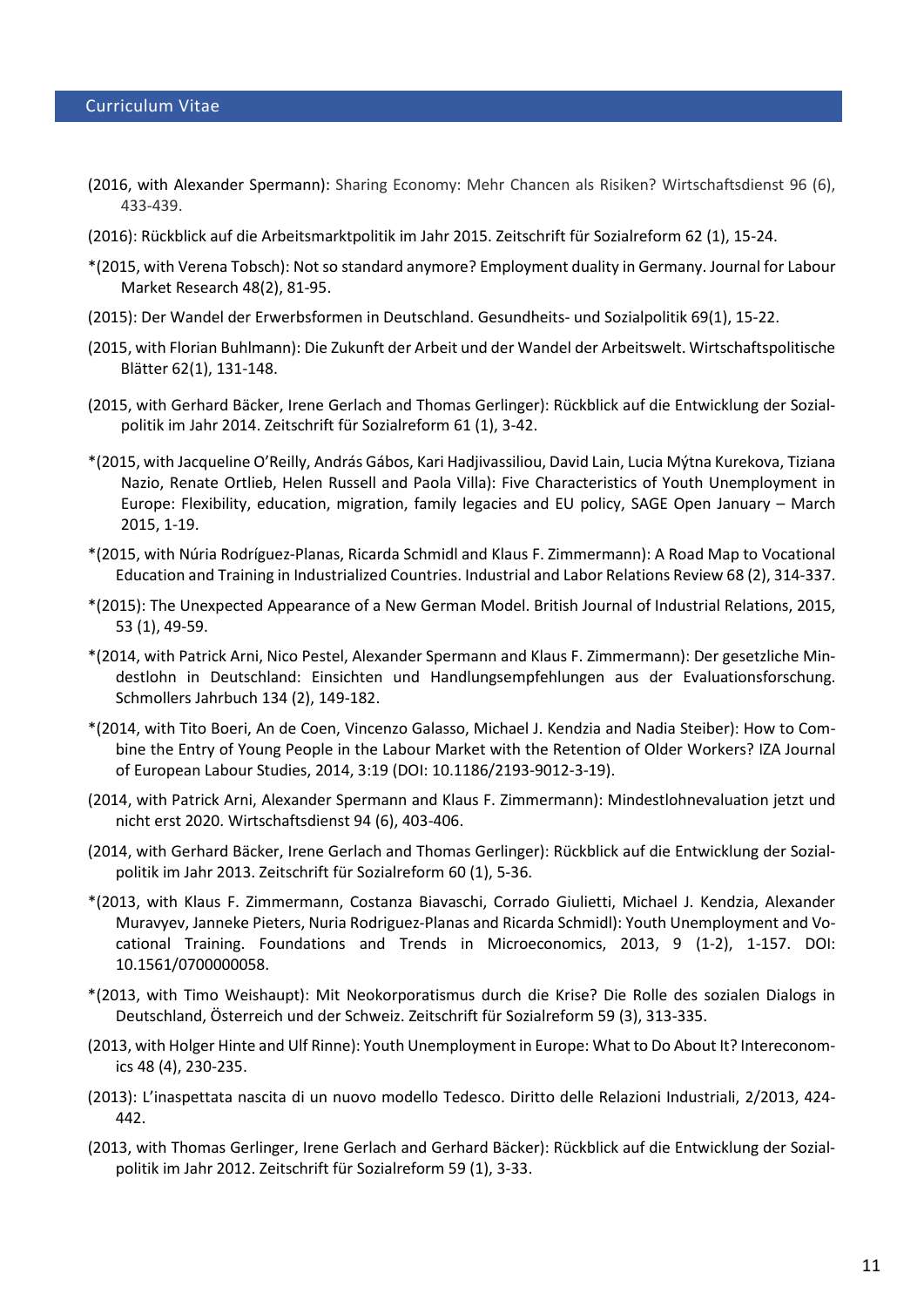- (2012, with Gaetano Basso, Mathias Dolls, Thomas Leoni and Andreas Peichl): The Effects of the Recent Economic Crisis on Social Protection and Labour Market Arrangements Across Socio-Economic Groups. Intereconomics 47 (4), 217-223.
- (2012, with Thomas Gerlinger, Irene Gerlach and Gerhard Bäcker): Rückblick auf die Entwicklung der Sozialpolitik im Jahr 2011. Zeitschrift für Sozialreform 58 (1), 3-32.
- \*(2011): The Transition to Retirement. German Policy Studies 7 (1), 107-133.
- \*(2011, with Paul Marx): Reforming German Labour Market Institutions. In: Journal of European Social Policy 21 (1), 73-87.
- (2010, with Michael Feil and Paul Marx): Crisis. What Crisis? Patterns of Adaptation in European Labor Markets In: Applied Economics Quarterly 56 (61) Supplement, 29-64.
- (2010, with Karl Brenke): Arbeitsmarktpolitik: falsche Anreize vermeiden, Fehlentwicklungen korrigieren. In: Vierteljahrsheft zur Wirtschaftsforschung 79 (1), 56-84.
- (2010, with Eric Thode): [Priorité de l'Allemagne: concilier vies familiale et professionnelle.](http://rea.revues.org/index4079.html) In: Regards sur l'Economie Allemande No. 96, Mai 2010, 13-21.
- \*(2010, with Maria Grienberger-Zingerle and Regina Konle-Seidl): Activating Labor Market and Social Policies in Germany: From Status Protection to Basic Income Support. In: German Policy Studies 6 (1), 59-100.
- (2009, with Paul Marx): Kurzarbeit Sinnvoller Konjunkturpuffer oder verlängertes Arbeitslosengeld? In: Wirtschaftsdienst 89 (5), 322-328.
- (2009, with Paul Marx): Le chômage partiel amortisseur social de la crise ? In : Regards sur l'Economie Allemande No. 90, Mars 2009, 23-30.
- (2008): Der Arbeitsmarkt in Deutschland: Zwischen Strukturreformen und sozialpolitischem Reflex. In: Gesundheits- und Sozialpolitik 62 (2), 58-71.
- (2008, with Karl Brenke): Leiharbeit breitet sich rasant aus. DIW Wochenbericht 75 (19), 242-252.
- (2008): Die Agenda 2010 und die Grundsicherung für Arbeitsuchende. In: DIW Vierteljahrsheft zur Wirtschaftsforschung 1/2008, 38-50.
- (2008, with Klaus F. Zimmermann): Die Agenda 2010 als Teil der rot-grünen Regierungspolitik. In: DIW Vierteljahrsheft zur Wirtschaftsforschung 1/2008, 8-19.
- \*(2008): Von der Frühverrentung zum längeren Erwerbsleben. In: Sozialer Fortschritt 57 (2), 24-34.
- \*(2007, with Klaus F. Zimmermann): And Then There Were Four … How Many (and Which) Measures of Active Labor Market Policy Do We Still Need? In: Applied Economics Quarterly 53 (3), 243-272.
- (2007, with Klaus F. Zimmermann): Zur weiteren Entwicklung der Mitarbeiterbeteiligung in Deutschland. In: AGP (Ed.): Sonderheft zur Verabschiedung von Michael Lezius. AGP-Forum 1/2007, 78-80.
- (2007, with Karl Brenke): Mindestlohn für Deutschland nicht sinnvoll. DIW Wochenbericht 74 (9), 121-131.
- \*(2006, with Regina Konle-Seidl): The Interaction of Labor Market Regulation and Labor Market Policies in Welfare State Reform. In: Comparative Labor Law and Policy Journal 28 (1), 1-41 (also available in Chinese, Konrad Adenauer Stiftung Schriftenreihe China No. 78, Beijing).
- \*(2006, with Ole Wintermann): Generating Legitimacy for Labor Market and Welfare State Reforms: The Role of Policy Advice in Germany, the Netherlands, and Sweden. In: German Policy Studies 3, 2, 268-309.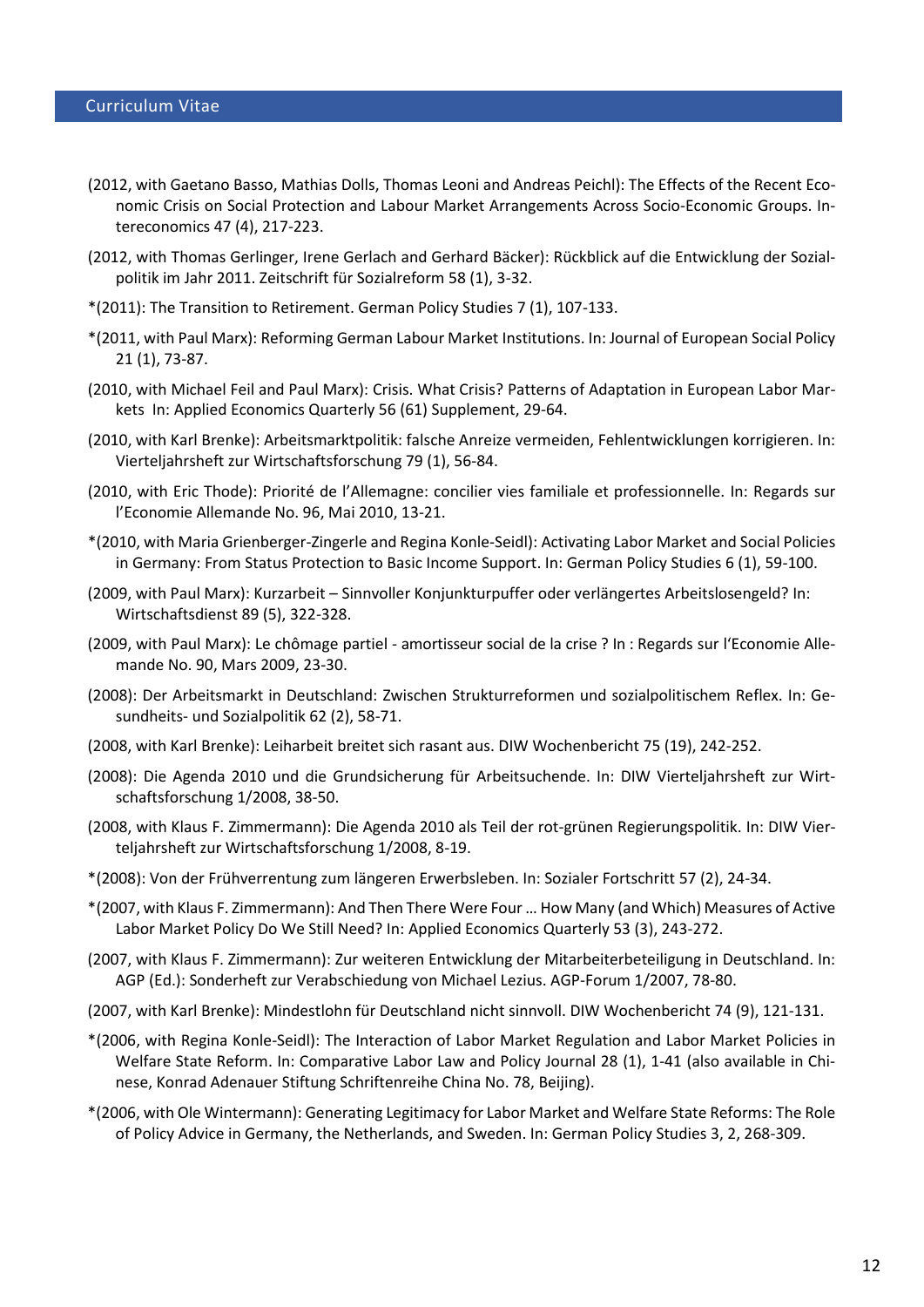- (2006, with Ole Wintermann): De l'expertise aux politiques publiques: l'exemple de l'Allemagne, des Pays-Bas et de la Suède. In: Problèmes Economiques. Dossier "Experts et think tanks: quel modèle de conseil?" No. 2.912, 6 December 2006.
- (2006, with Klaus F. Zimmermann): Von rot-grün zu schwarz-rot: Kontinuität oder Diskontinuität von Reformen? In: Wirtschaftsdienst 86, 7, 441-448.
- \*(2006, with Hilmar Schneider and Klaus F. Zimmermann): Konzentration statt Verzettelung: Die deutsche Arbeitsmarktpolitik am Scheideweg. In: Perspektiven der Wirtschaftspolitik 7, 3, 379-397.
- (2006, with Ole Wintermann): Wie kann wissenschaftliche Politikberatung zu besserer Politik beitragen? Die Felder Arbeitsmarktreform und demographischer Wandel. In: Wirtschaftsdienst 86, 4, 228-235.
- (2006): Kombilöhne: Ausländische Erfahrungen und Lehren für Deutschland: In: Neue Gesellschaft/Frankfurter Hefte 3/2006, 54-57.
- \*(2006): Beschäftigung Älterer in Deutschland: Der unvollständige Paradigmenwechsel. In: Zeitschrift für Sozialreform 52, 1, 101-123.
- (2005): [Im internationalen Vergleich: so reformieren unsere Nachbarn und Partner ihren Arbeitsmarkt.](http://www.iab.de/asp/internet/dbdokShow.asp?pkyDoku=k050104604) In: IAB Forum 1, 30-35.
- \*(2005, with Ulrich Walwei): [Der deutsche Arbeitsmarkt im internationalen Vergleich -](http://www.iab.de/asp/internet/dbdokShow.asp?pkyDoku=k040823w03) Problemlagen und [Reformoptionen.](http://www.iab.de/asp/internet/dbdokShow.asp?pkyDoku=k040823w03) In: Sozialer Fortschritt/German Review of Social Policy 54, 1, 1-12.
- (2005, with Ulrich Walwei): [Le marché du travail allemand à l'épreuve du chômage de masse -](http://www.ifri.org/frontDispatcher/ifri/recherche/comit__d__tude_des_relations_franco_allemandes_1031830302991/les_notes_du_cerfa_1040045354392##) Une analyse [des problèmes structurels.](http://www.ifri.org/frontDispatcher/ifri/recherche/comit__d__tude_des_relations_franco_allemandes_1031830302991/les_notes_du_cerfa_1040045354392##) In: Note du Cerfa 19, Février 2005, Paris.
- (2005, with Ulrich Walwei): Le marché du travail allemand à l'épreuve du chômage de masse Quelles perspectives d'avenir. In: Note du Cerfa 20, Mars 2005, Paris.
- (2005, with Thomas Rhein): Niedriglohnbeschäftigung in Deutschland : Politischer Regelungsbedarf? In: Orientierungen zur Wirtschafts- und Gesellschaftspolitik 104, 29-35.
- (2005, with Ulrich Walwei): Ausdehnung des Entsendegesetzes: Mindestlöhne ein Weg zur Beschäftigungssicherung? in: ifo Schnelldienst 58, 11, 8-11.
- (2005, with Klaus F. Zimmermann): Eine Bilanz der rot-grünen Arbeitsmarkt- und Beschäftigungspolitik. In: Aus Politik und Zeitgeschichte B 43, 2005, 11-17.
- (2005, with Cornelia Spross): Beschäftigung Älterer: Bislang noch kein Paradigmenwechsel. In: Bundesarbeitsblatt, 11, November 2005, 4-12.
- \*(2005): Gleicher Lohn für gleiche Arbeit am gleichen Ort? Die Entsendung von Arbeitnehmern in der Europäischen Union. In: Zeitschrift für Arbeitsmarktforschung/Journal for Labour Market Research 38, 2-3, 197-217.
- (2004, with Thomas Rhein): Die Europäische Beschäftigungsstrategie Katalysator für nationale Reformen? In: Wirtschaftsdienst 84, 8, 538-544.
- (2004, with Thomas Rhein): [Der Beitrag der gemeinsamen EU-Beschäftigungsstrategie zur Verbesserung der](http://www.iab.de/asp/internet/dbdokShow.asp?pkyDoku=k041117f05)  [Arbeitsmarktlage.](http://www.iab.de/asp/internet/dbdokShow.asp?pkyDoku=k041117f05) In: Bundesarbeitsblatt, 11, 4-11.
- (2004, with Michael Feil): [Norwegen: ein beschäftigungspolitischer Sonderfall?](http://www.iab.de/asp/internet/dbdokShow.asp?pkyDoku=k041203f01) In: Orientierungen zur Wirtschafts- und Gesellschaftspolitik 102, 32-39.
- (2004, with Susanne Koch and Ulrich Walwei): [Wie viel Flexibilität braucht der deutsche Arbeitsmarkt?](http://www.iab.de/asp/internet/dbdokShow.asp?pkyDoku=k040928a04) In: Wirtschaftsdienst 84, 9, 551-556.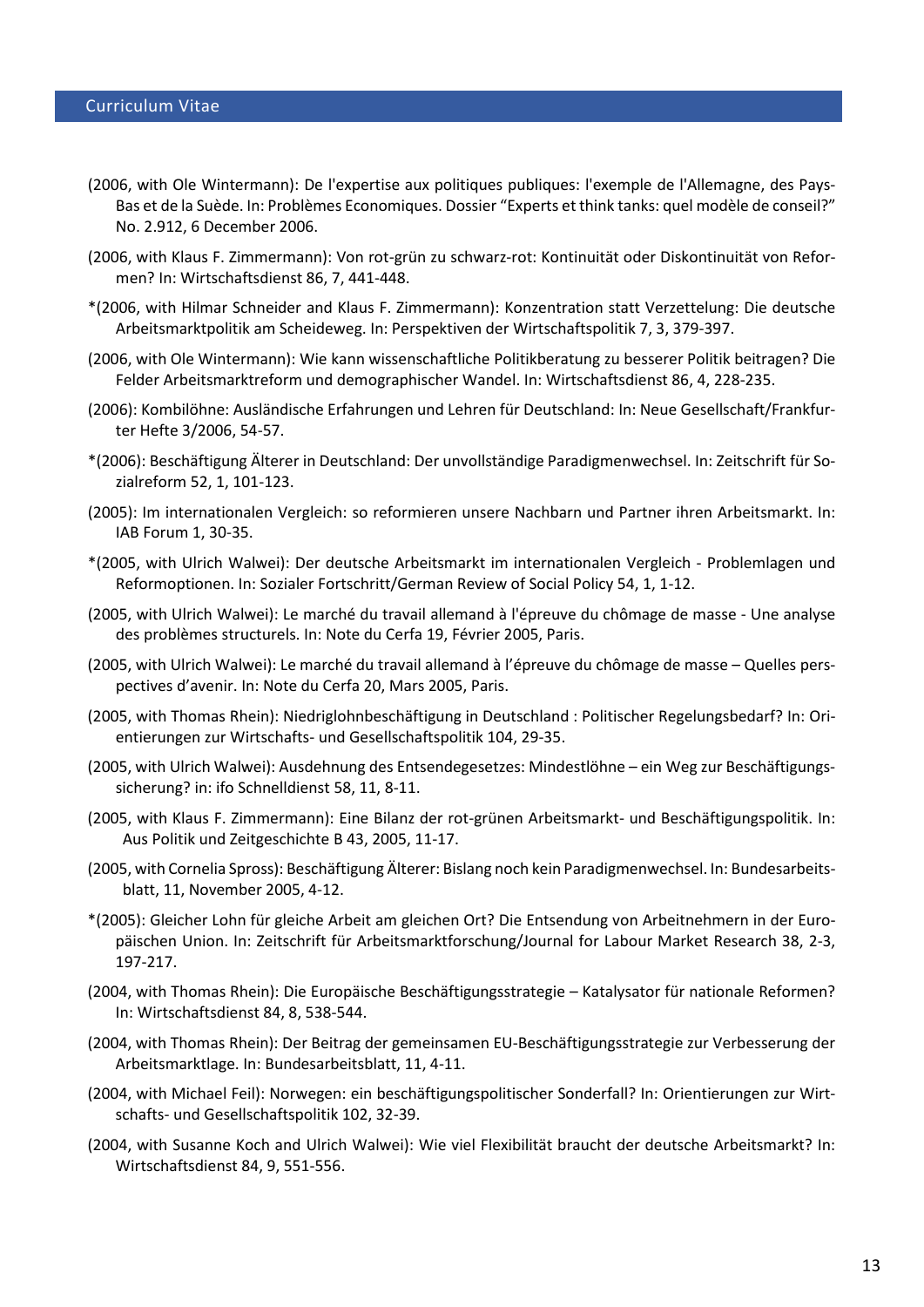- (2003, with Eric Thode): Arbeitsmarktreformen im Spannungsfeld zwischen Insidern und Outsidern. In: Wirtschaftsdienst 83, 2, Februar 2003, 100-107.
- (2003, with Ole Wintermann): Reformstau: Beratungsresistenz oder Versagen der Politikberatung?. In: Sozialer Fortschritt/German Review of Social Policy 52, 7, 163-170.
- (2002): Bündnis für Arbeit: Chancen vergeben? In: Sozialer Fortschritt/German Review of Social Policy, Sonderheft "Bilanz der rot-grünen Arbeitsmarkt-, Sozial- und Steuerpolitik" (ed. by Kilian Bizer and Werner Sesselmeier) 51, 11, 274-278.
- (2002): Mutige Reformen Frankreich und Holland investieren in Arbeit. In: Die Mitbestimmung 48, 3, 36- 39.
- (2002): Subvention oder überfällige Entlastung? Die Zukunft der aktiven Arbeitsmarktpolitik. In: Forum Loccum 21, 2, 7-13.
- (2002): Benchmarking Deutschland Wo stehen wir im internationalen Vergleich? In: Aus Politik und Zeitgeschichte, B 46-47, 2002, 22-31.
- (1999): Die beschäftigungsfördernde Koordination von staatlicher Sozial- und Steuerpolitik und sozialpartnerschaftlicher Tarifpolitik – Erfahrungen aus dem europäischen Ausland. In: WSI Mitteilungen 52, 8, 530-538.
- \*(1999): Europäische marktgestaltende Politik zwischen Supranationalität und nationaler Autonomie: Das Beispiel der Entsenderichtlinie. In: Industrielle Beziehungen 6, 3, 340-359.

## **Books**

- (2010, with Andrea Kuhn, Eric Thode and Rosemarie Zenker): Traditionelle Beschäftigungsverhältnisse im Wandel. Benchmarking Deutschland: Normalarbeitsverhältnisse auf dem Rückzug. Gütersloh: Bertelsmann Stiftung.
- (2009, with Paul Marx and Eric Thode[\): Arbeitsmarkt und Beschäftigung in Deutschland 2000-2009: Beschäf](http://www.iza.org/en/webcontent/publications/reports/report_pdfs/report_pdfs/iza_report_22.pdf)[tigungserfolge bei steigender Differenzierung.](http://www.iza.org/en/webcontent/publications/reports/report_pdfs/report_pdfs/iza_report_22.pdf) Gütersloh: Bertelsmann Stiftung.
- (2008, with Regina Konle-Seidl): Erwerbslosigkeit, Aktivierung und soziale Ausgrenzung. Deutschland im internationalen Vergleich. Bonn: Friedrich Ebert Stiftung.
- (2007, with Lutz C. Kaiser, Eric Thode and Verena Tobsch): Vereinbarkeit von Familie und Beruf im internationalen Vergleich: Benchmarking Deutschland aktuell – Neue Befunde. Gütersloh: Verlag Bertelsmann Stiftung.
- (2006, with Werner Sesselmeier): Die Akzeptanz von Arbeitsmarktreformen am Beispiel Hartz IV. Bonn: Friedrich Ebert Stiftung.
- (2004, with Eric Thode and Frank Winter): Benchmarking Deutschland 2004: Arbeitsmarkt und Beschäftigung. Berlin: Springer.
- (2003, with Eric Thode): Jüngere Arbeitsmarktentwicklungen, Benchmarking Deutschland Aktuell, Ed. by Bertelsmann Stiftung. Gütersloh: Verlag Bertelsmann Stiftung.
- (2002, with Eric Thode): Strategien gegen den Fachkräftemangel Band 1: internationaler Vergleich. Gütersloh: Verlag Bertelsmann Stiftung.
- (2002, with Eric Thode): Vereinbarkeit von Familie und Beruf, Benchmarking Deutschland Aktuell, Ed. by Bertelsmann Stiftung. Gütersloh: Verlag Bertelsmann Stiftung.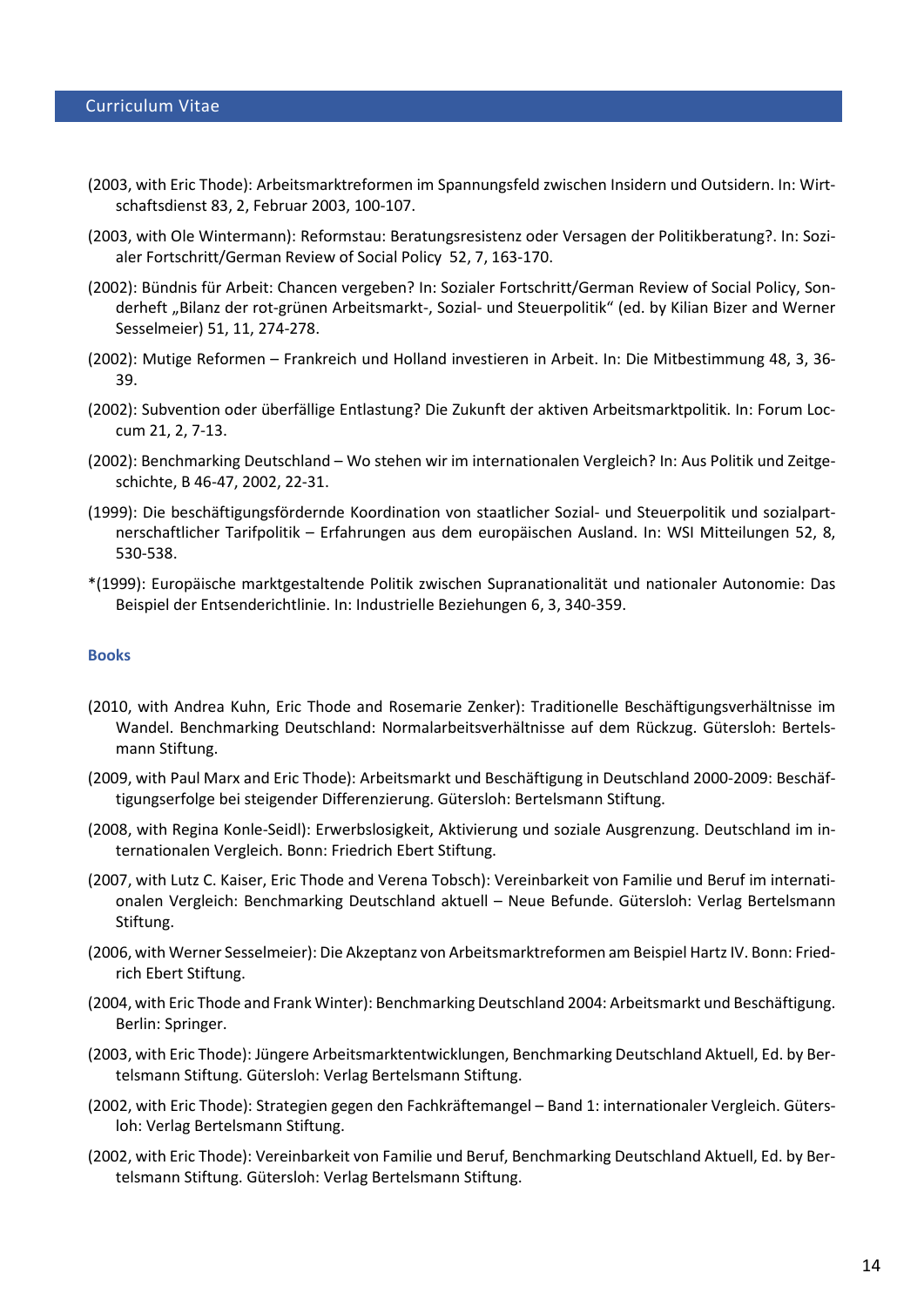- (2001, with Stefan Profit, Eric Thode and Arbeitsgruppe Benchmarking des Bündnisses für Arbeit, Ausbildung und Wettbewerbsfähigkeit): Benchmarking Deutschland: Arbeitsmarkt und Beschäftigung, Bericht der Arbeitsgruppe Benchmarking und der Bertelsmann Stiftung, Berlin: Springer.
- (2000): Europäische Sozialpolitik zwischen nationaler Autonomie und Marktfreiheit: Die Entsendung von Arbeitnehmern in der EU. Mit einem Vorwort von Wolfgang Streeck. Frankfurt am Main: Campus.
- (1998): Europäische Sozialpolitik zwischen nationaler und supranationaler Regulierung: Die Entsendung von Arbeitnehmern im Rahmen der Dienstleistungsfreiheit innerhalb der Europäischen Union, Dissertation, Universität Konstanz.
- (1995): Institutionelle, politische und situative Bestimmungsfaktoren der Arbeitslosigkeit in vier kleinen, offenen Volkswirtschaften – Die Beschäftigungspolitik Dänemarks, der Niederlande, der Schweiz und Österreichs im internationalen Vergleich, Konstanz: Diplomarbeit.

#### **Edited Volumes**

- (2015, ed. with Paul Marx): Non-standard employment in post-industrial labour markets: an occupational perspective. Cheltenham: Edward Elgar. (Paperback in 2016).
- (2011, ed. with Klaus F. Zimmermann): Richard Layard and Stephen Nickell: Combatting Unemployment. Oxford: Oxford University Press.
- (2008, ed. with Otto Kaufmann and Regina Konle-Seidl): Bringing the Jobless into Work? Experiences with Activation Schemes in Europe and the US. Berlin: Springer.
- (2005, ed. with Jutta Allmendinger and Ulrich Walwei): IAB Handbuch Arbeitsmarkt. Analysen, Daten, Fakten. IAB Bibliothek Vol. 1. Frankfurt am Main: Campus.

#### **Articles in Books**

- (2019, with Wolfgang Schroeder): Soziale Innovationen in der Arbeitsmarktpolitik, in: Matthias Freise and Annette Zimmer (eds.): Zivilgesellschaft und Wohlfahrtsstaat im Wandel. Wiesbaden: Springer VS, 205- 226.
- (2019, with Paul Marx): Der Wandel der Arbeitswelt als Herausforderung für die Sozialpolitik, in: Herbert Obinger and Manfred G. Schmidt (eds.): Handbuch Sozialpolitik, Wiesbaden: Springer VS, 409-430.
- (2018): Digitalisierung und Arbeitsmarkt: Sozialpolitische Herausforderungen, in: Renate Oxenknecht-Witzsch (ed.): Immer schneller, besser, günstiger – Leistungsdruck in der Dienstgemeinschaft, Eichstätter Schriften zum kirchlichen Arbeitsrecht, Band 4, Köln: Ketteler Verlag, 21-25.
- (2018, with Verena Tobsch): Germany: Social insurance for artists and writers, in: OECD (ed.): The Future of Social Protection: What Works for Non-Standard Workers? Paris: OECD, 123-143.
- (2018, with Kari P. Hadjivassiliou, Arianna Tassinari and Florian Wozny): Chapter 3: How Does the Performance of School-To-Work Transition Regimes Vary in the European Union? In: Jacqueline O'Reilly, Janine Leschke, Renate Ortlieb, Martin Seeleib-Kaiser and Paola Villa (eds.): Youth Labor in Transition. Inequalities, Mobility, and Policies in Europe Edited by, Oxford University Press.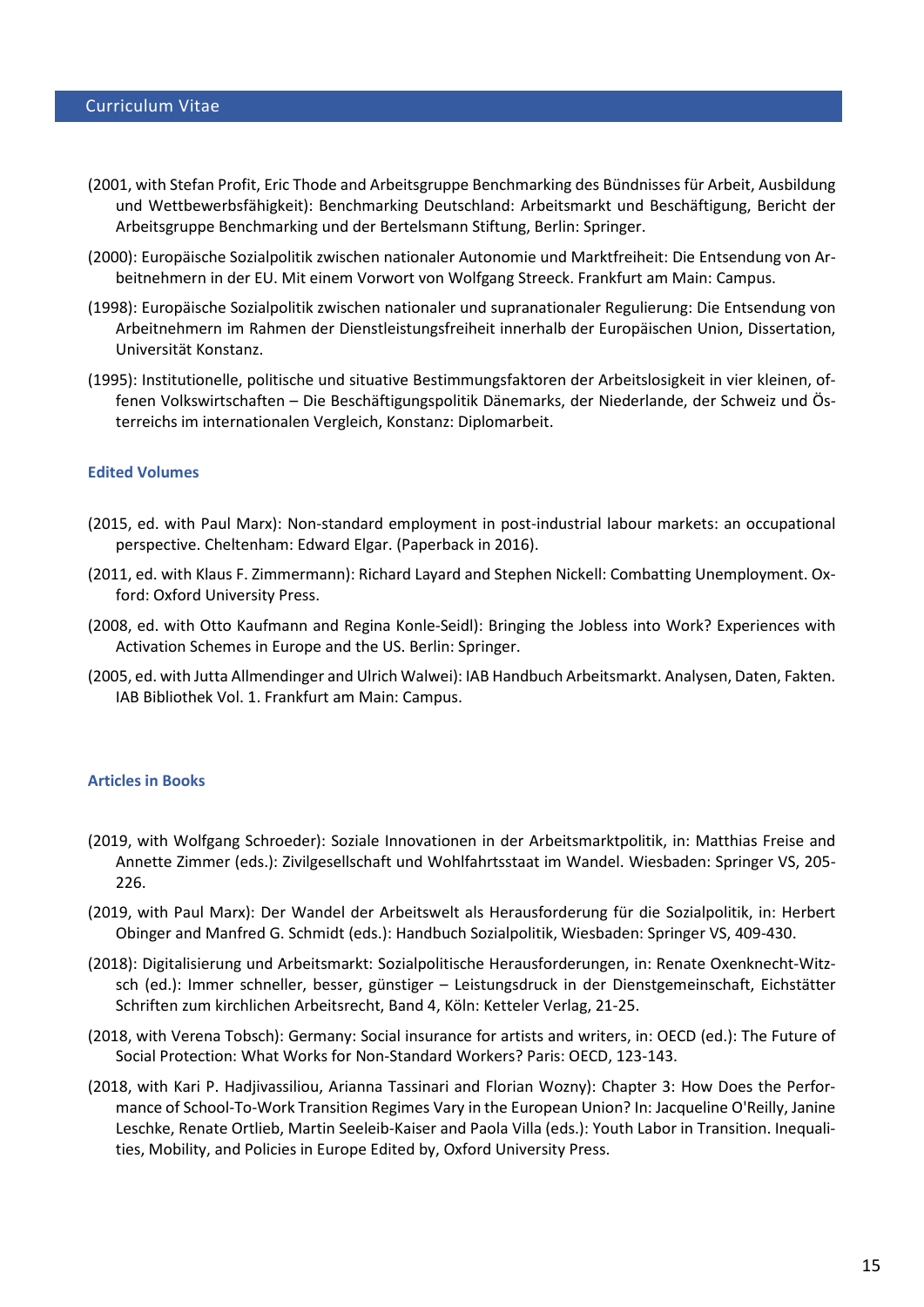- (2018, with Florian Buhlmann): Wie gesellschaftlicher Fortschritt die Arbeitsorganisation prägt, in: Wolfgang Stadler (ed.): Mehr als Algorithmen. Digitalisierung in Gesellschaft und Sozialer Arbeit, Beltz Juventa, 49- 56.
- (2018, with André Portela de Souza, Pierre Cahuc, Didier Demazière, Colette Fagan, Nadya Araujo Guimarães, Huiyan Fu, Arne Kalleberg, Alan Manning, Frances McGinnity, Hillel Rapoport, Phil Scranton, Johannes Siegrist, Kathleen Thelen, Marie-Anne Valfort and Jelle Visser): The future of work – good jobs for all? In: International Panel on Social Progress (ed.): Rethinking Society for the 21st Century. Cambridge: Cambridge University Press. Volume 1: Socio-Economic Transformations.
- (2018, with Anke Hassel): The German exception: welfare protectionism instead of retrenchment, in: Sotiria Theodoropoulou (ed.): Labour market policies in the era of pervasive austerity: A European perspective. Bristol: Policy Press, 115-139.
- (2018, with Ulf Rinne): Promoting Youth Employment in Europe, in: Miguel Angel Malo and Almudena Moreno Minguez (eds.): Youth Labour Markets. Problems and Policies. Cham: Springer, 189-204.
- (2017, with Kari Hadjivassiliou and Florian Wozny): Comparing youth transition regimes in Europe, in: Jacqueline O'Reilly, Clémentine Moyart, Tiziana Nazio and Mark Smith (eds.): Youth employment, Style Handbook, 80-83.
- (2017): Zuwanderung und Aktivierung von inländischen Potenzialen, in: Bertelsmann Stiftung (ed.): Faire Fachkräftezuwanderung nach Deutschland. Gütersloh: Verlag Bertelsmann Stiftung, 45-55.
- (2017, with Carolin Linckh): Die Arbeitswelt im Wandel: Konsequenzen für das Gesundheitswesen, in: Joachim Prölß/Michael van Loo (eds.): Attraktiver Arbeitgeber Krankenhaus. Berlin: Medizinisch Wissenschaftliche Verlagsgesellschaft, 15-25.
- (2017, with Güliz Lali Azari and Florian Wozny): Chapter 4. Targeting young people work-based training at the local level in Germany. In: OECD and ILO: Engaging Employers in Apprenticeship Opportunities. OECD Publishing, Paris, 93-113.
- (2017, with Regina Konle-Seidl): The Labour Market. In: Bent Greve (ed.): Handbook of Social Policy Evaluation. Cheltenham: Edward Elgar, 345-363.
- (2016, with Verena Tobsch and Caroline Wehner): Neue Qualität der Arbeit? Zur Entwicklung von Arbeitskulturen und Fehlzeiten. In: Bernhard Badura et al. (eds.): Fehlzeiten-Report 2016. Unternehmenskultur und Gesundheit - Herausforderung und Chancen, Berlin: Springer, 9-20.
- (2015, with Paul Marx): Introduction: an occupational perspective on non-standard employment. In: Werner Eichhorst and Paul Marx (eds.): Non-standard employment in post-industrial labour markets: an occupational perspective. Cheltenham: Edward Elgar, 1-25.
- (2015, with Paul Marx and Verena Tobsch): Non-standard employment across occupations in Germany: the role of replaceability and labour market flexibility. In: Werner Eichhorst and Paul Marx (eds.): Non-standard employment in post-industrial labour markets: an occupational perspective. Cheltenham: Edward Elgar, 29-51.
- (2015): Flexibilisation, and how Germany's reforms succeeded. In: Tony Dolphin (ed.): Technology, globalisation and the future of work in Europe: Essays on employment in a digitised economy, IPPR, 57-62.
- (2015, with Verena Tobsch): Flexible Arbeitswelten eine Bestandsaufnahme. In: Werner Widuckel, Karl de Molina, Max J. Ringlstetter and Dieter Frey (eds.): Arbeitskultur 2020: Herausforderungen und Best Practices der Arbeitswelt der Zukunft, Wiesbaden: Springer Gabler, 45-58.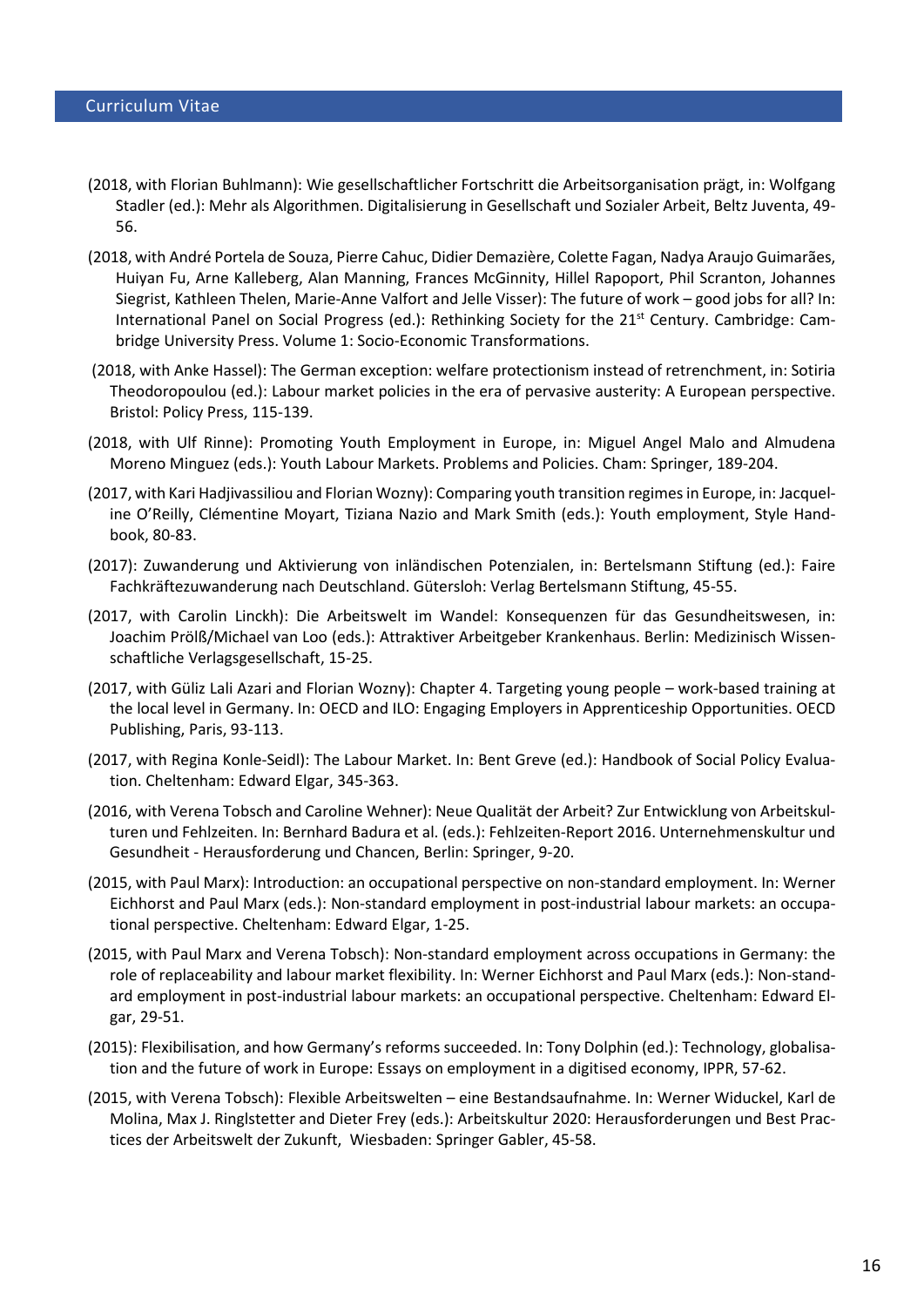- (2014): Low Pay as an Alternative to Public Direct Job Creation? Lessons from the German Case. In: Korea Employment Information Service (ed.): Active Labour Market Policies in OECD Coutries. 67-80.
- (2014, with Franziska Neder): [Youth Unemployment in Mediterranean Countries.](http://www.iza.org/en/webcontent/publications/policypapers/viewAbstract?policypaper_id=80) IEMed Mediterranean Yearbook 2014, 265-271.
- (2014): Beschäftigungsfähigkeit als ein zentraler Faktor eines längeren Erwerbslebens. In: Karin Kaudelka/Gregor Isenbort (eds.): Altern ist Zukunft. Leben und Arbeiten in einer alternden Gesellschaft. Bielefeld: transcript Verlag, 131-142.
- (2014): Ist der deutsche Arbeitsmarkt stärker fragmentiert als früher? In: Wolfgang Ritter Stiftung/Universität Bremen: 26. Bremer Universitätsgespräche. Die Zukunft des Sozialstaates, Oldenburg: Isensee, 21-28.
- (2013): Reformüberlegungen und Marktasymmetrie: Die Potentiale einer Abfindungslösung. In: Randstad Stiftung/Alexander Graser (eds.): Bestandsschutz oder Planungsfreiheit. Eschborn: Randstad Stiftung, 58- 72.
- (2013): Vom kranken Mann zum Vorbild Europas: Kann Deutschlands Arbeitsmarkt noch vom Ausland lernen? In: Holger Hinte/Klaus F. Zimmermann (eds.): Zeitenwende auf dem Arbeitsmarkt. Bonn: Bundeszentrale für politische Bildung, 451-468.
- (2013, with Hans-Peter Klös, Lutz Bellmann, Eckhart Bomsdorf, Daniel Ehing, Stefan Moog and Matthias Schuster): Arbeitsmarkt. In: Jutta Rump/Norbert Walter (eds.): Arbeitswelt 2030. Trends, Prognosen, Gestaltungsmöglichkeiten. Stuttgart: Schäffer Poeschel, 33-55.
- (2012): Arbeiten und Leben im globalisierten Zeitalter: Risiken und Potenziale. In: Josef Pühringer (ed.): Auf den Menschen kommt es an. Reichersberger Pfingstgespräche. Linz: Trauner, 139-153.
- (2012, with Paul Marx): Welche Zeitarbeitsmodelle gibt es in anderen Ländern? In: Andreas Dinges/Heide Franken/Georg Breucker/Vera Calasan/Christian Speidel (eds.): Zukunft Zeitarbeit. Perspektiven für Wirtschaft und Gesellschaft. Berlin: Springer, 157-172.
- (2012, with Paul Marx): Whatever Works: Dualisation and the Service Economy in Bismarckian Welfare States. In: Patrick Emmenegger/Silja Häusermann/Bruno Palier/Martin Seeleib-Kaiser (eds.): The Dualization of European Societies. Oxford: Oxford University Press, 73-99.
- (2011, with Regina Konle-Seidl, Alison Koslowski and Paul Marx): Quantity over Quality? In: Jochen Clasen/Daniel Clegg (eds.): Regulating the risk of unemployment. National adaptations to postindustrial labour markets in Europe. Oxford: Oxford University Press, 2871-296.
- (2011): Delivering on valid labour market policies, in: Michael McTernan (ed.): Social Progress in the 21<sup>st</sup> Century, 48-53. London: Policy Network.
- (2011): Arbeitswelt und Lebenswelt im Globalisierungszeitalter. In: Tilman Mayer/Erich Weede/Lazaros Miliopoulos/Peter Ohly/Robert Meyer (eds.): Globalisierung. State of the Art, Wiesbaden: VS Verlag für Sozialwissenschaften, 205-216.
- (2010, with Anton Hemerijck): Whatever Happened to Bismarckian Welfare States? From Labor shedding to employment-friendly reforms. In: Bruno Palier (ed.): A Long-Good Bye to Bismarck? The Politics of Reforms in Continental Europe, Amsterdam: Amsterdam University Press, 301-332.
- (2010, with Anton Hemerijck): Welfare and Employment: A European Dilemma? In: Jens Alber/Neil Gilbert (eds.): United in Diversity? Comparing Social Models in Europe and America. Oxford: Oxford University Press, 201-236.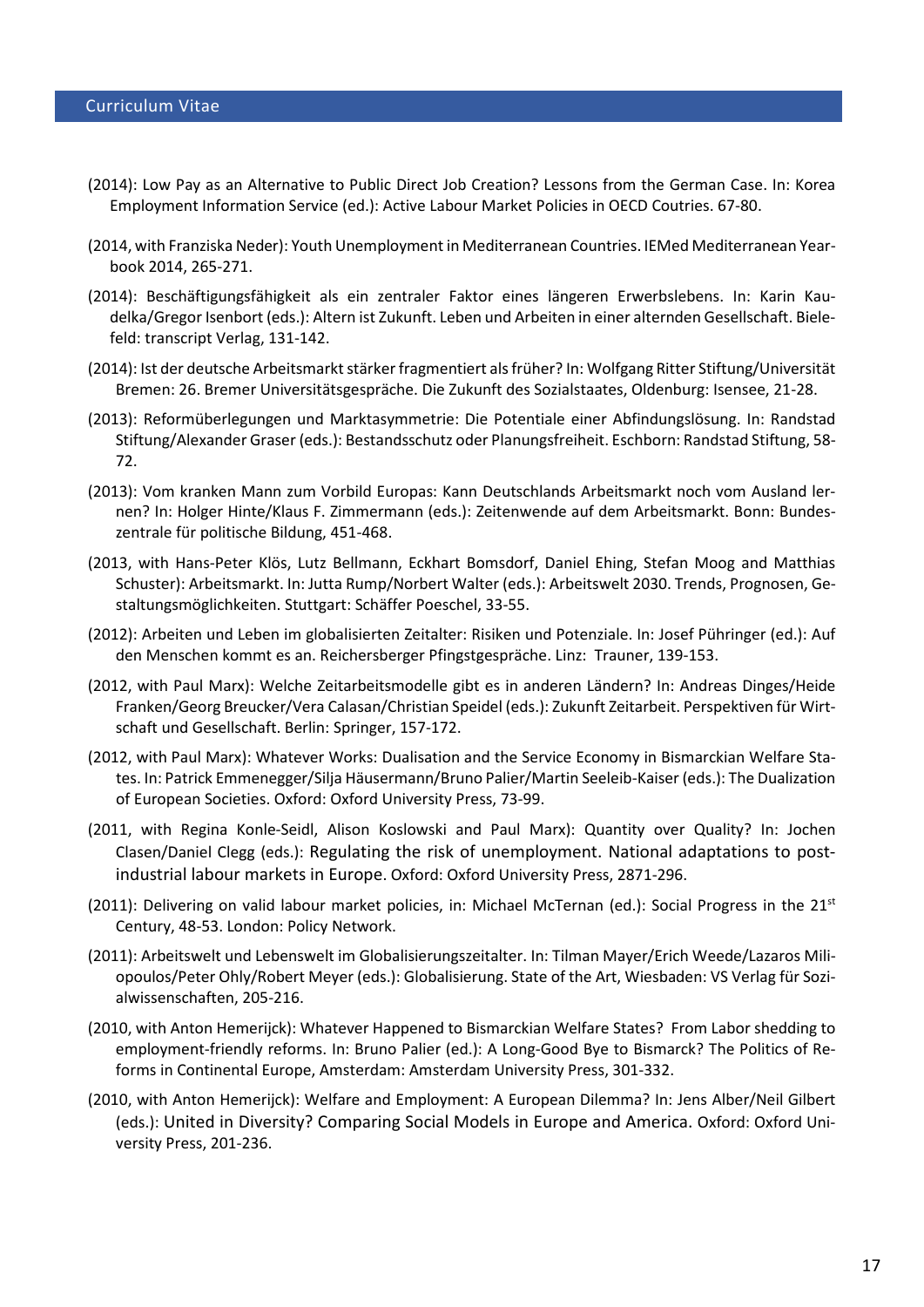- (2009, with Bernhard Ebbinghaus): Germany's Partial Departure from Passive Employment Policies. In: Paul de Beer and Trudie Schils (eds.), The Labour Market Triangle - Employment Protection, Unemployment Compensation and Activation in Europe, Cheltenham: Edward Elgar, 119-144.
- (2009): Die Krise … und dann? In: Progressives Zentrum (ed.): Fortschritt jetzt! Ein Handbuch progressiver Ideen für unsere Zeit. Berlin: Progressives Zentrum, 57-62.
- (2008, with Maria Grienberger-Zingerle and Regina Konle-Seidl): Activation Policies in Germany: From Status Protection to Basic Income Support. In: Werner Eichhorst/Otto Kaufmann/Regina Konle-Seidl (eds.): Bringing the Jobless into Work? Berlin: Springer, 17-67.
- (2008, with Otto Kaufmann, Regina Konle-Seidl and Hans-Joachim Reinhard): Bringing the Jobless into Work? An Introduction to Activation Policies. In: Werner Eichhorst/Otto Kaufmann/Regina Konle-Seidl (eds.): Bringing the Jobless into Work? Berlin: Springer, 1-16.
- (2008, with Regina Konle-Seidl): Does Activation Work? In: Werner Eichhorst/Otto Kaufmann/Regina Konle-Seidl (eds.): Bringing the Jobless into Work? Berlin: Springer, 415-443.
- (2008): Kombi- und Mindestlöhne als Instrumente der Beschäftigungspolitik. Erfahrungen und Handlungsoptionen. In: Lothar Funk (ed.): Anwendungsorientierte Marktwirtschaftslehre und Neue Politische Ökonomie. Marburg: Metropolis, 547-577.
- (2008, with Werner Sesselmeier and Aysel Yollu-Tok): Die Akzeptanz von Arbeitsmarktreformen am Beispiel von Hartz IV. In: Frank Schulz-Nieswandt/Werner Sesselmeier (eds.): Konstruktion von Sozialpolitik im Wandel: implizite normative Elemente. Berlin: Duncker & Humblot, 15-45.
- (2008): Arbeitsmarktpolitik und Existenzsicherung. In: Judith Aust/Volker Baethge-Kinsky/Till Müller-Schoell/Alexandra Wagner (eds.): Über Hartz hinaus – Stimmt die Richtung in der Arbeitsmarktpolitik? Düsseldorf: Hans Böckler Stiftung, 98-106.
- (2008): Ein bedingungsloses Grundeinkommen als Alternative zu Hartz IV? In: Ralf Zwengel (ed.): Gesellschaftliche Perspektiven – Arbeit und Gerechtigkeit. Jahrbuch der Heinrich-Böll-Stiftung Hessen 2007. Essen: Klartext Verlag, 33-43.
- (2007): Von der Frühverrentung zum längeren Erwerbsleben. Transferleistungen, Arbeitsmarktpolitik und Weiterbildung. In: Werner Sesselmeier/Joachim Lange/Kilian Bizer (eds.): Weiter Bildung! Berufliche Weiterbildung Älterer in kleinen und mittleren Unternehmen. Loccumer Protokoll 61/07. Rehburg-Loccum: Evangelische Akademie, 23-56.
- (2007): Wie weiter auf dem Arbeitsmarkt? Warum knappe Ressourcen vor allem für Bildung und Weiterbildung eingesetzt werden sollten. In: Matthias Platzeck/Peer Steinbrück/Frank-Walter Steinmeier (eds.): Auf der Höhe der Zeit. Berlin: Vorwärts Buch Verlag, 103-107.
- (2007, with Hilmar Schneider): Handlungsbedarf in Deutschland Empfehlungen für die Wirtschaftspolitik/Drawing Lessons for Germany – Recommendations for Economic Policy Makers. In: Werner Eichhorst (ed.): Wachstumsaspekte der Arbeitsmarktpolitik: Von den Nachbarn lernen/Growth Aspects of Labor Policy: Learning from the Neighbors. IZA Forschungsbericht/Resesarch Report 13. Bonn: IZA, 102-119.
- (2006, with Ole Wintermann): Politikberatung im Bereich der Arbeitsmarkt- und Beschäftigungspolitik. In: Svenja Falk/Dieter Rehfeld/Andrea Römmele/Martin Thunert (eds.): Handbuch Politikberatung. Wiesbaden: Verlag für Sozialwissenschaften, 419-436.
- (2006): Institutionelle Rahmenbedingungen für die Beschäftigung Älterer in Deutschland: Reformen zur Verlängerung des Erwerbslebens. In: Ursula Rust/Joachim Lange/Henning Pfannkuche (eds.): Altersdiskriminierung und Beschäftigung. Loccumer Protokoll 04/2006. Rehburg-Loccum: Evangelische Akademie, 55- 85.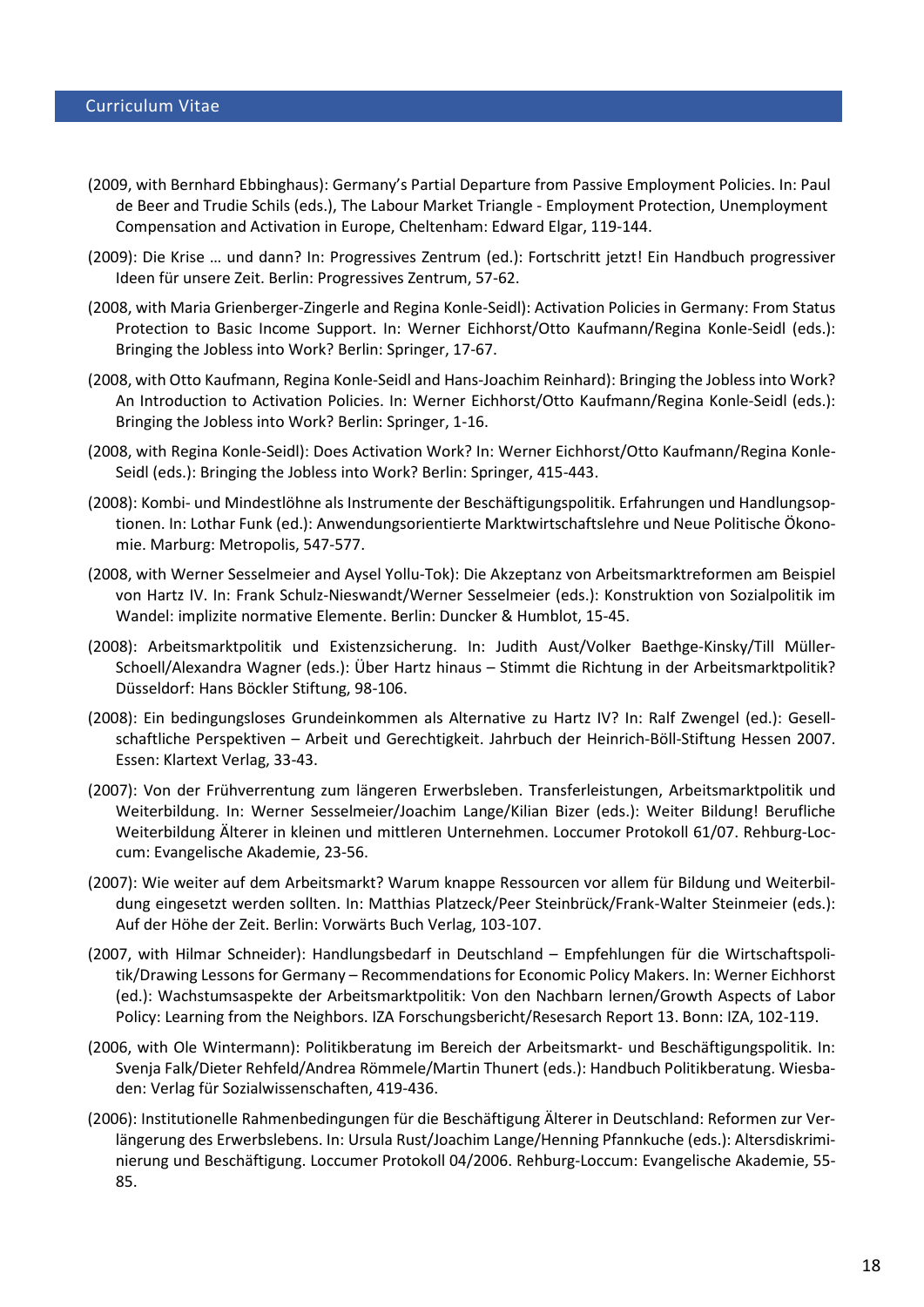- (2006, with Regina Konle-Seidl and Britta Lüdeke): Reformen der Arbeitsmarktpolitik und der Arbeitsmarktregulierung – Reformsequenzen im internationalen Vergleich. In: Stefan Empter/Frank Frick (eds.): System Arbeitsmarkt – Chancen für eine Reform des Arbeitsrechts. Gütersloh: Verlag Bertelsmann Stiftung, 142-194.
- (2006): Integration in Beschäftigung Bewertung aus deutscher Sicht. In: Spross, Cornelia (ed.): Beschäftigungsförderung älterer Arbeitnehmer in Europa. Conference "International Experiences in the Field of Employment of Older Workers". Nürnberg: IAB, 227-234.
- (2006): Formulierung und Umsetzung der Vorschläge der 'Hartz-Kommission' eine Policy-Analyse. In: Christian Brinkmann/Susanne Koch/Hans Gerhard Mendius (eds.): Wirkungsforschung und Politikberatung eine Gratwanderung? Nürnberg: IAB, 39-58.
- (2005): Modernisierung des europäischen Gesellschaftsmodells: Ein "aktiver und dynamischer" Wohlfahrtsstaat? In: Rolf Caesar/Konrad Lammers/Hans-Eckart Scharrer (eds.): Europa auf dem Weg zum wettbewerbsfähigsten und dynamischsten Wirtschaftsraum der Welt? Baden-Baden: Nomos, 207-222.
- (2005, with Thomas Rhein): Die Europäische Beschäftigungsstrategie Beispiel der Methode der Offenen Koordinierung. In: Offene Methode der Koordinierung. Bundestagung des Deutschen Sozialrechtsverbandes e.V. 21./22. Oktober 2004 in Aachen. Wiesbaden: Chmielorz, 53-66.
- (2005, with Jutta Allmendinger, Hans-Uwe Bach, Uwe Blien, Christian Ebner, Michael Feil, Johann Fuchs, Christian Gaggermeier, Anja Kettner, Sabine Klinger, Susanne Koch, Johannes Ludsteck, Thomas Rothe, Peter Schnur, Eugen Spitznagel, Ulrich Walwei, Susanne Wanger and Gerd Zika): Der deutsche Arbeitsmarkt: Entwicklung und Perspektiven. In: Jutta Allmendinger/Werner Eichhorst/Ulrich Walwei (eds.): IAB Handbuch Arbeitsmarkt, Frankfurt am Main: Campus, 13-66.
- (2005, with Axel Deeke, Hans Dietrich, Knut Emmerich, Michael Feil, Ursula Jaenichen, Elke Jahn, Susanne Koch, Lena Koller, Regina Konle-Seidl, Ulrike Kress, Sandra Popp, Angela Rauch, Petra Wagner, Ulrich Walwei and Kerstin Windhövel): Jüngere Entwicklungen in der Arbeitsmarkt- und Beschäftigungspolitik - Eine kommentierte Chronik. In: Jutta Allmendinger/Werner Eichhorst/Ulrich Walwei (eds.): IAB Handbuch Arbeitsmarkt, Frankfurt am Main: Campus, 67-103.
- (2005, with Hermann Gartner, Gerhard Krug, Thomas Rhein and Eberhard Wiedemann): Niedriglohnbeschäftigung in Deutschland und im internationalen Vergleich. In: Jutta Allmendinger/Werner Eichhorst/Ulrich Walwei (eds.): IAB Handbuch Arbeitsmarkt, Frankfurt am Main: Campus, 107-142.
- (2005, with Ulrich Walwei): Die deutsche Arbeitsmarktkrise Probleme und Reformansätze aus einer internationalen vergleichenden Perspektive. In: Bernhard Badura/Henner Schellschmidt/Christian Vetter (eds.): Fehlzeiten-Report 2005 – Arbeitsplatzunsicherheit und Gesundheit. Berlin: Springer, 5-24.
- (2004): Mainz and more? Lohnkostenzuschüsse, Kombilöhne, Mini- & Midijobs und weitere Entlastungen niedriger Einkommen. In: Joachim Lange (ed.): Ende der Verschiebebahnhöfe. Die Umsetzung der Arbeitsmarktreform, Loccumer Protokoll 61/03. Rehburg-Loccum: Evangelische Akademie, 179-194.
- (2004, with Eric Thode): Vereinbarkeit von Familie und Beruf Deutschland im internationalen Vergleich. In: Bernhard Badura/Henner Schellschmidt/Christian Vetter (eds.): Fehlzeiten-Report 2003 – Wettbewerbsfaktor Work-Life-Balance. Berlin: Springer, 19-44.
- (2004, with Ole Wintermann): Reformstau [Beratungsresistenz oder Versagen der Politikberatung? Wirt](http://www.iab.de/asp/internet/dbdokShow.asp?pkyDoku=k041210f04)schafts- [und sozialpolitische Beratung im internationalen Vergleich.](http://www.iab.de/asp/internet/dbdokShow.asp?pkyDoku=k041210f04) In: Birger P. Priddat/Theresia Theurl (eds.): Risiken der Politikberatung: der Fall der Ökonomen, Baden-Baden: Nomos, 46-63.
- (1994): Chapter 9 and 10 of "Einführung in das Gesundheitsrecht und die Gesundheitsökonomie". Wien: Verlag des Österreichischen Gewerkschaftsbundes.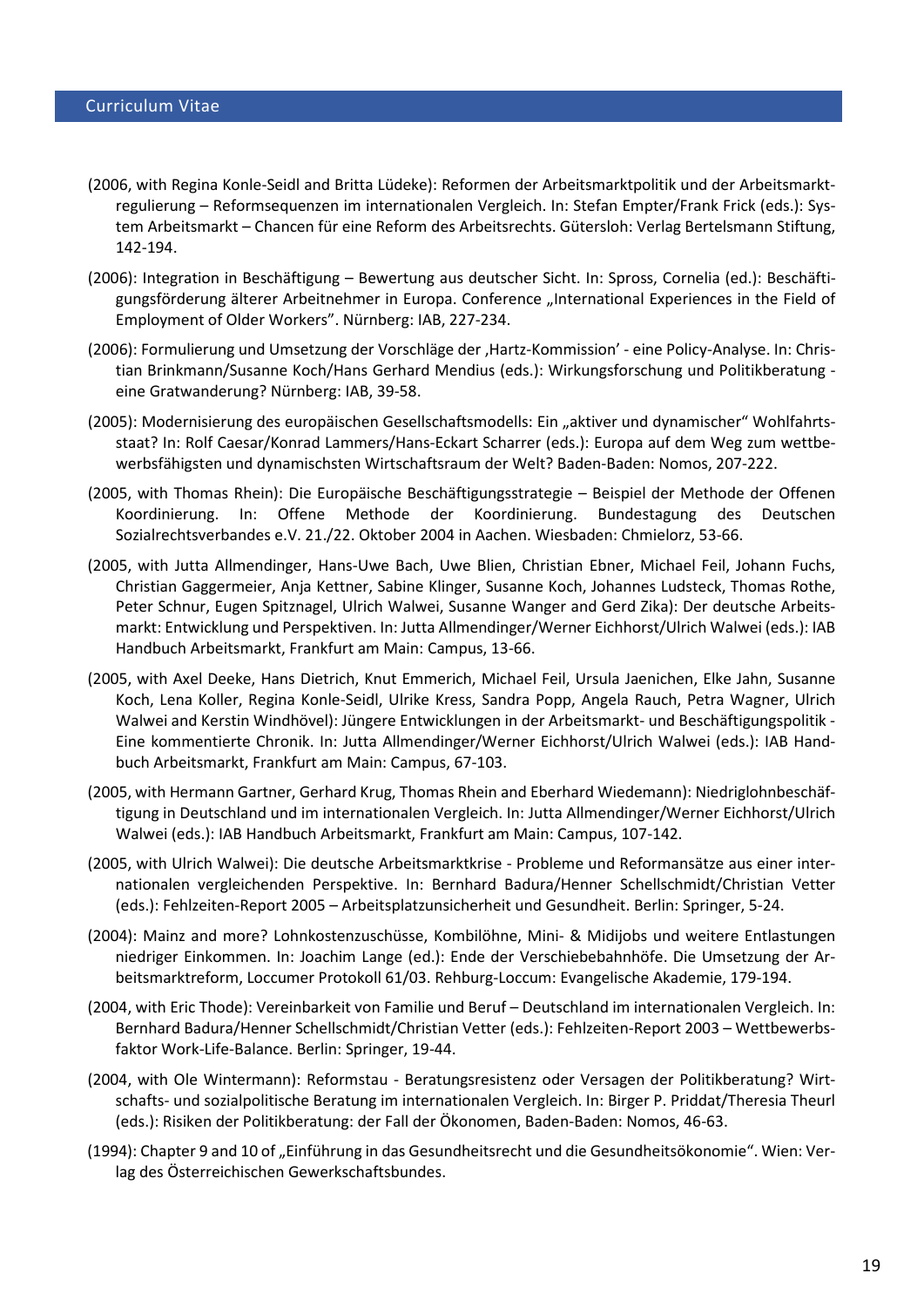#### **Discussion Papers and Policy Papers**

- (2019, with Carolin Linckh): New Pay: Welche Anreize funktionieren überhaupt noch? IZA Standpunkt 95. Bonn.
- (2019, with Arne L. Kalleberg, André Portela de Souza and Jelle Visser): Designing Good Labour Market Institutions: How to Reconcile Flexibility, Productivity and Security? IZA Discussion Paper 12482. Bonn.
- (2019, with Paul Marx): How stable is labour market dualism? Reforms of employment protection in nine European countries. IZA Discussion Paper 12309. Bonn.
- (2018, with Wolfgang Schroeder): The German employment model, the trade unions and "Working 4.0", Friedrich Ebert Stiftung.
- (2018, with Florian Buhlmann): Wie gesellschaftlicher Fortschritt die Arbeitsorganisation prägt. IZA Standpunkt 91. Bonn.
- (2018, with Andrea Broughton, Paul de Beer, Paul Marx, Carolin Linckh and Giulia Bassani): Mitigating labour market dualism: Single Open-Ended Contracts and other instruments. Study on behalf of the European Parliament.
- (2017, with Ulf Rinne): Digital Challenges for the Welfare State. IZA Policy Paper 134. Bonn.
- (2017, with Carolin Linckh): Solo-Selbstständigkeit in der Plattformökonomie. Friedrich Ebert Stiftung WISO Direkt 28/2017.
- (2017, with André Portela de Souza, Pierre Cahuc, Didier Demazière, Colette Fagan, Nadya Araujo Guimarães, Huiyan Fu, Arne Kalleberg, Alan Manning, Frances McGinnity, Hillel Rapoport, Phil Scranton, Johannes Siegrist, Kathleen Thelen, Marie-Anne Valfort and Jelle Visser): The future of work – good jobs for all? Chapter 7 of International Panel on Social Progress. www.ipsp.org.
- (2017, with Ulf Rinne): [The European Youth Guarantee: A Preliminary Assessment and Broader Conceptual](http://legacy.iza.org/en/webcontent/publications/policypapers/viewAbstract?policypaper_id=128)  [Implications.](http://legacy.iza.org/en/webcontent/publications/policypapers/viewAbstract?policypaper_id=128) IZA Policy Paper 128. Bonn.
- (2017, with Gesine Stephan and Olaf Struck): Struktur und Ausgleich des Arbeitsmarktes. Hans Böckler Stiftung Working Paper Forschungsförderung 028, Februar 2017. Düsseldorf.
- (2017): Labor Market Institutions and the Future of Work: Good Jobs for All? IZA Policy Paper 122. Bonn. Available in Spanish as "Las instituciones del mercado laboral y el futuro del trabajo: ¿buenos empleos para todos?" at CEPAL: [http://repositorio.cepal.org/bitstream/handle/11362/42539/1/S1700870\\_es.pdf](http://repositorio.cepal.org/bitstream/handle/11362/42539/1/S1700870_es.pdf).
- (2016, with Florian Wozny): Policy Performance and Evaluation Methodologies Style European Policy Brief.
- (2016, with Ulf Rinne): Promoting Youth Employment in Europe: Evidence-based Policy Lessons. IZA Policy Paper 119. Bonn.
- (2016, with Carolin Linckh): Ökonomische Anreizsysteme zur Förderung guter Arbeitsbedingungen. IZA Standpunkt 87. Bonn.
- (2016, with Kari P. Hadjivassiliou, Arianna Tassinari and Florian Wozny): [Assessing the Performance of School](http://www.iza.org/en/webcontent/publications/papers/viewAbstract?dp_id=10301)[to-Work Transition Regimes in the EU,](http://www.iza.org/en/webcontent/publications/papers/viewAbstract?dp_id=10301) IZA Discussion Paper 10301.
- (2016, with Holger Hinte, Ulf Rinne and Verena Tobsch (2016): [How Big is the Gig? Assessing the Preliminary](http://www.iza.org/en/webcontent/publications/policypapers/viewAbstract?policypaper_id=117)  [Evidence on the Effects of Digitalization on the Labor Market.](http://www.iza.org/en/webcontent/publications/policypapers/viewAbstract?policypaper_id=117) IZA Policy Paper 117.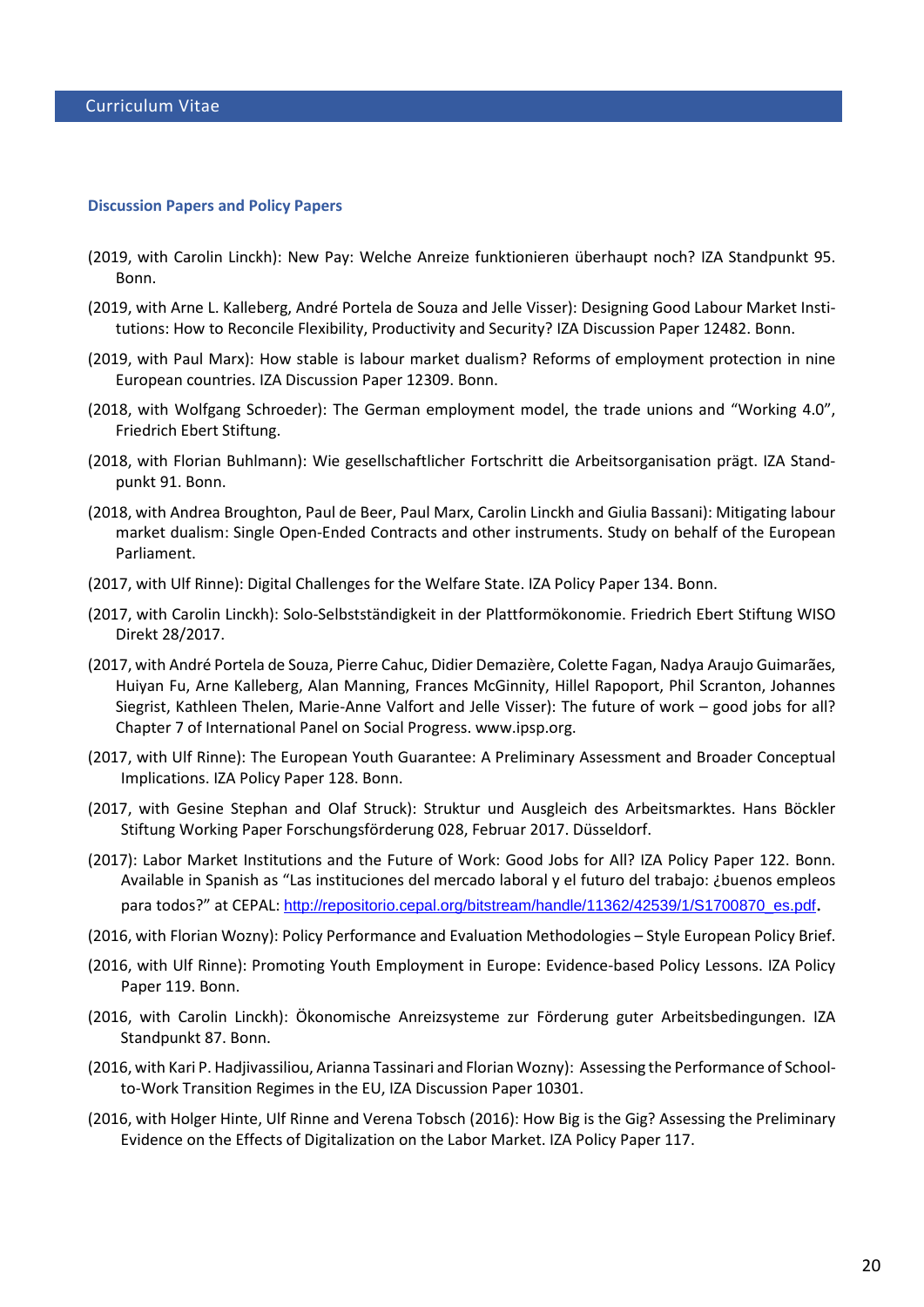- (2016, with Holger Hinte, Ulf Rinne and Verena Tobsch): Digitalisierung und Arbeitsmarkt: Aktuelle Entwicklungen und sozialpolitische Herausforderungen. IZA Standpunkt 85. Bonn.
- (2016, with Regina Konle-Seidl): Evaluating Labour Market Policy. IZA Discussion Paper 9966. Bonn.
- (2016, with Paul Marx and Caroline Wehner): Labor market reforms in Europe: Towards more flexicure labor markets? IZA Discussion Paper 9863. Bonn.
- (2016, with Verena Tobsch and Caroline Wehner): Neue Qualität der Arbeit? Zur Entwicklung von Arbeitskulturen und Fehlzeiten. IZA Standpunkt 84. Bonn.
- (2015, with Wolfgang Schroeder): Ein neuer Steuerungsmix für die Arbeitswelt 4.0. Denkraum Arbeit, Policy Brief 1/2015.
- (2015, with Florian Wozny and Erno Mähönen): What Is a Good Job? IZA Discussion Paper 9461. Bonn.
- (2015, with Holger Hinte): Verhandelbare Flexibilität? : die Gewerkschaften vor neuen Aufgaben in der digitalen Arbeitswelt, Friedrich Ebert Stiftung WISO Direkt 29/2015.
- (2015, with Anke Hassel): Are There Austerity-Related Policy Changes in Germany? IZA Discussion Paper 9325. Bonn.
- (2015, with Franziska Neder, Verena Tobsch and Florian Wozny): A European Perspective on Long-Term Unemployment. IZA Discussion Paper 9321. Bonn.
- (2015, with Holger Hinte, Alexander Spermann and Klaus F. Zimmermann): Die neue Beweglichkeit. Die Gewerkschaften in der digitalen Arbeitswelt. IZA Standpunkt 82. Bonn.
- (2015): Do we have to be afraid of the future world of work? IZA Policy Paper 102. Bonn.
- (2015): Müssen wir vor der Zukunft der Arbeit Angst haben? IZA Standpunkt 81. Bonn.
- (2015): Low pay as an alternative to public direct job creation? Lessons from the German case IZA Policy Paper 99. Bonn.
- (2015): Der Wandel der Erwerbsformen in Deutschland. IZA Standpunkt 78. Bonn.
- (2015, with Florian Buhlmann): Die Zukunft der Arbeit und der Wandel der Arbeitswelt. IZA Standpunkt 77. Bonn.
- (2015): [Does vocational training help young people find a \(good\) job?](http://wol.iza.org/articles/does-vocational-training-help-young-people-find-good-job) IZA World of Labor.
- (2014, with Michael J. Kendzia)[: Workforce Segmentation in Germany: From the Founding Era to the Present](http://www.iza.org/en/webcontent/publications/papers/viewAbstract?dp_id=8648)  [Time.](http://www.iza.org/en/webcontent/publications/papers/viewAbstract?dp_id=8648) IZA Discussion Paper 8648. Bonn.
- (2014, with Florian Wozny): A Joint Unemployment Insurance for the European Economic and Monetary Union? IZA Policy Paper 92. Bonn.
- (2014, with Verena Tobsch): Flexible Arbeitswelten: eine Bestandsaufnahme. IZA Standpunkt 72. Bonn.
- (2014, with Patrick Arni, Alexander Spermann and Klaus F. Zimmermann): Mindestlohnevaluation jetzt und nicht erst 2020. IZA Standpunkt 70. Bonn.
- (2014, with Verena Tobsch): [Not So Standard Anymore? Employment Duality in Germany.](http://www.iza.org/en/webcontent/publications/papers/viewAbstract?dp_id=8155) IZA Discussion Paper 8155. Bonn.
- (2014): Fixed-term contracts. IZA World of Labor.
- (2014, with Patrick Arni, Nico Pestel, Alexander Spermann und Klaus F. Zimmermann): Kein Mindestlohn ohne unabhängige wissenschaftliche Evaluation. IZA Standpunkt 65. Bonn.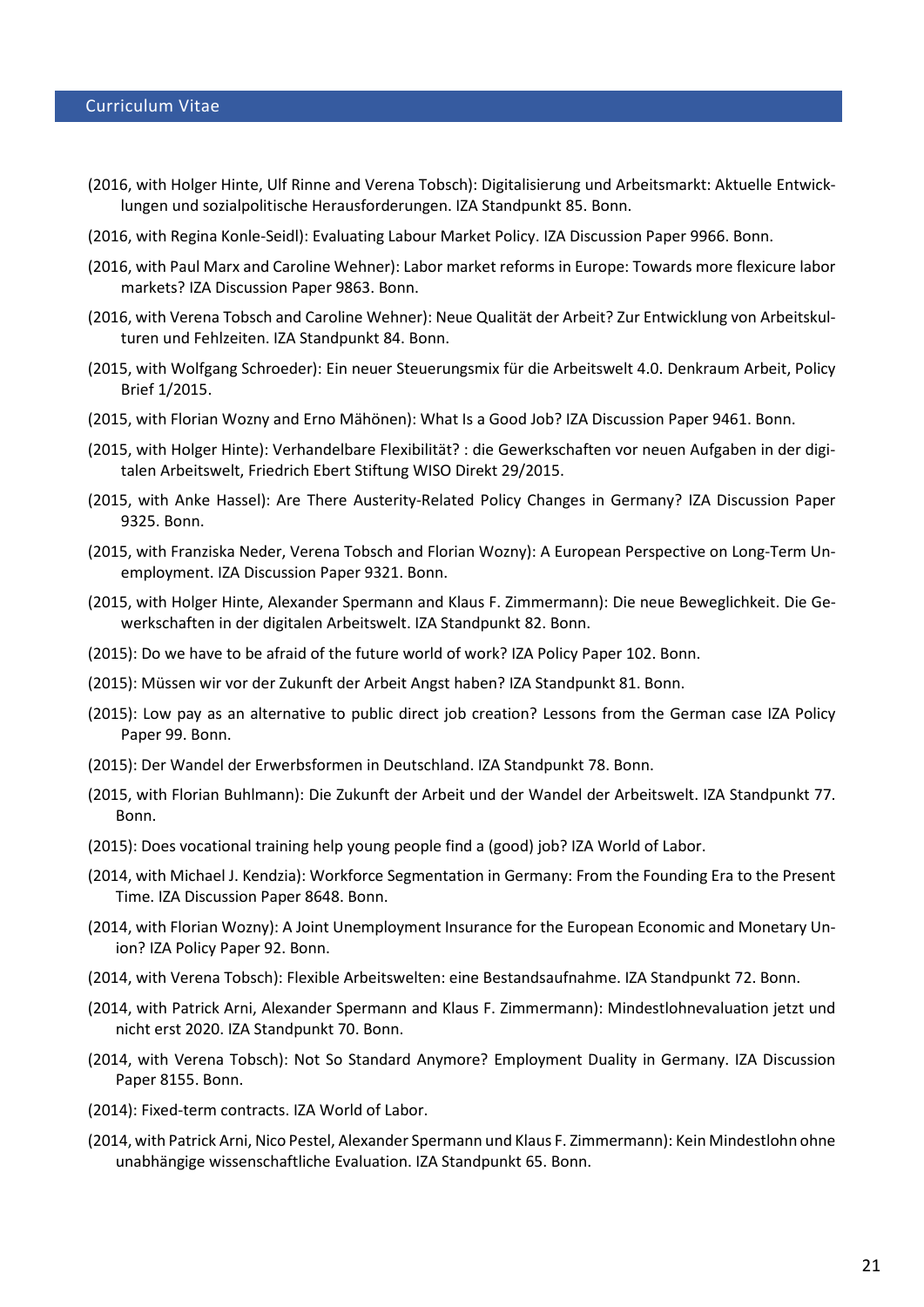- (2014): Beschäftigungsfähigkeit als ein zentraler Faktor eines längeren Erwerbslebens. IZA Standpunkt 64. Bonn.
- (2013, with Tito Boeri, An De Coen, Vincenzo Galasso, Michael J. Kendzia and Nadia Steiber)[: How to Combine](http://www.iza.org/en/webcontent/publications/papers/viewAbstract?dp_id=7829)  [the Entry of Young People in the Labour Market with the Retention of Older Workers?](http://www.iza.org/en/webcontent/publications/papers/viewAbstract?dp_id=7829) IZA Discussion Paper 7829. Bonn.
- (2013): Reformüberlegungen und Marktasymmetrie: Die Potenziale einer Abfindungslösung, IZA Standpunkt 62. Bonn.
- (2013, with Annette Angermann): [Who Cares for You at Home? Personal and Household Services in Europe.](http://www.sociopolitical-observatory.eu/fileadmin/user_upload/Dateien/Unterstuetzende_Dienstleistungen/Policy_Paper_71_IZA.pdf) IZA Policy Paper 71, Bonn.
- (2013, with Paul Marx and Verena Tobsch): [Non-Standard Employment across Occupations in Germany: The](http://www.iza.org/en/webcontent/publications/papers/viewAbstract?dp_id=7662)  [Role of Replaceability and Labour Market Flexibility.](http://www.iza.org/en/webcontent/publications/papers/viewAbstract?dp_id=7662) IZA Discussion Paper 7662. Bonn.
- (2013): Wie weiter auf dem deutschen Arbeitsmarkt? IZA Standpunkt 61. Bonn.
- (2013, with Verena Tobsch): Has atypical work become typical in Germany? ILO Employment Sector Employment Working Paper 145. Geneva (also available as IZA Discussion Paper 7609).
- (2013): Der Europäische Arbeitsmarkt Erfolg durch Flexibilität und Mobilität Teil 1: Erfolg durch Reform: Das deutsche Jobwunder. Konrad Adenauer Stiftung/Centre for European Studies. Berlin.
- (2013, with Timo Weishaupt): Mit Neo-Korporatismus durch die Krise? Die Rolle des Sozialen Dialogs in Deutschland, Österreich und der Schweiz. IZA Discussion Paper 7498. Bonn.
- (2013, with Holger Hinte and Ulf Rinne): Jugendarbeitslosigkeit in Europa: Status Quo und (keine?) Perspektiven. IZA Standpunkt 57. Bonn.
- (2013, with Holger Hinte and Ulf Rinne): Youth Unemployment in Europe: What to Do about It? IZA Policy Paper 65. Bonn.
- (2012, with Nuria Rodriguez-Planas, Ricarda Schmidl and Klaus F. Zimmermann): A Roadmap to Vocational Education and Training Systems Around the World. IZA Discussion Paper 7110. Bonn.
- (2012, with Costanza Biavaschi, Corrado Giulietti, Michael J. Kendzia, Alexander Muravyev, Janneke Pieters, Nuria Rodriguez-Planas, Ricarda Schmidl and Klaus F. Zimmermann): Youth Unemployment and Vocational Training. IZA Discussion Paper 6890 (also available as World Development Report 2013 Background Paper).
- (2012): The Unexpected Appearance of a New German Model. IZA Discussion Paper 6625. Bonn.
- (2011, with Paul Marx and José Pastore): The use of flexible measures to cope with economic crises in Germany and Brazil. IZA Discussion Paper 6137 (also available in Portuguese). Bonn.
- (2011, with Gaetano Basso, Mathias Dolls, Thomas Leoni and Andreas Peichl). [The Effects of the Recent Eco](http://www.iza.org/en/webcontent/publications/papers/viewAbstract?dp_id=6080)[nomic Crisis on Social Protection and Labour Market Arrangements across Socio-Economic Groups.](http://www.iza.org/en/webcontent/publications/papers/viewAbstract?dp_id=6080) IZA Discussion Paper 6080. Bonn.
- (2011): Vom kranken Mann zum Vorbild Europas: Kann Deutschlands Arbeitsmarkt noch vom Ausland lernen? IZA Standpunkt 46. Bonn.
- (2011, with Paul Marx and Verena Tobsch): Schulergänzende Betreuung für Kinder Status Quo und Beschäftigungswirkung. IZA Standpunkt 39. Bonn.
- (2011): The Transition from Work to Retirement. IZA Discussion Paper 5490. Bonn.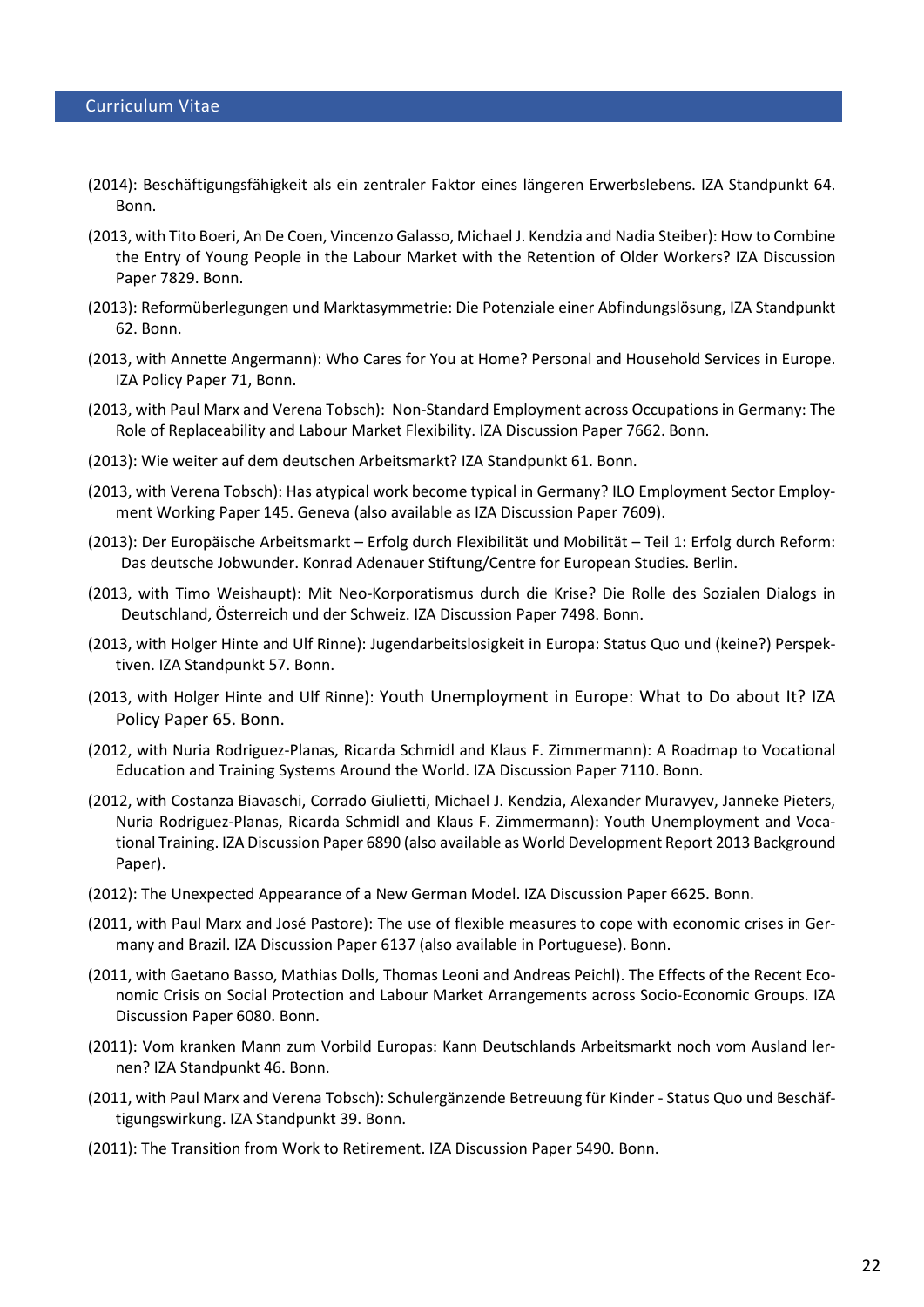- (2010, with Veronica Escudero, Paul Marx and Steven Tobin): The Impact of the Crisis on Employment and the Role of Labour Market Institutions. IZA Discussion Paper 5320. Bonn. Also available as IILS Discussion Paper 202. Geneva.
- (2010, with Regina Konle-Seidl, Alison Koslowski and Paul Marx): Quantity over Quality? A European comparison of the changing nature of transitions between non-employment and employment. IZA Discussion Paper 5285. Bonn.
- (2010, with Michael Feil and Paul Marx): Crisis, what Crisis? Patterns of Adaptation in European Labor Markets. IZA Discussion Paper 5045. Bonn.
- (2010, with Paul Marx): Whatever Works: Dualisation and the Service Economy in Bismarckian Welfare States. IZA Discussion Paper 5035. Bonn.
- (2009, with Paul Marx and Verena Tobsch): [Institutional Arrangements, Employment Performance and the](http://www.iza.org/en/webcontent/publications/papers/viewAbstract?dp_id=4595)  [Quality of Work.](http://www.iza.org/en/webcontent/publications/papers/viewAbstract?dp_id=4595) IZA Discussion Paper 4595. Bonn.
- (2009, with Eric Thode): Vereinbarkeit von Familie und Beruf: Wie konsistent sind die Reformen? IZA Discussion Paper 4294. Bonn.
- (2009, with Paul Marx): From the Dual Apprenticeship System to a Dual Labor Market? IZA Discussion Paper 4420. Bonn.
- (2009, with Paul Marx): Kurzarbeit Sinnvoller Konjunkturpuffer oder verlängertes Arbeitslosengeld? IZA Standpunkt 5. Bonn.
- (2009, with Klaus F. Zimmermann, Hilmar Schneider, Holger Hinte and Andreas Peichl): Vollbeschäftigung ist keine Utopie – Arbeitsmarktpolitisches Programm des IZA. IZA Standpunkt 2. Bonn.
- (2009, with Paul Marx): Reforming German Labor Market Institutions: A Dual Path to Flexibility. IZA Discussion Paper 4100. Bonn.
- (2009, with Anton Hemerijck): Whatever Happened to the Bismarckian Welfare State? From Labor Shedding to Employment-Friendly Reforms. IZA Discussion Paper 4085. Bonn.
- (2008, with Regina Konle-Seidl): Contingent Convergence: A comparative analysis of activation policies. IZA Discussion Paper 3905. Bonn.
- (2008, with Anton Hemerijck): Welfare and Employment: A European Dilemma? IZA Discussion Paper 3870. Bonn.
- (2008, with Christoph Braun and Michael Feil): What have we learned? Assessing Labor Market Institutions and Indicators. IZA Discussion Paper 3470. Bonn.
- (2007): Von der Frühverrentung zum längeren Erwerbsleben: Transferleistungen, Arbeitsmarktpolitik und Weiterbildung. IZA Discussion Paper 3262. Bonn.
- (2007): Der Arbeitsmarkt in Deutschland: Zwischen Strukturreformen und sozialpolitischem Reflex. IZA Discussion Paper 3194. Bonn.
- (2007): The Gradual Transformation of Continental European Labor Markets: France and Germany Compared. IZA Discussion Paper 2675. Bonn.
- (2007, with Klaus F. Zimmermann): And Then There Were Four … How Many (and Which) Measures of Active Labor Market Policy Do We Still Need? IZA Discussion Paper 2605 (English version, also available as DIW Discussion Paper 685).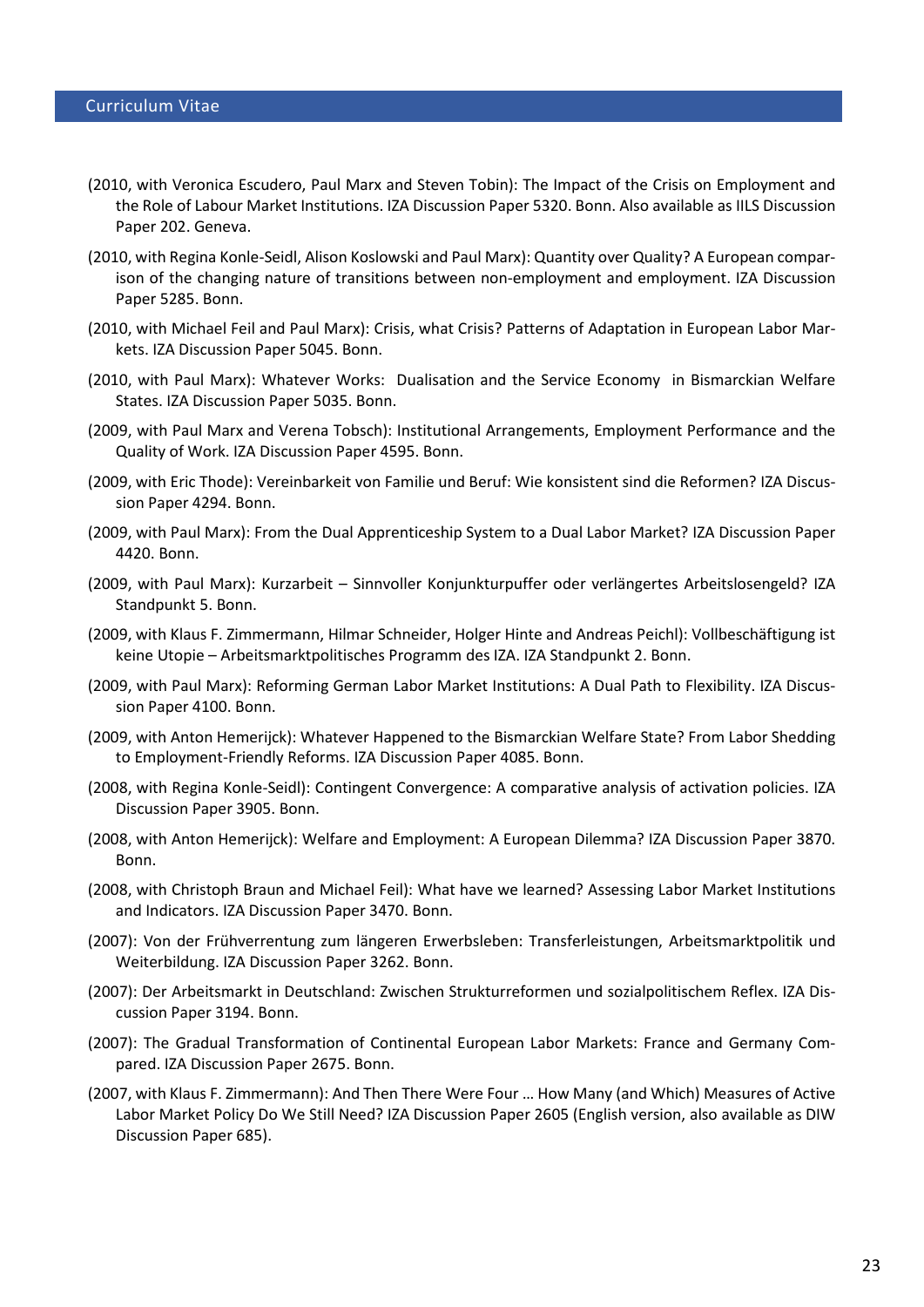- (2007, with Klaus F. Zimmermann): Da waren's nur noch vier: Wie viele und welche Maßnahmen der aktiven Arbeitsmarktpolitik brauchen wir noch? IZA Discussion Paper 2605. Bonn.
- (2007, with Bernhard Ebbinghaus): Distribution of Responsibility for Social Security Country Report: Germany. Amsterdam Institute for Advanced Labour Studies (AIAS) Working Paper 07/52. Amsterdam.
- (2006, with Maria Grienberger-Zingerle and Regina Konle-Seidl): Activation Policies in Germany: From Status Protection to Basic Income Support. IZA Discussion Paper 2514. Bonn. Also available as IAB Discussion Paper 6/2007. Nürnberg.
- (2006, with Bernhard Ebbinghaus): Employment regulation and Labor Market Policy in Germany, 1991-2005. IZA Discussion Paper 2505. Bonn.
- (2006, with Lutz C. Kaiser): The German Labor Market: Still Adjusting Badly? IZA Discussion Paper 2215. Bonn.
- (2006): Kombilöhne und Mindestlöhne als Instrumente der Beschäftigungspolitik Erfahrungen und Handlungsoptionen. IZA Discussion Paper 2120. Bonn.
- (2006, with Hilmar Schneider and Klaus F. Zimmermann): Konzentration statt Verzettelung: Die deutsche Arbeitsmarktpolitik am Scheideweg. IZA Discussion Paper 2055. Bonn. Also available as DIW Discussion Paper 578. Berlin.
- (2006): Beschäftigung Älterer in Deutschland: Der unvollständige Paradigmenwechsel. IZA Discussion Paper 1985. Bonn.
- (2005, with Ole Wintermann): Generating Legitimacy for Labor Market and Welfare State Reforms: The Role of Policy Advice in Germany, the Netherlands, and Sweden. IZA Discussion Paper 1845. Bonn.
- (2005, with Regina Konle-Seidl): The Interaction of Labor Market Regulation and Labor Market Policies in Welfare State Reform. IZA Discussion Paper 1718. Bonn. Also available as IAB Discussion Paper 19/2005. Nürnberg.
- (2005, with Thomas Rhein): The European Employment Strategy and Welfare State Reform: the Case of Increased Labour Market Participation of Older Workers. University of Pittsburgh: Archive of European Integration.
- (2005, with Cornelia Spross): Arbeitsmarktpolitik für Ältere: Die Weichen führen noch nicht in die gewünschte Richtung. IAB Kurzbericht 16/2005, 5.10.2005, Nürnberg.
- \*(1998): European Social Policy between National and Supranational Regulation: Posted Workers in the Framework of Liberalized Services Provision. MPIfG Discussion Paper 98/6. Köln.

### **Research Reports and Other Manuscripts**

- (2018, with Nikos Askitas, Benedikt Fahrenholtz, Nicolas Meys and Margard Ody (2018): [Industrial Relations](https://www.iza.org/publications/r/195/industrial-relations-and-social-dialogue-in-the-age-of-collaborative-economy-irsdace)  [and Social Dialogue in the Age of Collaborative Economy \(IRSDACE\),](https://www.iza.org/publications/r/195/industrial-relations-and-social-dialogue-in-the-age-of-collaborative-economy-irsdace) IZA Research Report 86. Bonn: IZA.
- (2018, with Nikos Askitas, Romain Bosc, Willem Pieter de Groen, Zachary Kilhoffer, Karolien Lenaerts, Nicolas Meys, Margard Ody, Nicolas Salez): Online Talent Platforms, Labour Market Intermediaries and the Changing World of Work. Independent study prepared by CEPS and IZA for the World Employment Confederation-Europe and UNI Europa, May 2018.
- (2018, with Eric Sommer, Florian Wozny and Larissa Nenning): Wissenschaftliche Auswertung über Theorien und Instrumente für ein Inklusives Wachstum in Deutschland, BMAS Forschungsbericht 501. Berlin: BMAS.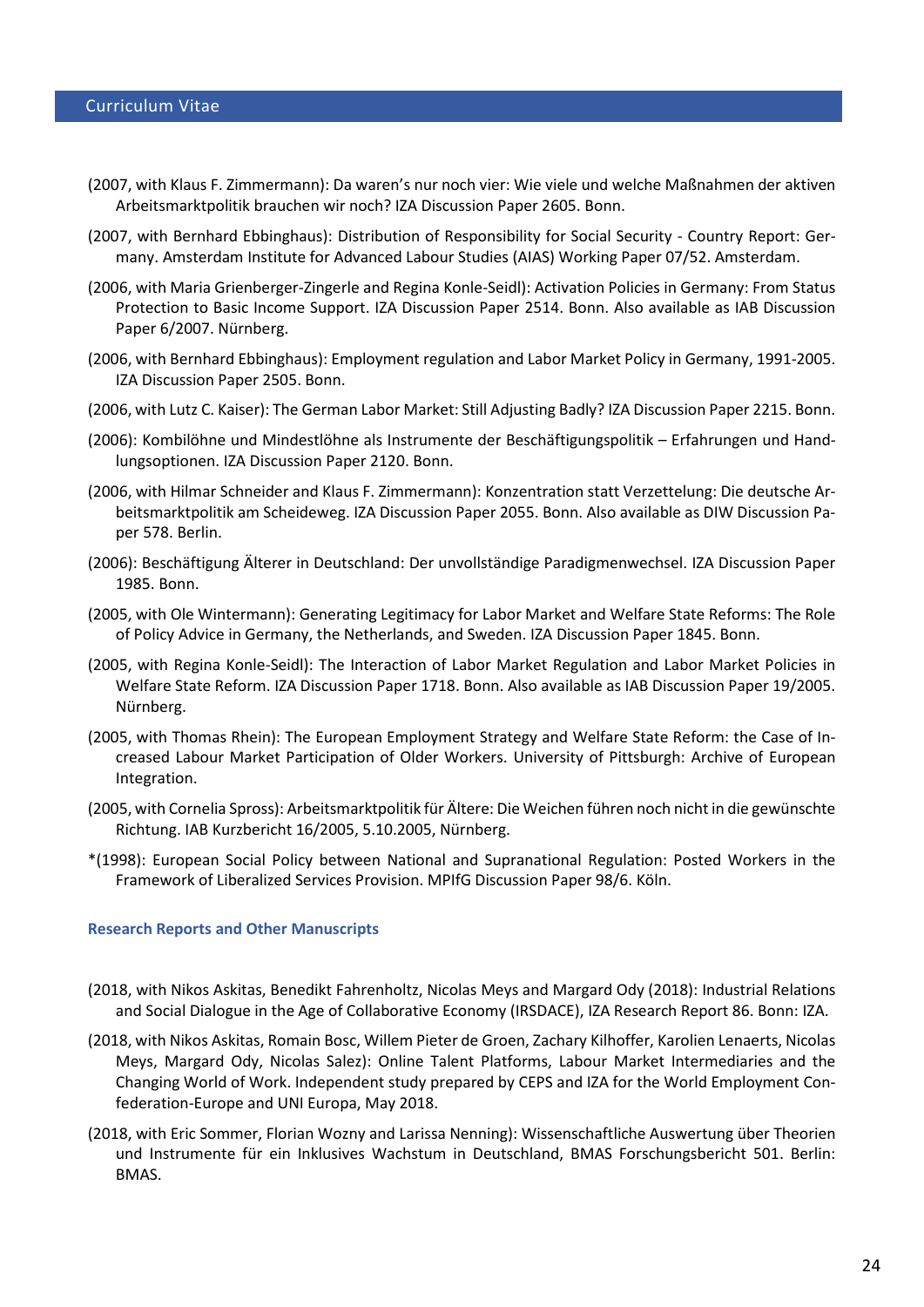- (2017, with Carolin Linckh and Benedikt Fahrenholtz): Persönliches Erwerbstätigenkonto Internationale Modelle und Erfahrungen, BMAS Forschungsbericht 493. (IZA Research Report 78. Bonn: IZA).
- (2017, with Tommaso Colussi, Martin Guzi, Martin Kahanec, Andreas Lichter, Milena Nikolova and Eric Sommer): People to Jobs, Jobs to People: Global Mobility and Labor Migration Report commissioned by Randstad, IZA Research Report 74. Bonn: IZA.
- (2017, with Verena Tobsch): Risk of Precariousness: Results from European Working Conditions Survey 2010 and 2015. Note (in-depth analysis) for the EMPL Committee of the European Parliament.
- (2016, with Kari P Hadjivassiliou, Catherine Rickard, Sam Swift and Florian Wozny): Comparative Overview**,** [STYLE Working Paper WP3.4](http://www.style-research.eu/wordpress/wp-content/uploads/2016/10/D_3_4_Report_Comparative_Overview_Synthesis_FINAL.pdf)
- (2016, with Kari P Hadjivassiliou and Florian Wozny: Policy synthesis and integrative report, [STYLE Working](http://www.style-research.eu/wordpress/wp-content/uploads/2016/10/D_3_5_Policy_Synthesis_and_Integrative_Report_FINAL.pdf)  [Paper WP3.5](http://www.style-research.eu/wordpress/wp-content/uploads/2016/10/D_3_5_Policy_Synthesis_and_Integrative_Report_FINAL.pdf)
- (2016, with Andrea Broughton et al.): Precarious Employment in Europe. Patterns, Trends and Policy Strategies. Study for the EMPL Committee of the European Parliament.
- (2015, with Alexander Spermann): Sharing Economy [Chancen, Risiken und Gestaltungsoptionen für den](http://www.iza.org/en/webcontent/publications/reports/report_pdfs/report_pdfs/iza_report_69.pdf)  [Arbeitsmarkt.](http://www.iza.org/en/webcontent/publications/reports/report_pdfs/report_pdfs/iza_report_69.pdf) Gutachten im Auftrag der Randstad Stiftung, IZA Research Report 69. Bonn: IZA.
- (2015, with Patrick Arni, Florian Buhlmann, Ingo Isphording and Verena Tobsch): Wandel der Beschäftigung: Polarisierungstendenzen auf dem deutschen Arbeitsmarkt. Studie im Auftrag der Bertelsmann Stiftung. IZA Research Report 68. Bonn: IZA.
- (2015, with Ulf Rinne): An Assessment of the Youth Employment Inventory and Implications for Germany's Development Policy. Studie im Auftrag der GIZ. IZA Research Report 67. Bonn: IZA.
- (2015, with Florian Wozny and Michael Cox): Policy Performance and Evaluation: Germany. IZA Research Report 66. Bonn: IZA (also available as STYLE Research Working Paper).
- (2014, with Ulf Rinne): Promoting youth employment through activation strategies. ILO Employment Working Paper 163. Geneva: ILO (also available as IZA Research Report 65).
- (2014, with Verena Tobsch): Flexible Arbeitswelten. Bericht im Auftrag der Bertelsmann-Stiftung an die Expertenkommission "Arbeits- und Lebensperspektiven in Deutschland". IZA Research Report 59. Bonn: IZA.
- (2013, with Michela Braga, Andrea Broughton, An de Coen, Henri Culot, Filip Dorssemont, Ulrike Famira-Mühlberger, Maarten Gerard, Ulrike Huemer, Michael J. Kendzia, Jacob Louis Pedersen and Ewa Slezak): The Role and Activities of Employment Agencies. Study commissioned by the European Parliament (also available as IZA Research Report 57. Bonn: IZA).
- (2013, with Tito Boeri, Michela Braga, An de Coen, Vincenzo Galasso, Maarten Gerard, Michael J. Kendzia, Christine Mayrhuber, Jacob Louis Pedersen, Ricarda Schmidl and Nadia Steiber): Combining the Entry of Young People in the Labour Market with the Retention of Older Workers. Study commissioned by the European Parliament (also available as IZA Research Report 53. Bonn: IZA).
- (2013, with Karina Doorley and Michael Kendzia): The Social and Employment Situation in Ireland (Update February 2013). Note conducted for the European Parliament. IZA Research Report 52. Bonn: IZA.
- (2013, with Michael Kendzia and Hilmar Schneider): Neue Anforderungen durch den Wandel der Arbeitswelt – Kurzexpertise für die Enquete Kommission "Wachstum, Wohlstand, Lebensqualität". IZA Research Report 51. Bonn: IZA.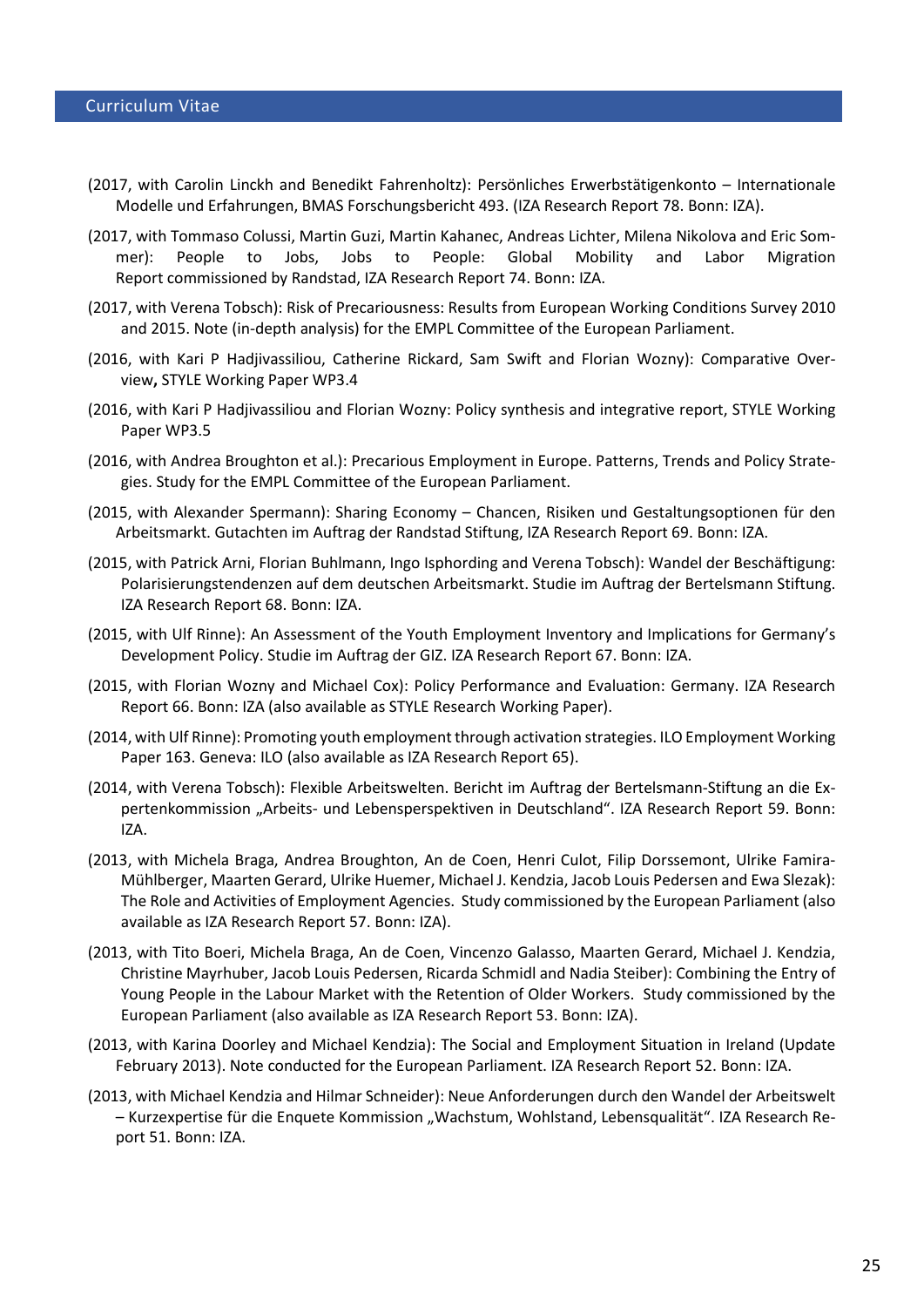- (2012, with Tina Hinz, Paul Marx, Andreas Peichl, Nico Pestel, Sebatian Siegloch, Eric Thode and Verena Tobsch): Geringfügige Beschäftigung – Situation und Gestaltungsoptionen. IZA Research Report 47. Bonn: IZA.
- (2012, with Annette Angermann): Eldercare Services Lessons from a European Comparison. IZA Research Report 45. Bonn: IZA (also available in German and as Working Paper 6, Observatory for Sociopolitical Developments in Europe).
- (2011, with Maarten Gerard, Michael J. Kendzia, Christine Mayrhuber, Connie Nielsen, Gerhard Rünstler and Thomas Url): Pension Systems in the EU: Contingent Liabilities and Assets in the Public and Private Sector. Study commissioned by the European Parliament (also available as IZA Research Report 42. Bonn: IZA).
- (2011, with Tommaso Frattini, Corrado Giulietti, Martin Guzi, Peter Huber, Michael Kendzia, Paola Monti, Klaus Nowotny and Barbara Vandeweghe): The Integration of Migrants and its Effects on the Labour Market. Study commissioned by the European Parliament (also available as IZA Research Report 40. Bonn: IZA).
- (2011, with Michael Kendzia, Andreas Peichl, Nico Pestel, Sebastian Siegloch and Verena Tobsch): Aktivierung von Fachkräftepotenzialen: Frauen und Mütter. Kurzexpertise im Auftrag des BMAS. IZA Research Report 39. Bonn: IZA.
- (2011, with Michael Kendzia and Barbara Vandeweghe): Cross-border collective bargaining and transnational social dialogue. Study commissioned by the European Parliament (also available as IZA Research Report 38. Bonn: IZA).
- (2011, with Paul Marx and Verena Tobsch): Schulergänzende Betreuung für Kinder Status Quo und Beschäftigungswirkung. IZA Research Report 37. Bonn: IZA.
- (2011, with Paul Marx): Zur Reform des Kündigungsschutzes. IZA Research Report 36. Bonn: IZA.
- (2011, with Eric Thode): Erwerbstätigkeit im Lebenszyklus. IZA Research Report 34. Bonn: IZA.
- (2011, with Paul Marx and Verena Tobsch): Familienfreundliche flexible Arbeitszeiten ein Baustein zur Bewältigung des Fachkräftemangels. IZA Research Report 33. Bonn: IZA.
- (2010, with Mathias Dolls, Paul Marx, Andreas Peichl, Stefan Ederer, Thomas Leoni, Markus Marterbauer, Lukas Tockner, Gaetano Basso, Gerard Maarten and Ingrid Verhoren): The Role of Social Protection as Economic Stabiliser: Lessons from the Current Crisis. Study commissioned by the European Parliament (also available as IZA Research Report 31. Bonn: IZA).
- (2010, with Eric Thode): [Vereinbarkeit von Familie und Beruf 2010.](http://www.iza.org/en/webcontent/publications/reports/report_pdfs/report_pdfs/iza_report_30.pdf) Bericht auf Basis eines Projekts im Auftrag der Bertelsmann Stiftung, IZA Research Report 30. Bonn: IZA.
- (2010, with Michael Kendzia, Jonathan Benjamin Knudsen, Mette Okkels Hansen, Barbara Vandeweghe, Ingrid Verhoren, Thomas Leoni, Eva Rückert and Bernd Schulte): The mobility and integration of people with disabilities into the labour market. Study commissioned by the European Parliament (also available as IZA Research Report 29. Bonn: IZA).
- (2010, with Michael Kendzia, Jonathan Benjamin Knudsen and Dorit Wahl-Brink): The External Dimension of Social Policy. Study commissioned by the European Parliament. Brussels: European Parliament (also available as IZA Research Report 26. Bonn: IZA).
- (2010, with Paul Marx and Eric Thode): Atypische Beschäftigung und Niedriglohnarbeit. Bericht auf Basis eines Projekts im Auftrag der Bertelsmann Stiftung, IZA Research Report 25. Bonn: IZA.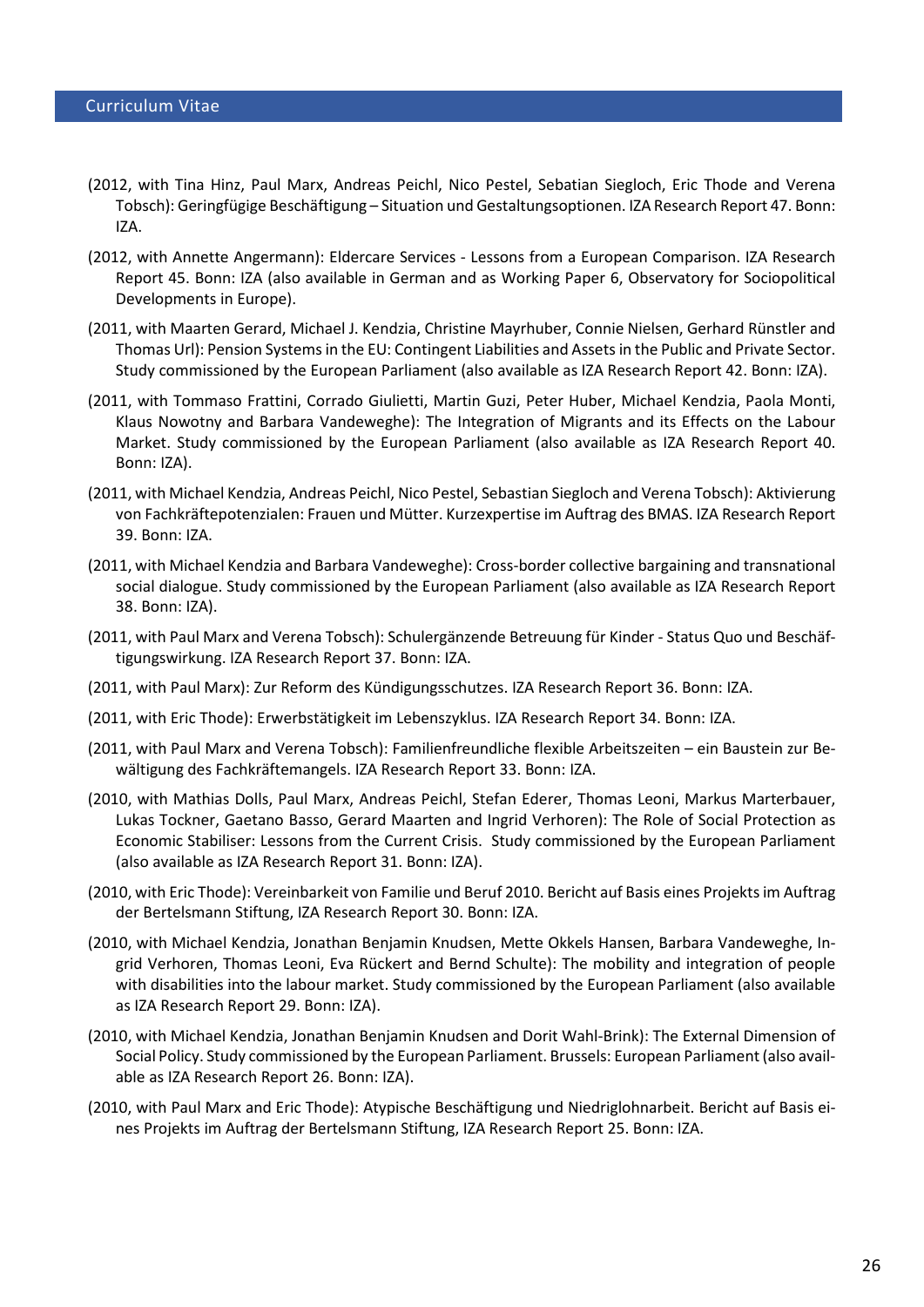- (2010, with Stephanie Devisscher, Thomas Leoni, Paul Marx, Ulrike Mühlberger, Bernd Schulte and Barbara Vandeweghe): Analysis of the Social Agendas. Study commissioned by the European Parliament. Brussels: European Parliament (also available as IZA Research Report 24, Bonn: IZA).
- (2010, with Andrea Kuhn, Eric Thode and Rosemarie Zenker): [Traditionelle Beschäftigungsverhältnisse im](http://www.iza.org/en/webcontent/publications/reports/report_pdfs/report_pdfs/iza_report_23.pdf)  [Wandel.](http://www.iza.org/en/webcontent/publications/reports/report_pdfs/report_pdfs/iza_report_23.pdf) Bericht auf Basis eines Projekts im Auftrag der Bertelsmann Stiftung, IZA Research Report 23. Bonn: IZA.
- (2009, with Paul Marx and Eric Thode[\): Arbeitsmarkt und Beschäftigung in Deutschland 2000-2009: Beschäf](http://www.iza.org/en/webcontent/publications/reports/report_pdfs/report_pdfs/iza_report_22.pdf)[tigungserfolge bei steigender](http://www.iza.org/en/webcontent/publications/reports/report_pdfs/report_pdfs/iza_report_22.pdf) Differenzierung. Bericht auf Basis eines Projekts im Auftrag der Bertelsmann Stiftung, IZA Research Report 22. Bonn: IZA.
- (2008, with Regina Konle-Seidl): Schon drinnen oder noch draußen? Soziale Ausgrenzung und Aktivierung im internationalen Vergleich. Friedrich Ebert Stiftung WISO Direkt Oktober 2008.
- (2008, with Hilmar Schneider): Bald erstmals weniger als 3 Mio. Arbeitslose in Deutschland. IZA Research Report 20. Bonn: IZA.
- (2008): Arbeitsmarktpolitik für die Zukunft. Das Progressive Forum, 29. Juni 2008. Berlin: Progressives Zentrum.
- (2008, with Holger Bonin, Christer Florman, Mette Okkels Hansen, Lena Skiöld, Jan Stuhler, Konstantinos Tatsiramos, Henrik Thomasen and Klaus F. Zimmermann): Geographic Mobility in the European Union: Optimising its Economic and Social Benefits. IZA Research Report 19. Bonn: IZA.
- (2008, with Hilmar Schneider): Umsetzung des Workfare-Ansatzes im BMWi-Modell für eine existenzsichernde Beschäftigung. IZA Research Report 18. Bonn: IZA.
- (2008, with Verena Tobsch): Vergleich verschiedener Systematiken zur statistischen Erfassung familienbezogener Leistungen. Berlin: BMFSFJ.
- (2008, with Verena Tobsch): Familienunterstützende Dienstleistungen Internationale Benchmarking-Studie. Berlin: BMFSFJ. (also available as IZA Research Report 17. Bonn: IZA)
- (2007): Wachstumsaspekte der Arbeitsmarktpolitik: Von den Nachbarn lernen/Growth Aspects of Labor Policy: Learning from the Neighbors. IZA Forschungsbericht/Resesarch Report 13. Bonn: IZA.
- (2003, with Daniel Dettling and Robert Fenge): Deutschland 2020. Für mehr Generationengerechtigkeit: Reformen nicht auf morgen oder übermorgen verschieben. Ein Memorandum der jungen Abgeordneten des Deutschen Bundestages. Berlin.
- (2002, with Anke Hassel): Das Bündnis für Arbeit, die Hartz-Kommission und die Herstellung politischer Handlungsfähigkeit, mimeo. Berlin/Gütersloh.
- (2000, with Stefan Profit): Comments Paper on 'Benchmarking European Labour Performance with Efficiency Frontier Techniques'. Cologne.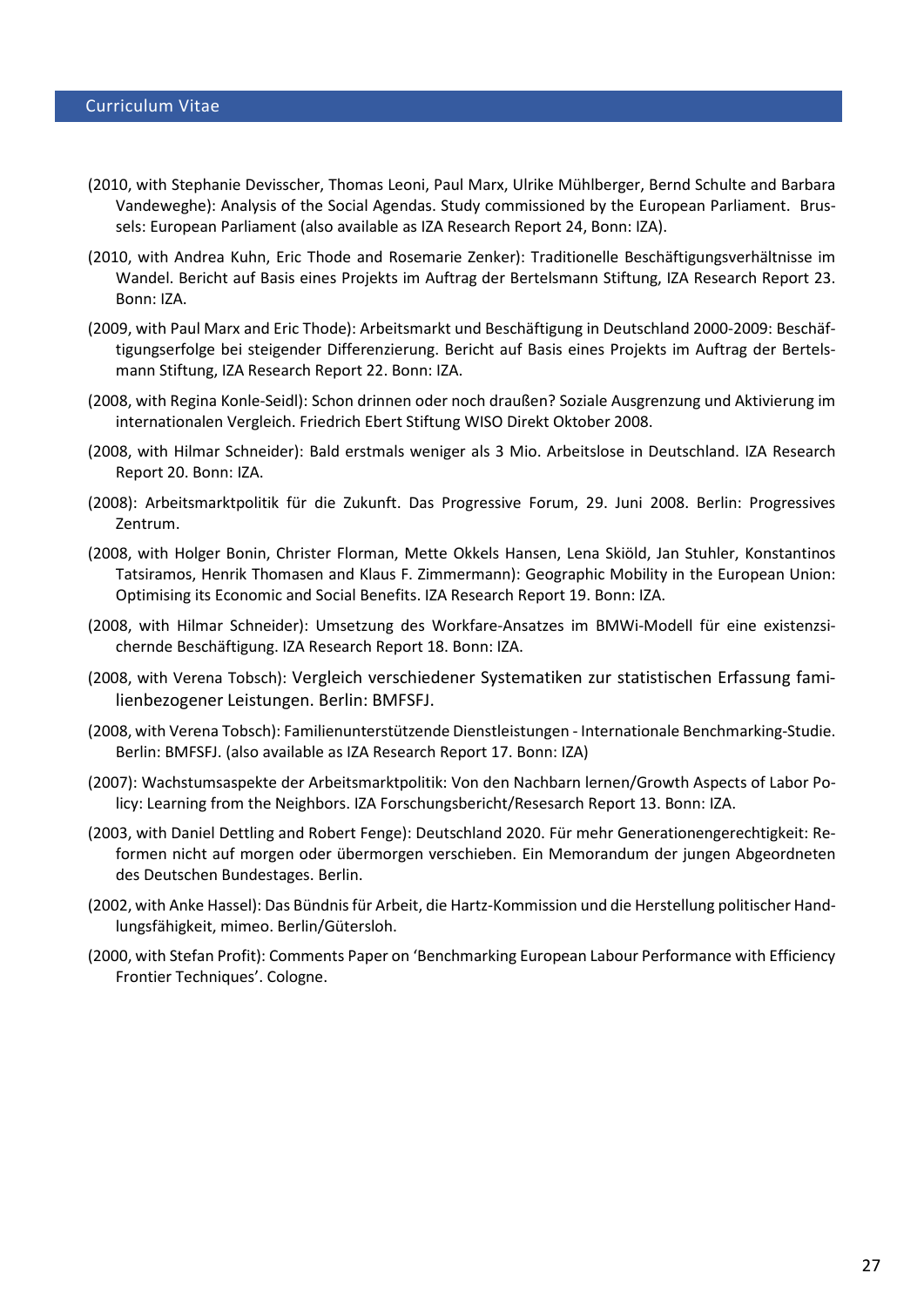#### **Newspaper Articles**

- (2019): Human/e capitalism: work, knowledge and non-hierarchical cooperation. World Commerce Review, Spring 2019.
- (2018): How Germany is Tackling the Future of Work, Policy Options, 27 November 2018, IRPP.
- (2017): Entsenderichtlinie: Mehr Rechtsunsicherheit. Wirtschaftsdienst, 97 (12), 762.
- (2017, with Holger Hinte): Digitalisierung Fluch oder Segen? Forum Arbeit, 3/2017.
- (2017, with Carolin Linckh): Menschliches Feingefühl bleibt gefragt. Managementkompass 01/2017.
- (2017, with Florian Wozny): How do you compensate losers from globalisation? World Commerce Review, Spring 2017.
- (2016, with André Portela): Investir dans le capital humain reste primordial. Le Monde, 12 October 2016.
- (2016, with Carolin Linckh): Economic incentives to create better workplaces. World Commerce Review, Autumn 2016.
- (2016): Mensch und Maschine. Gedanken zur Zukunft der Arbeit. Unternehmermagazin 3-4/2016.
- (2016): What Politicos Get Wrong in Germany's Retirement Debate. Fortune 6 July 2016.
- (2016): Flexibel Fuss fassen. Return Magazin für Unternehmensführung und Sanierung. 2/2016, 32-33.
- (2016): Benefits evolved. Reflect Insightful business ideas from Equatex. Issue 2, 18-19.
- (2016, with Wolfgang Schroeder): Innovative Arbeitsplätze! Handelsblatt, 4.2.16.
- (2015, with Klaus F. Zimmermann): Wie sich Gewerkschaften in der neuen Arbeitswelt positionieren sollten, Wirtschaftswoche 44, 23.10.15.
- (2015, with Annette Angermann) Buch Dir eine Putzfee!, Berliner Republik 5/2015, 74-76.
- (2015): Wo mehr Europa schadet. Handelsblatt, 16.9.15.
- (2015): Human touch and the future of work. World Commerce Review, June 2015.
- (2015): Understanding the German minimum wage, Samfundsøkonomen, April 2015, 1, 28-31.
- (2014): Do we have to be afraid of the future of work? In: World Commerce Review, December 2014.
- (2014): Youth unemployment in Europe: What employers and policy makers can do. In: World Commerce Review, September 2014.
- (2014, with Franziska Neder): Generation Y gibt es sie wirklich? In: Oscar.trends, 2014, 44-46.
- (2014): [A bérmunka nincs válságban.](http://vs.hu/versus/feltetel-nelkuli-alapjovedelem/6/) In: vs.hu.
- (2013): Schaffen statt Schlaraffen. In: The European 3/2013, 84-86.
- (2013): Europäische Arbeitslosenversicherung: Nur auf den ersten Blick charmant. In: Wirtschaftsdienst 93 (1), 4-5.
- (2012, with Annette Angermann): 95 Prozent Schwarzarbeit. In: Berliner Republik 6/2012, 78-80.
- (2011): In Germania i lavoratori non sono mai entrati in crisi. In: Limes Online.
- (2009, with Paul Marx): Alte Rezepte gegen die neue Krise? In: Berliner Republik 3/2009, 6-9.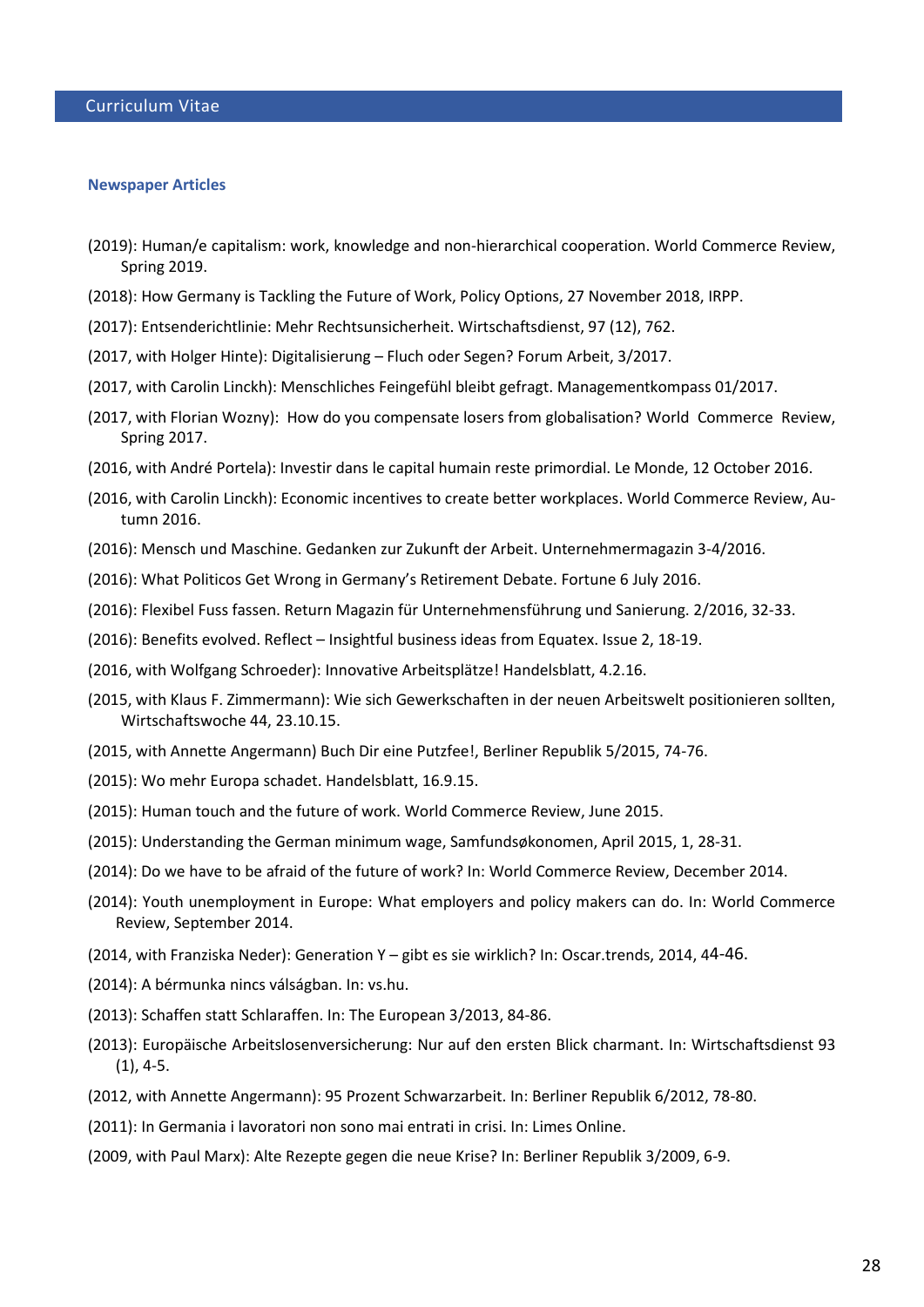(2008): Progressive Reformen 2.0. In: Berliner Republik 5/2008, 68-72.

- (2007): Von der Kompensation zur Prävention. In: Berliner Republik 5/2007, 73-77.
- (2007, with Klaus F. Zimmermann): Zweifelhafter Nutzen. Sinn und Unsinn der aktiven Arbeitsmarktpolitik. In: unternehmermagazin 1-2/2007, 28-29.
- (2007, with Werner Sesselmeier): Angst vor Jobverlust und Abstieg? Dagegen hilft nichts so gut wie mehr Durchlässigkeit auf dem Arbeitsmarkt. In: Berliner Republik 1/2007, 61-66.
- (2006): Workfare als Instrument zur Bekämpfung der Langzeitarbeitslosigkeit. In: Euro am Sonntag.
- (2005): Soziale Gerechtigkeit: Aktivieren statt alimentieren. In: Personalwirtschaft, Heft 9, September 2005, 66.
- (2003, with Anke Hassel): Das Geheimnis des Reform-Erfolgs. In: Tagesspiegel, 3.1.2003.
- (2003, with Ole Wintermann): Guter Rat für Schröder. In: Tagesspiegel, 13.3.2003.
- (2002): Deutschland-Check: Arbeitsmarkt. In: Capital, Heft 10, 2.5.2002, 26-30.
- (2002): Deutschland-Check: Bildung. In: Capital, Heft 13, 13.6.2002, 29-33.

#### **Reviews**

- (2010, with Bruno Amable, Neil Fligstein and Wolfgang Streeck): On Wolfgang Streeck 'Re-Forming Capitalism'. In: Socio-Economic Review 8 (3), 559-580.
- (2009): Joachim Möller/Ulrich Walwei (Hg.): Handbuch Arbeitsmarkt 2009. IAB Bibliothek 314. W. Bertelsmann, Bielefeld 2009. In: Sozialer Fortschritt 58, 2-3, 60-62.
- (2004): Sven Jochem/Nico A. Siegel (Hg.): Konzertierung, Verhandlungsdemokratie und Reformpolitik im Wohlfahrtsstaat, VS Verlag, Opladen 2003. In: Politische Vierteljahresschrift 45, 2, 287-288.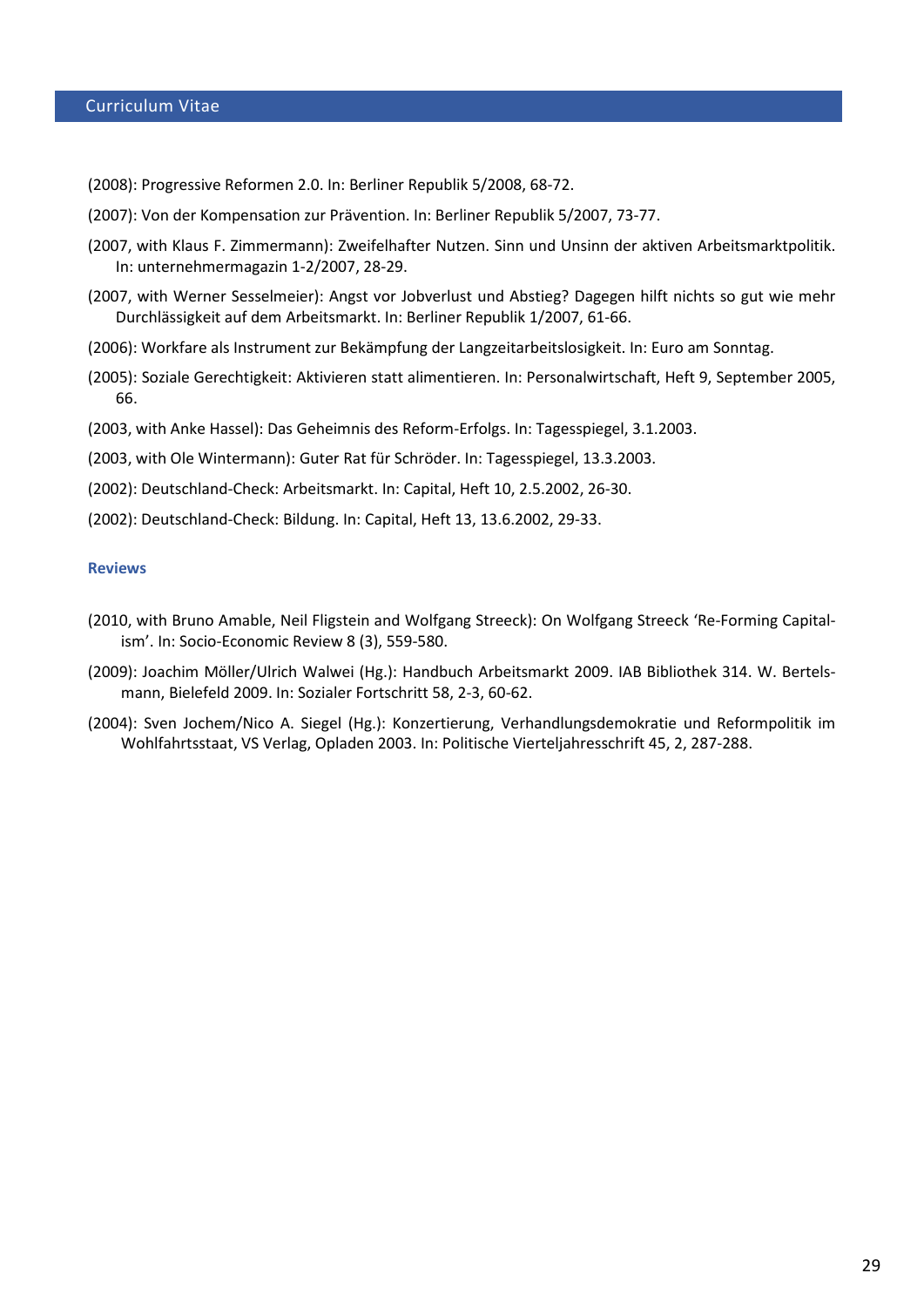#### **Paper presentations and academic lectures (last five years)**

- 9 May 2014: "Mit Neo-Korporatismus durch die Krise?" Heppenheimer Gespräche.
- 18 June 2014: "Has Atypical Work Become Typical in Germany?" BIGSSS Lecture, Bremen.
- 10 July 2014: To what extent has the German labor market become ,neo-liberal'?", SASE Annual Conference, Chicago.
- 11 July 2014: "Youth Activation Policies", SASE Annual Conference, Chicago.
- 16 June 2015: "Arbeitsmärkte im internationalen Vergleich", University of Cologne.
- 9 December 2015: "Die Zukunft der Arbeit und der Wandel der Arbeitswelt", University of Kassel.
- 25 February 2016: "Arbeitsmarkteffekte Polarisierung bei Beschäftigung, Einkommen und Arbeitsformen?", 2. Institutskolloquium IW, IMK and IAB. Cologne.
- 10 March 2016: "Labor market reforms in Europe towards more flexicure labor markets?" IZA / ILO Conference on Assessing Labor Market Reforms, Geneva.
- 26 May 2016: "Digitalisierung und Erwerbsformen. Zukünftige Entwicklung am Arbeitsmarkt und mögliche sozialpolitische Folgen", Tagung "Sozialstaat 4.0 – Digitale Ökonomie und Sozialpolitik", Bremen.
- 24 June 2016: "The Future of Work Good Jobs for All? The IPSP Chapter on Employment", SASE Annual Conference, Berkeley.
- 25 June 2016: "Labour market reforms in Europe: Towards more flexicure labour markets?", SASE Annual Conference, Berkeley.
- 2 September 2016. "Labour market reforms in Europe: Towards more flexicure labour markets?", plenary panel at ESPANET annual conference, Rotterdam.
- 7 September 2016: "The Future of Work Good Jobs for All? The IPSP Chapter on Employment", Geneva Graduate Institute.
- 9 September 2016: "The Future of Work Good Jobs for All? The IPSP Chapter on Employment", OECD, Paris. .
- 12 September 2016 (with Verena Tobsch): "How big is the Gig?" OECD Internal Seminar, Paris.
- 22 September 2016: Non-standard work and the minimum wage in Germany. AIEL Annual Conference, Trento.
- 10 October 2016: "Beyond Dualisms Towards more Flexicure Labour Markets?" WORK, WELFARE AND IN-EQUALITIES IN EUROPE – THE RESEARCH PERSPECTIVE, Brussels.
- 17 October 2016: "The Future of Work Good Jobs for All? The IPSP Chapter on Employment", Getulio Vargas Foundation, Sao Paulo.
- 3 November 2016: "Beyond Dualisms Towards more Flexicure Labour Markets?", Seminar on "Labour Legislation: Its Role in the Contemporary Economy", Higher School of Economics, Moscow.
- 12 December 2016: "Veränderung der Arbeitswelt und sozialpolitische Herausforderungen". Ringvorlesung "Digitale Ökonomie", Universität zu Köln.
- 8 January 2017: "The Future of Work Good Jobs for All? The IPSP Chapter on Employment", AEA, Chicago.
- 11 January 2017: "The Future of Work Good Jobs for All? The IPSP Chapter on Employment", DG Employment, Brussels.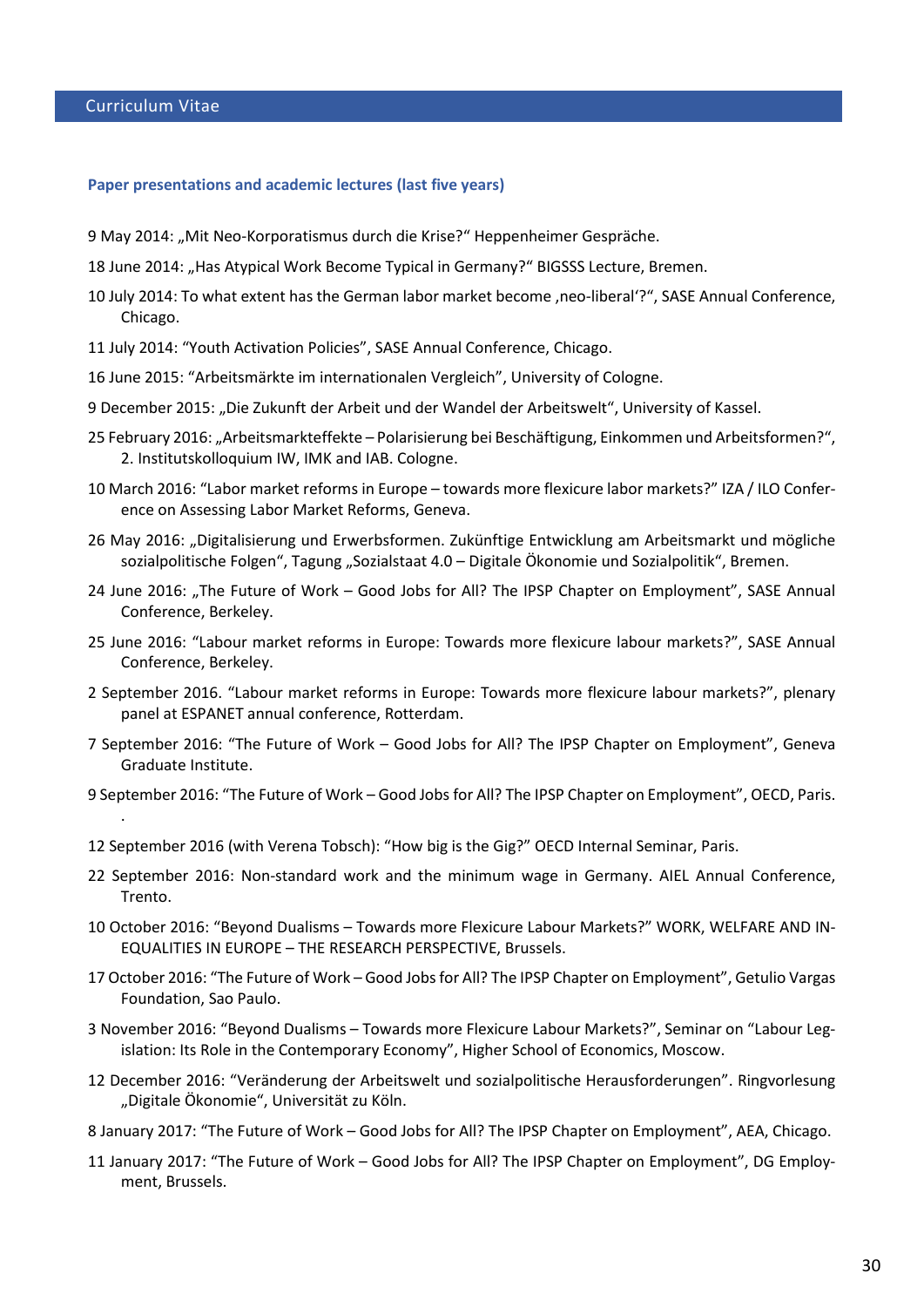- 8 February 2017: "Digitalisierung und Arbeitsmarkt: Aktuelle Entwicklungen und sozialpolitische Herausforderungen." University of Trier.
- 6 March 2017: "Labor market policies how to design and evaluate them", Guest Lecture, Leiden University, The Hague Campus.
- 14 June 2017: "Mehr Jobs, aber auch mehr Ungleichheit? Der deutsche Arbeitsmarkt 1997-2017". Jour Fixe, Socium, University of Bremen.
- 29 June 2017: ["The German Exception: Welfare](https://sase.confex.com/sase/2017/meetingapp.cgi/Paper/6904) [Protectionism](https://sase.confex.com/sase/2017/meetingapp.cgi/Paper/6904) [Instead](https://sase.confex.com/sase/2017/meetingapp.cgi/Paper/6904) [of](https://sase.confex.com/sase/2017/meetingapp.cgi/Paper/6904) [Retrenchment"](https://sase.confex.com/sase/2017/meetingapp.cgi/Paper/6904), SASE Annual Meeting, Lyon.
- 29 June 2017: ["Non-Standard Employment](https://sase.confex.com/sase/2017/meetingapp.cgi/Paper/6810) [in Germany: The Role](https://sase.confex.com/sase/2017/meetingapp.cgi/Paper/6810) [of](https://sase.confex.com/sase/2017/meetingapp.cgi/Paper/6810) [Labor Market Institutions](https://sase.confex.com/sase/2017/meetingapp.cgi/Paper/6810) [and](https://sase.confex.com/sase/2017/meetingapp.cgi/Paper/6810) [Structural](https://sase.confex.com/sase/2017/meetingapp.cgi/Paper/6810) Change, SASE Annual Meeting, Lyon.
- 12 July 2017: Roundtable on "Robots, Automats and Politics", 24th Annual Conference of Europeanists, Glasgow.
- 14 July 2017: ["The German Exception: Welfare](https://sase.confex.com/sase/2017/meetingapp.cgi/Paper/6904) [Protectionism](https://sase.confex.com/sase/2017/meetingapp.cgi/Paper/6904) [Instead](https://sase.confex.com/sase/2017/meetingapp.cgi/Paper/6904) [of](https://sase.confex.com/sase/2017/meetingapp.cgi/Paper/6904) [Retrenchment"](https://sase.confex.com/sase/2017/meetingapp.cgi/Paper/6904), 24th Annual Conference of Europeanists, Glasgow.
- 20 October 2017: "The German Labor Market 2000-2017", University of Barcelona AQR Seminar.
- 14 November 2017: "The German Labour Market 2000-2017", DFG Japan Joint Workshop, Tokyo.
- 21 February 2018: "Digital work taking stock", workshop at KU Leuven.
- 26 August 2018: "Labour market policies and segmentation", Espanet Annual Conference, Vilnius.
- 10 September 2018: "Non-standard work and labour market segmentation: The German case", IREC, Leuven.
- 24 October 2018: "The Future of Work: Good jobs for all? The IPSP Chapter on Employment", SOCIUM, Bremen.
- 14 December 2018: "Non-standard work and labour market segmentation: Institutional Change and Occupational Shifts", Conference on "Labour market liberalization after the Lehman Crisis: France, Germany and Japan in Comparative Perspective", German Institute for Japanese Studies, Tokyo.
- 18 January 2019: "Welfare states, labour markets and the digital transformation", with Anton Hemerijck, Workshop "Digitalization, automation and the future of the welfare state", University of Bremen.
- 27 March 2019: "Labour market policies and segmentation", IAQ Kolloquium, Duisburg.
- 9 May 2019: "Welfare states, labour markets and the digital transformation", Digitalisation Lectures, IDHEAP, University of Lausanne.
- 3 June 2019: "The Importance of Mobility Programmes for Labour Market and Social Policy in Europe", IPVC International Week, Polytechnic Institute of Viana do Castelo, Portugal.
- 27 June 2019: Author meets Critics: Philipp Rathgeb: "Strong Governments, Precarious Workers", SASE Annual Conference, New York.
- 28 June 2019: "Digitalisation and Welfare State Change", SASE Annual Conference, New York.
- 29 June 2019: "Labour Market Policies and Segmentation. Recent Trends in Nine European Countries", SASE Annual Conference, New York.
- 4 July 2019: "Welfare states, labour markets and the digital transformation", EAEPE Summer School, Rome.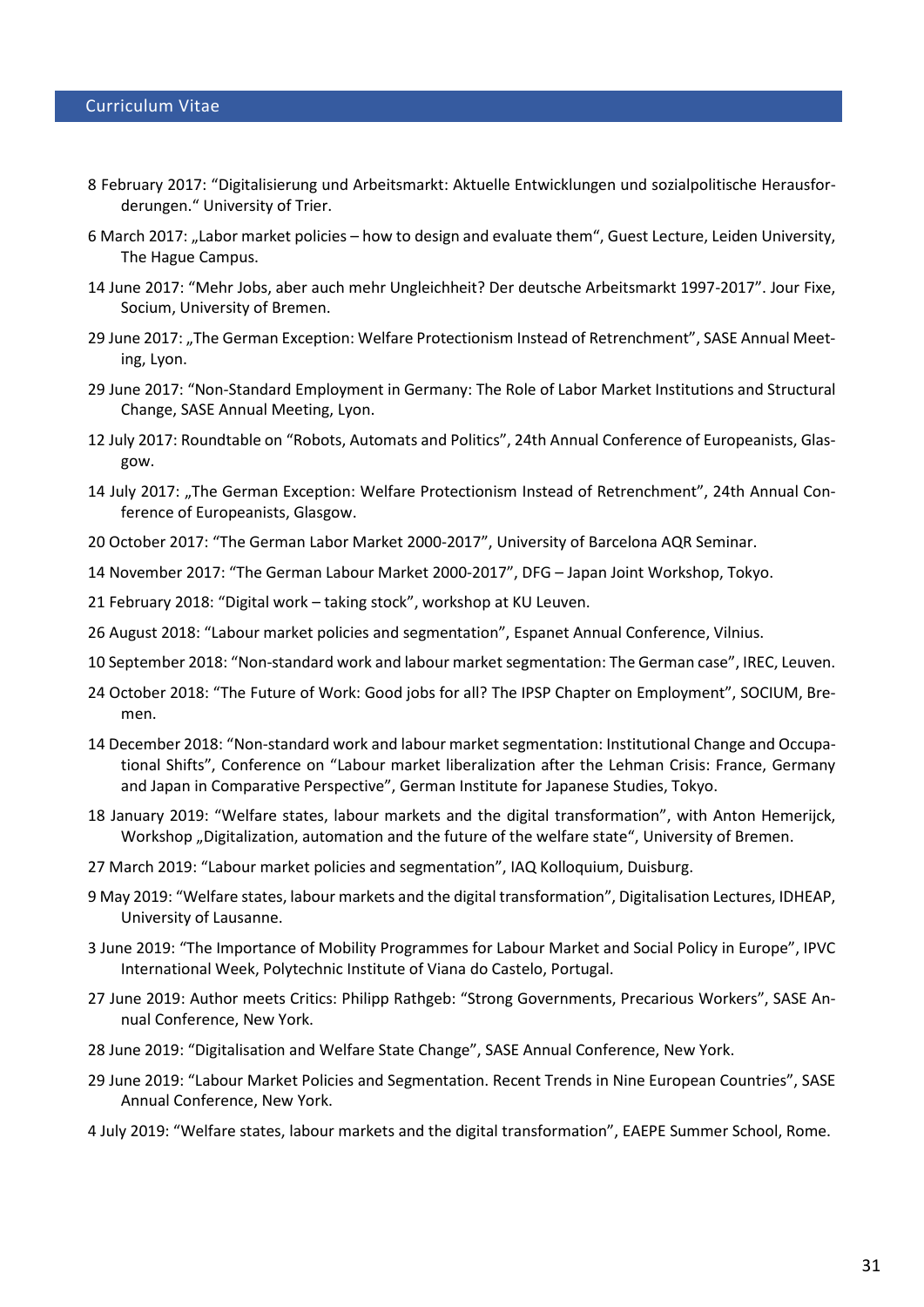#### **Policy-oriented lectures (last five years)**

- 6 February 2014: Kommentar zu "Die Arbeit der Zukunft ist weniger zeitintensiv", Tagung "Die Zukunft der Arbeit : Ein Diskurs in drei Thesen", Zeppelin Universität, Friedrich Ebert Stiftung, Friedrichshafen.
- 21 Februar 2014: "Beschäftigungsperspektiven im Bereich personen- und haushaltsbezogener Dienstleistungen", Expertendialog "Wiedereinstieg und Existenzsichernde Beschäftigung für Frauen – Was kommt nach der Koalitionsvereinbarung? – Ausblick auf die 18. Legislaturperiode", BMFSFJ, Berlin (with Annette Angermann).
- 1 March 2014: "Confronting Youth Unemployment in Europe", 2nd European Conference at Harvard, Cambridge Mass.
- 23 May 2014: "Youth unemployment in Europe: What to do about it?" Seminar on the effects of the crisis on young people, Brussels.
- 26 May 2014: "Policy Conclusions", Workshop on the 'Portraits of Social Exclusion' study. Brussels.
- 13 June 2014: "Employment, innovation and structural change", Wilton Park UK-Germany Dialogue on 'Supporting Competitiveness and Innovation' at Wiston House.
- 3 July 2014: "Employment: Quantity vs. Quality?", Seminar on 'Evolutions du marché du travail' CGSP and DFI, Paris.
- 21 July 2014: Der deutsche Arbeitsmarkt unter besonderer Berücksichtigung geringqualifizierter Personen und prekärer Beschäftigungsverhältnisse, IG Metall Expertenworkshop, Frankfurt.
- 18 September 2014: Discussion of , Re-Industrialization, innovation, job-rich sectors and skills investment' panel, European Commission conference on Labour economics after the crisis, Brussels.
- 22 September 2014: Internal Seminar at Eurofound, Dublin.
- 25 September 2014: "Do we need segmented labor markets? On the role of job quantity and job quality". ETUI Conference: Europe at a crossroads, Brussels.
- 6 November 2014: "Transition to the service economy (with a particular focus on lessons from Germany)", KDI 2014 International Forum on Industrial Economies, Seoul.
- 7 November 2014: "Low pay as an alternative to DJC?" KEIS International Workshop, Seoul.
- 12 November 2014: "Die Arbeitswelt von morgen Chancen, Risiken und Anforderungen", Hays Forum "Flexible Arbeitswelten – zwischen Chancen und Risiken. Aktuelle Herausforderungen für Gesellschaft, Wirtschaft und Politik", Berlin.
- 13 November 2014: "Tackling youth unemployment", IZA World of Labor conference, Madrid.
- 26 November 2014: "Traditionelle Beschäftigungsverhältnisse im Wandel", Symposium "Wandel der Arbeitswelt und Beschäftigungsformen in einer Postwachstumsgesellschaft". FEST Heidelberg.
- 2 December 2014: "Generation Y Gibt es sie wirklich? Die Antwort der Arbeitnehmer/innen auf den Wandel der Arbeitswelt", EAF Berlin.
- 3 December 2014: "Flexible Beschäftigungsformen Schlüssel für das deutsche Jobwunder!?" Wirtschaftsrat, Berlin.
- 5 December 2014: "Zeitarbeit als Baustein des flexiblen Arbeitsmarktes", IAB Zeitarbeitsforum, Nürnberg.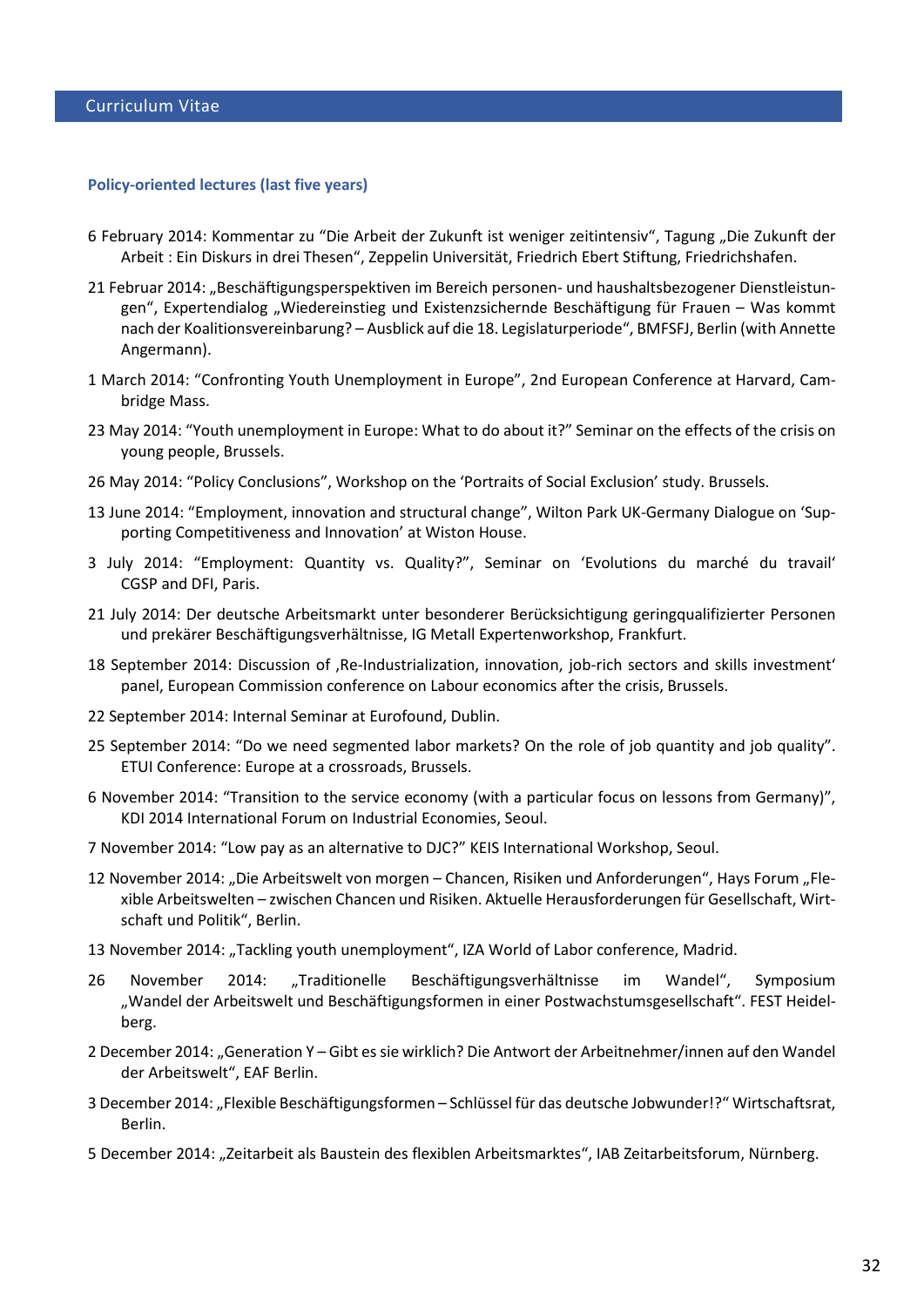- 19 February 2015: "Convergences in and for the EMU Comment", Workshop on "Reforms, Investment and Growth", BMWI, Berlin.
- 25 February 2015: "Benefits from Apprenticeships for Youths and Firms", 2nd G20/OECD Conference on Promoting Quality Apprenticeships, Antalya.
- 26 February 2015: Discussion co-leader on higher education at CEPS ideas lab, Brussels.
- 31 March 2015: "Labour market segmentation in Germany", Collective bargaining and internal flexibility: France and Germany compared and prospects for France, France Strategie, Paris.
- 16 April 2015: "The future of work in Europe", University of Copenhagen, Danish Ministry of Employment.
- 17 April 2015: "Die Zukunft der Arbeit und der Wandel der Arbeitswelt", Qualitätsverband Kunststofferzeugnisse, Bonn.
- 23 April 2015: "Convergence and divergence in the EMU", XIIIth International CIFA Forum, Monaco.
- 24 April 2015: "Die Zukunft der Arbeit", BKU Frühjahrstagung. Altenberg.
- 23 June 2015: "A European Perspective on Long-Term Unemployment", DG Employment, Brussels.
- 24 June 2015: "Eine europäische Perspektive auf die Langzeitarbeitslosigkeit", Tagung "Wissenschaft trifft Praxis", BA/IAB, Nürnberg.
- 8 July 2015: "Die Zukunft der Arbeit und der Wandel der Arbeitswelt", Campus Zukunft, Deutsche Bahn, Berlin.
- 4 September 2015: "Financing Old-Age Care", 6th International Carers Conference, Gothenburg
- 21 September 2015: "Does Vocational Training Help Young People Find a (Good) Job?" IZA World of Labor Symposium, Paris.
- 14 November 2015: "The German education system", Festival of Education, Turin.
- 16 November 2015: "Comment on hiring incentives" ILO Technical Workshop on Youth Employment Measures, Geneva.
- 30 November 2015: "The Structure of the German Labor Market", Randstad Italy Advisory Board Seminar, Eschborn.
- 4 December 2015: "The Future of Work in Europe", EZA Kick Off Seminar: Key Areas for the European Social Dialogue, Malta.
- 14 December 2015: "Zum Verhältnis von Mensch und Maschine", Metropolenkongress "Arbeit 4.0", Berlin.
- 7 January 2016: "Die neue Beweglichkeit: Die Gewerkschaften in der digitalen Arbeitswelt", Hans Böckler Stiftung, Düsseldorf.
- 26 January 2016: "Job 4.0 schöne neue Arbeitswelt?" Evangelische Stadtakademie and Friedrich Ebert Foundation, Munich.
- 15 February 2016: "Die Zukunft der Arbeit und der Wandel der Arbeitswelt", BMBF/ESF Statuskonferenz. Berlin.
- 14 March 2016: Mehr Arbeitsplätze und Wirtschaftswachstum in Europa aber wie? Die Europäische Arbeitsmarktpolitik - eine krisenfeste Zukunftsstrategie? Volkshochschule Köln.
- 15 March 2016: "Wandel der Erwerbsformen", Panel Discussant at Halbzeitkonferenz "Arbeiten 4.0" BMAS, Berlin.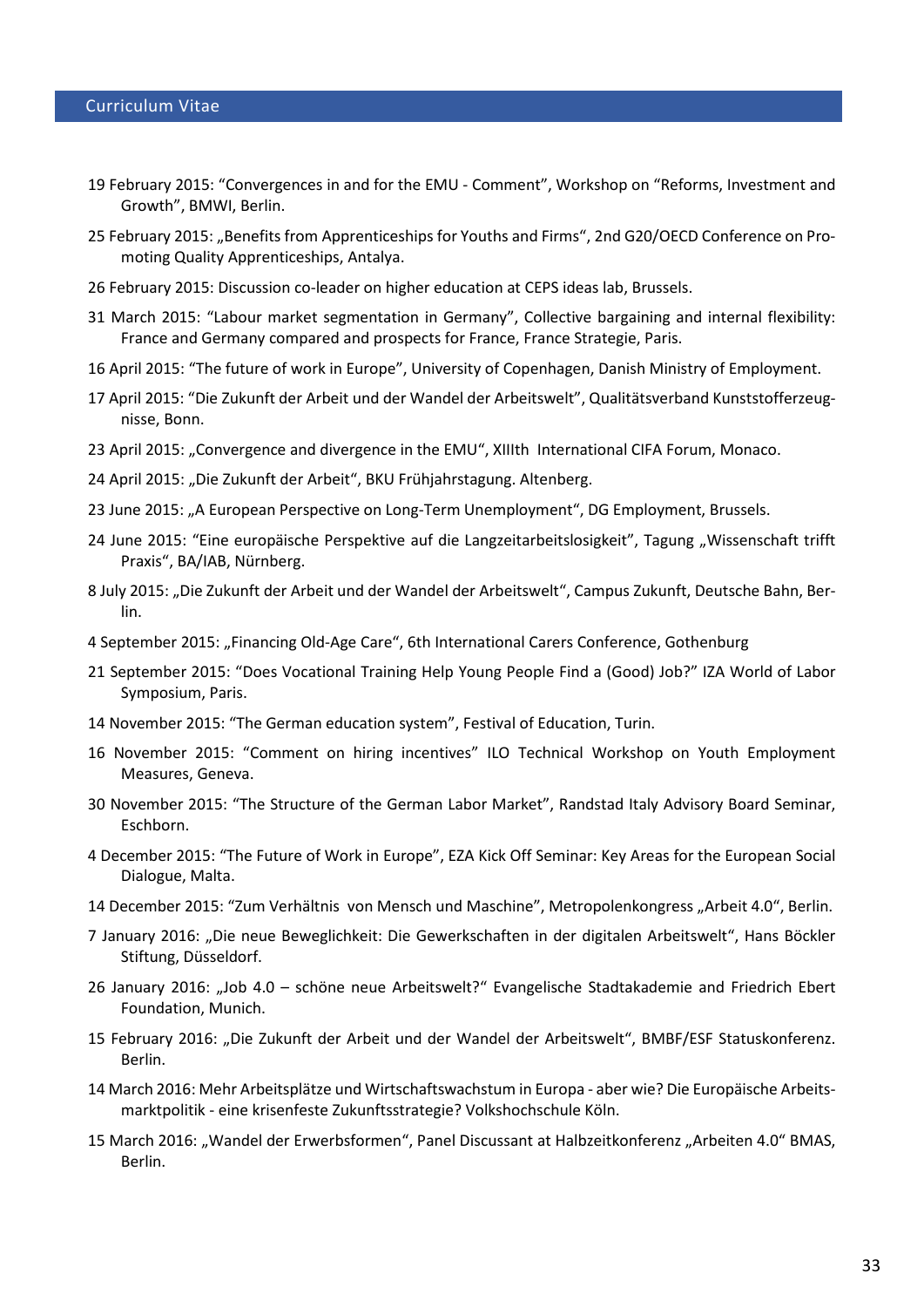- 16 March 2016: "Flexible Arbeitswelten die vielfältigen Gesichter der Flexibilität, Wirkungen und Herausforderungen für die Zukunft", "Zukunftsforum BGM: Gesunde Arbeitswelten gemeinsam gestalten" der AOK Bayern, München.
- 19 March 2016: "Soziales Europa: Was ist zu tun für ein "soziales Europa?" Heinrich Böll Stiftung "Auf der Suche nach der grünen Erzählung: Was ist die grüne Idee von Teilhabe und Gerechtigkeit?", Berlin.
- 18 April 2016: "Youth employment programs, employer involvement and vocational training in Germany. 12th OECD LEED Annual Meeting, Venice.
- 4 May 2016 (with Verena Tobsch): Solo-Selbstständige und die Potenziale der Gig-Ökonomie. 6. Expertenworkshop "Soziale Sicherung" im Rahmen des Dialogprozesses "Arbeiten 4.0". Bundesministerium für Arbeit und Soziales, Berlin.
- 11 May 2016: A European perspective on long-term unemployment setting the context. US-EU Roundtable on addressing long-term unemployment, Washington DC.
- 1 June 2016: "Arbeitswelt im Wandel Neue Verantwortung der Unternehmen", Gesprächsabend, Bertelsmann Stiftung. Berlin.
- 22 June 2016: "How Big is the Gig? Preliminary Evidence from Germany and Europe", IZA /DG Employment Seminar, Brussels.
- 6 July 2016: "Ökonomische Anreizsysteme zur Förderung guter Arbeitsbedingungen", 7. Expertenworkshop des BMAS "Soziale Gestaltung des Wandels und gute Unternehmensführung", Berlin.
- 1 September 2016: "Precarious employment in Europe", Employment and Social Affairs Committee of the European Parliament, Brussels (with Andrea Broughton).
- 28 September 2016: "Wandel der Arbeit und Anforderungen an die (berufliche) Bildung Internationale Perspektiven". Fachtagung BIBB and GIZ, Siegburg.
- 30 September 2016: "The Role of Trade Unions in the Digital World. Ceytun 7.0: Fit for the New World of Work? Bratislava.
- 11 October 2016: "Wandel in der Berufs- und Arbeitswelt", Regierungspräsidium Stuttgart.
- 12 October 2016: "Digitisation of Work", COMECE Social Affairs Commission Autumn Meeting, Brussels.
- 19 October 2016: "Labor market institutions in a changing world of work", Seminar "Protection and Training: Institutions for the Improvement of Labour Market Integration in Latin America and Asia", ECLAC/CEPAL, Santiago de Chile.
- 21 October 2016: "Features and recent labor reforms in Germany and other European countries", International Seminar on Labour Market Intermediation, CEPAL and SENCE, Santiago de Chile.
- 5 November 2016: "Digitisation of Work", FES Baltic Sea Future Radar, Gdansk.
- 7 November 2016: "Labor market institutions in Germany", Seminar on Labor Market Institutions, Nicosia.
- 10 November 2016: "Digitalisierung und Arbeitsmarkt: Aktuelle Entwicklung und sozialpolitische Herausforderung", BMBF / BIBB Fachtagung: Berufsbildung: Automatisierung – Digitalisierung – Polarisierung, Bonn.
- 18 November 2016: "Müssen wir vor der Zukunft der Arbeit Angst haben?", MPIfG Institutstag, Köln.
- 14 February 2017: "Einige Überlegungen zur Plattformökonomie", Friedrich Ebert Stiftung, Berlin.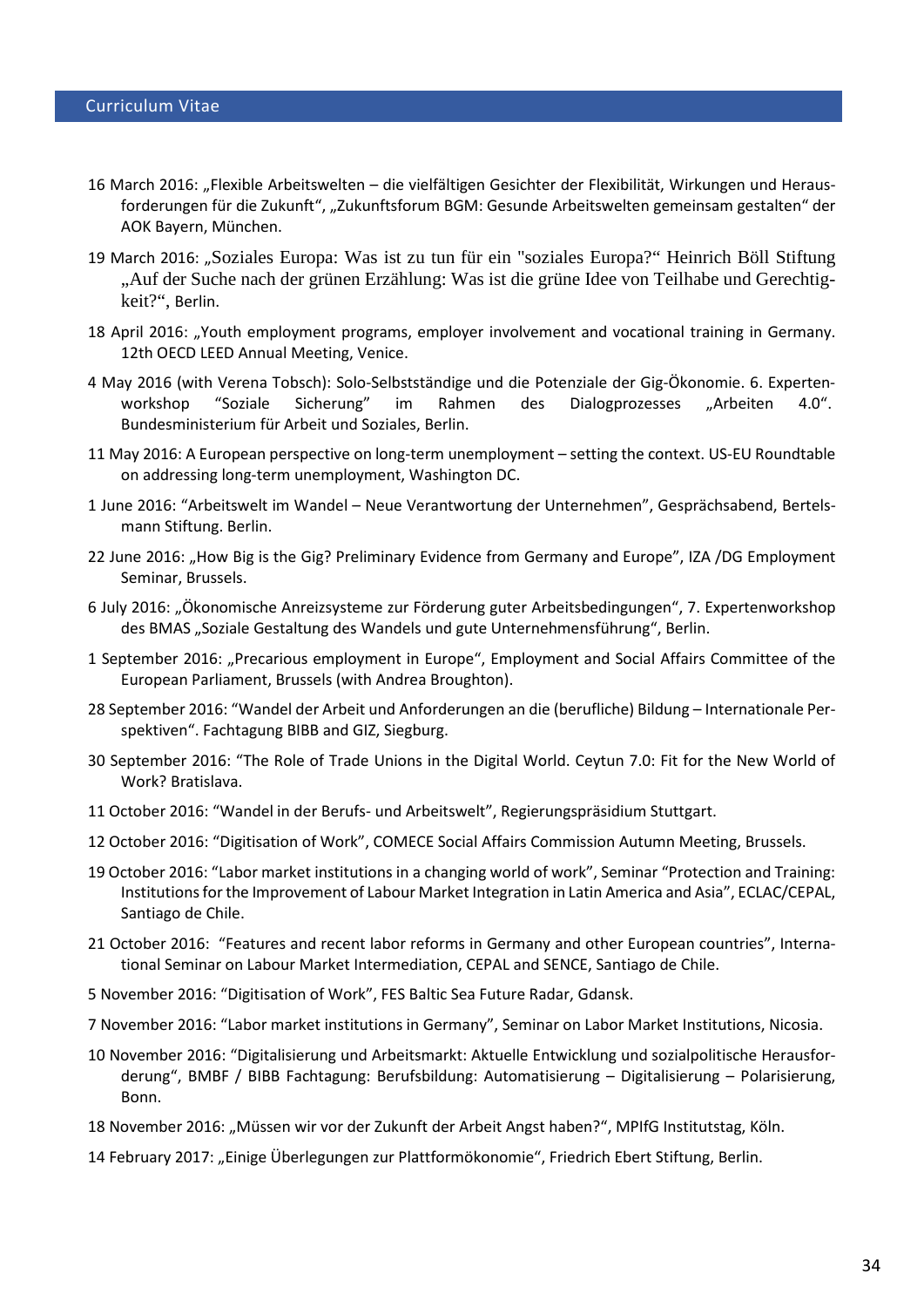- 16 February 2017: "Probleme des Arbeitsmarktes aktuelle und zukünftige Anforderungen an die Arbeitsmarktpolitik", SAMF Jahrestagung, Berlin.
- 27 March 2017: "Arbeit 4.0 Gedanken zur Zukunft der Arbeit und Veränderungen der Arbeitswelt im digitalen Wandel", DFG, Bonn.
- 31 March 2017: "Labour market reforms in Germany", Conferene on "Labour market reforms in Europe: What works?", Funcas, Madrid.
- 5 / 6 April 2017: "Dynamik der Solo-Selbstständigkeit zwischen Arbeitsmarktkrise der Jahrtausendwende und digitaler Zukunft" + "Ökonomische und arbeitsorganisatorische Tendenzen der Plattformökonomie", Tagung "Alterssicherung für Solo-Selbstständige", Evangelische Akademie Loccum.
- 6 June 2017: "Jobs to People, People to Jobs", OECD Forum, Paris.
- 21 June 2017: "The German training system for the unemployed". DARES seminar: The training of the unemployed in Europe, Paris.
- 13 September 2017: "The future of work and challenges of policy making". Future of Work: Making IT E-Easy, Estonian EU Presidency, Tallinn.
- 16 October 2017: "Wage Developments in Germany", DG EFCIN Internal Seminar, Brussels.
- 22 November 2017: "The German Labor Market 2000-2017: New disparities in the face of institutional and structural change", Seminar at France Strategie, Paris.
- 4 December 2017: "The German Labor Market 2000-2017: More or less flexicurity?", Bruegel Seminar on "Flexicurity and labour market reforms in Europe", Brussels.
- 11 December 2017: "Inklusives Wachstum und der Arbeitsmarkt", Progressives Zentrum, Berlin.
- 15 February 2018: "Die Zukunft der Arbeit", Landesverband Gartenbau NRW, Wuppertal.
- 28 Febuary 2018: "Arbeitsversicherung Anmerkungen aus internationaler Sicht", Bertelsmann Stiftung, Berlin.
- 5 March 2018: "Digitalisierung und Arbeitsmarkt Sozialpolitische Herausforderungen", 21. Fachtagung zum kirchlichen Arbeitsrecht, Eichstätt.
- 14 March 2018: "Precarious Employment", DG Employment Workshop on Labour Market Segmentation, Brussels.
- 16 March 2018: "The Role of Skill Formation", OECD Expert Workshop on the Future of Work, Paris.
- 16 August 2018: "From Industry 4.0 to Work 4.0", Queen's International Institute on Social Policy "The Future of Work: What do we do?", Kingston Ontario.
- 13 September 2018: "Das persönliche Entwicklungskonto", LaborA, Berlin.
- 31 October 2018: "Inclusion and exclusion in the labour market The German experience", NAV Conference, Oslo.
- 7 November 2018: "New Work New Pay?", Deutscher Vergütungstag, Berlin.
- 12 November 2018: "Digitalisierung und ihre Auswirkungen auf die Arbeitswelt", Conference "Digitalisierung der Arbeitswelt", Friedrich Ebert Foundation and Counsellors' Office Municipal Government Shanghai.
- 27 November 2018: "Qualität der Grundsicherung im internationalen Vergleich, Workshop "Grundeinkommen", BMAS, Berlin.
- 23 January 2019: "Was wissen wir, was erwarten wir?" Tagung "Beruf 4.0", Evangelische Akademie Loccum.